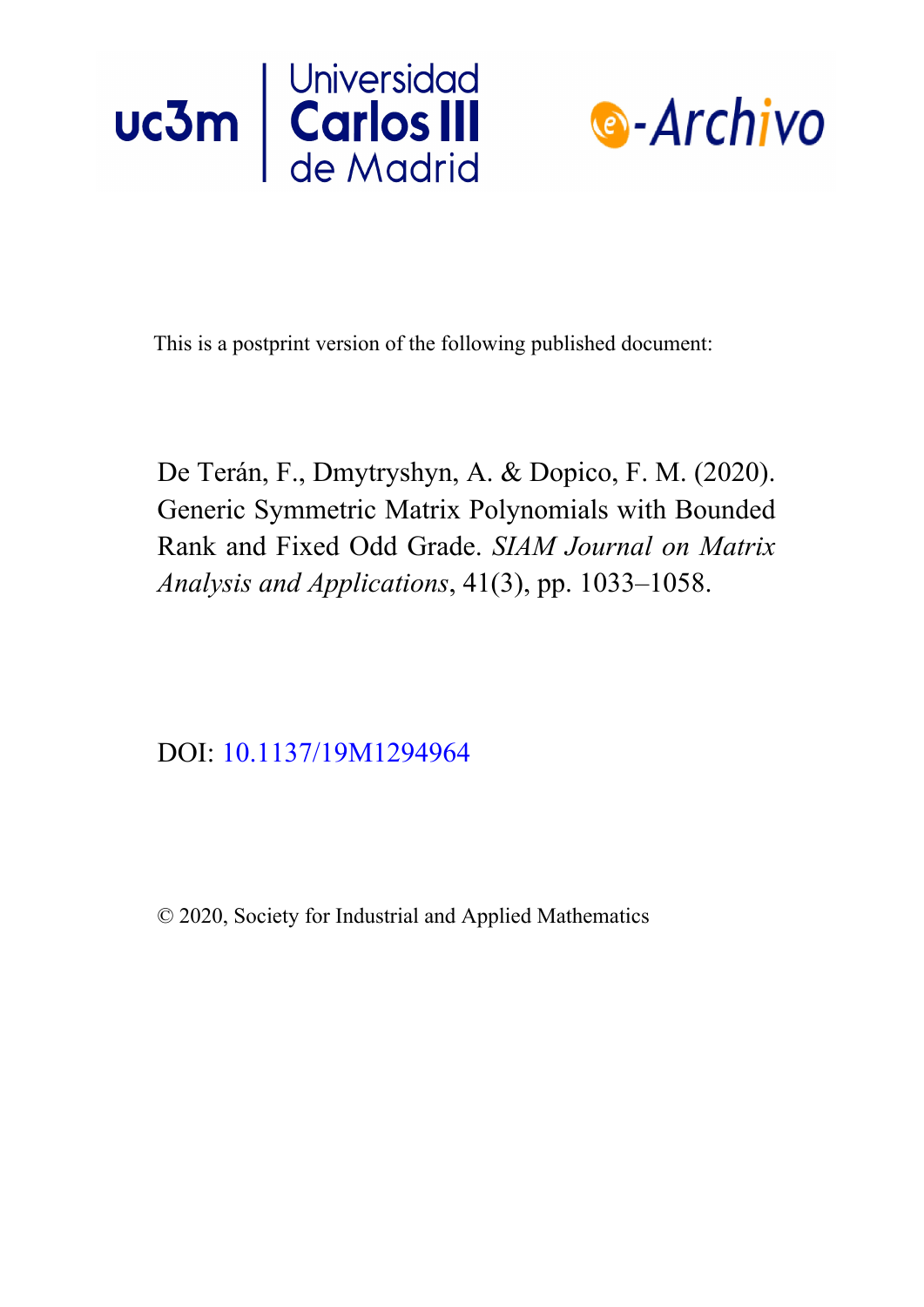## GENERIC SYMMETRIC MATRIX POLYNOMIALS WITH BOUNDED RANK AND FIXED ODD GRADE<sup>∗</sup>

## FERNANDO DE TERÁN<sup>†</sup>, ANDRII DMYTRYSHYN<sup>‡</sup>, AND FROILÁN M. DOPICO<sup>†</sup>

Abstract. We determine the generic complete eigenstructures for  $n \times n$  complex symmetric matrix polynomials of odd grade d and rank at most r. More precisely, we show that the set of  $n \times n$  complex symmetric matrix polynomials of odd grade d, i.e., of degree at most d, and rank at most r is the union of the closures of the  $\lfloor rd/2 \rfloor + 1$  sets of symmetric matrix polynomials having certain, explicitly described, complete eigenstructures. Then, we prove that these sets are open in the set of  $n \times n$  complex symmetric matrix polynomials of odd grade d and rank at most r. In order to prove the previous results, we need to derive necessary and sufficient conditions for the existence of symmetric matrix polynomials with prescribed grade, rank, and complete eigenstructure, in the case where all their elementary divisors are different from each other and of degree 1. An important remark on the results of this paper is that the generic eigenstructures identified in this work are completely different from the ones identified in previous works for unstructured and skew-symmetric matrix polynomials with bounded rank and fixed grade larger than one, because the symmetric ones include eigenvalues while the others not. This difference requires to use new techniques.

Key words. complete eigenstructure, genericity, matrix polynomials, symmetry, normal rank, orbits, bundles, pencils

AMS subject classifications. 15A18, 15A21, 47A56, 65F15

1. Introduction. We deal in this paper with symmetric  $n \times n$  matrix polynomials with complex coefficients, i.e.,

$$
(1.1) \tP(\lambda) = \lambda^d A_d + \dots + \lambda A_1 + A_0, \quad A_i^{\mathsf{T}} = A_i, \ A_i \in \mathbb{C}^{n \times n}, \text{ for } i = 0, \dots, d,
$$

where  $A^{\dagger}$  denotes the transpose of the matrix A. The matrix polynomial [\(1.1\)](#page-1-0) is said to have *grade d*, since the coefficient  $A_d$  is allowed to be zero. Thus, the grade d may be larger than the *degree* of [\(1.1\)](#page-1-0), which is the largest index i such that  $A_i \neq 0$ .

Symmetric matrix polynomials arise in a variety of applications, like the vibration analysis of mechanical systems and signal processing [\[38\]](#page-25-0). The most relevant case in applications is the quadratic case  $(d = 2)$  with real coefficients, see, for instance, [\[2,](#page-24-0) [30,](#page-25-1) [33,](#page-25-2) [38\]](#page-25-0), though symmetric polynomials of higher degree, and with complex non-real coefficients have been also encountered in applications [\[2\]](#page-24-0).

<span id="page-1-1"></span>The relevant information of matrix polynomials arising in applications is typically encoded in their eigenstructure (see Section [3](#page-6-0) for the definition). The main goal of this paper is to describe the *most likely* eigenstructure of symmetric  $n \times n$  complex matrix polynomials with odd grade  $d$  and bounded deficient rank  $r$ . As a conclusion of our main result (Theorem [6.3\)](#page-18-0), we will see that there is no a unique most likely eigenstructure, but several ones, for any given  $n$ , odd  $d$ , and  $r$ . More precisely, the number of most likely different eigenstructures is  $|rd/2|+1$ , where  $|x|$  denotes the

<sup>∗</sup>Submitted to the editors DATE.

<span id="page-1-0"></span>Funding: Partially supported by Ministerio de Economía y Competitividad of Spain through grant MTM2015-65798-P, by Ministerio de Ciencia, Innovación y Universidades of Spain through grant MTM2017–90682–REDT (F. De Terán and F. M. Dopico), and by the Swedish Foundation for International Cooperation in Research and Higher Education through grant STINT IB2018-7538 (A. Dmytryshyn).

<sup>&</sup>lt;sup>†</sup>Departamento de Matemáticas, Universidad Carlos III de Madrid, Avenida de la Universidad 30, 28911, Legan´es, Spain. [\(fteran@math.uc3m.es, dopico@math.uc3m.es\)](mailto:fteran@math.uc3m.es, dopico@math.uc3m.es))

<sup>&</sup>lt;sup>‡</sup>School of Science and Technology, Örebro University, Örebro, SE-70182, Sweden. ([an](mailto:andrii.dmytryshyn@oru.se))[drii.dmytryshyn@oru.se\)](mailto:andrii.dmytryshyn@oru.se))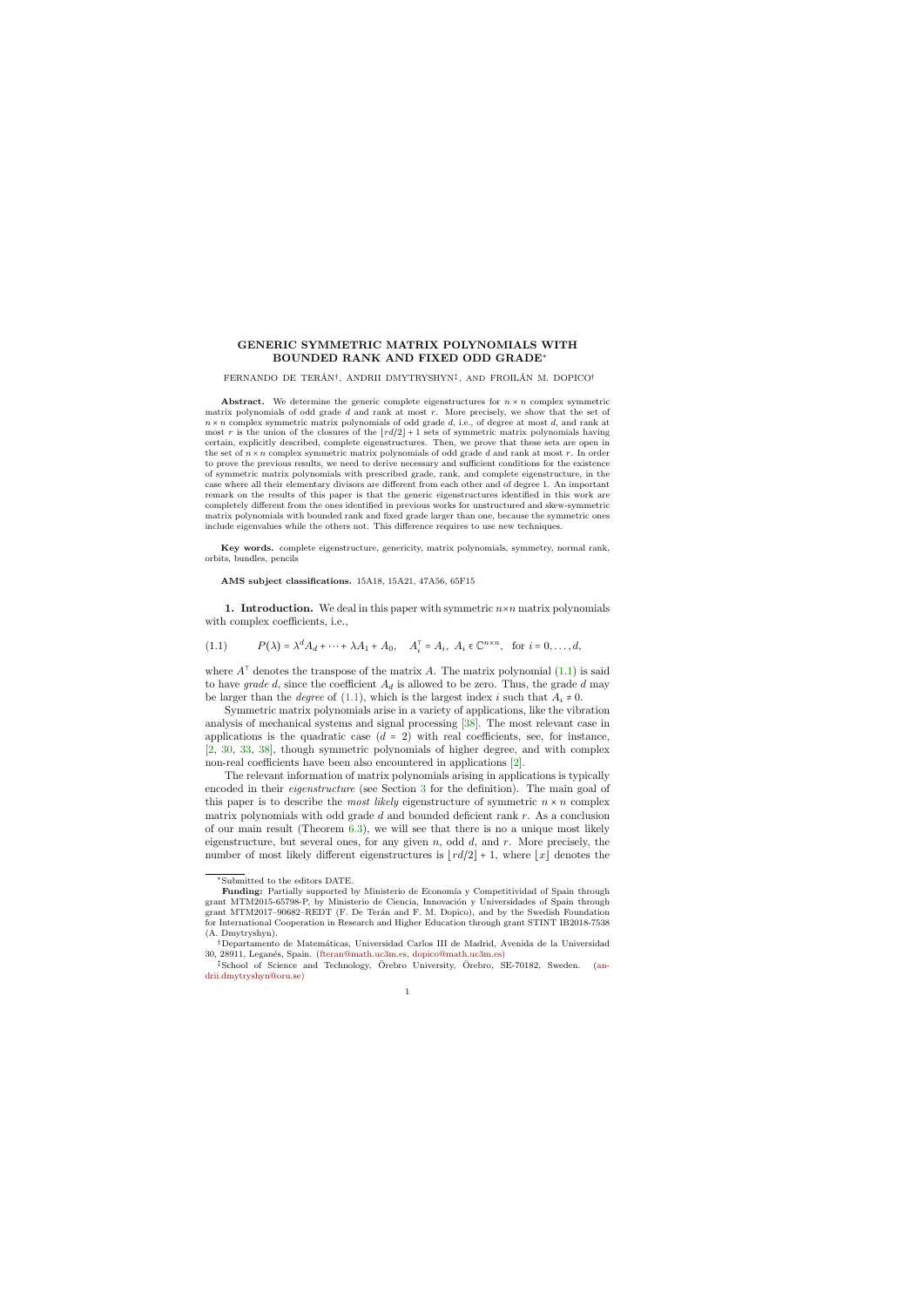| grade               | 1 (pencils)     | d > 1                       |
|---------------------|-----------------|-----------------------------|
| unstructured        |                 |                             |
| skew-symmetric      | $18 \,$         | $[18]$ $(d \text{ odd})$    |
| T-palindromic       | $\vert 5 \vert$ | Open                        |
| $\tau$ -alternating | $\vert 5 \vert$ | Open                        |
| symmetric           | $\overline{6}$  | This work $(d \text{ odd})$ |
|                     |                 |                             |

Works presenting the generic eigenstructures of matrix pencils/polynomials with bounded (deficient) rank.

<span id="page-2-1"></span>largest integer less than or equal to the real number  $x$ . A key ingredient in Theorem [6.3](#page-18-0) is the notion of *bundle*, consisting of the set of  $n \times n$  symmetric matrix polynomials with the same grade and having the same eigenstructure, though maybe corresponding to different eigenvalues. Then, in Theorem [6.3,](#page-18-0) we describe the set of  $n \times n$  complex symmetric matrix polynomials with rank at most  $r$  and odd grade  $d$  as the union of the closures of  $\lfloor rd/2 \rfloor + 1$  bundles (where the topology used to define "closures" is the one induced by a natural Euclidean metric in the space of  $n \times n$  symmetric matrix polynomials with grade d). Moreover, in Theorem [7.2,](#page-22-0) we prove that these bundles are open in the set of  $n \times n$  complex symmetric matrix polynomials with rank at most r and odd grade d. The eigenstructures corresponding to these bundles are the ones that we term as generic. The reason for using this name is that the subset of matrix polynomials with these eigenstructures is open and dense in the set of  $n \times n$  complex symmetric matrix polynomials with rank at most r and odd grade d.

This work is related to a series of papers that have described the generic eigenstructures of either general (unstructured) matrix pencils (i.e., matrix polynomials of grade  $d = 1$ ) and general (unstructured) matrix polynomials with fixed grade  $d > 1$ , or matrix pencils and polynomials with fixed grade  $d > 1$  with some specific symmetry structures, and in all cases with bounded (deficient) rank. In particular, the generic eigenstructures of general  $m \times n$  matrix pencils with rank at most  $r < \min\{m, n\}$  were described in [\[7\]](#page-24-1), whereas the ones for  $m \times n$  matrix polynomials of fixed grade  $d > 1$ and rank  $r < \min\{m, n\}$  have been recently obtained in  $[17]^1$  $[17]^1$  $[17]^1$ . In [\[5\]](#page-24-4), the generic eigenstructures of  $\tau$ -palindromic and  $\tau$ -alternating  $n \times n$  matrix pencils with rank  $r \leq n$ were obtained, and [\[18\]](#page-24-3) presents the generic eigenstructures of  $n \times n$  skew-symmetric matrix polynomials of odd grade d and rank  $2r < n$ . Some of the developments in this last reference rely on results from [\[22\]](#page-24-6), where a complete stratification of the set of skew-symmetric  $n \times n$  matrix pencils was obtained. Table [1](#page-2-1) summarizes this information. For the sake of completeness, we mention the seminal work  $[41]$  (see also  $[15]$ ), where the generic eigenstructures for general (unstructured) square singular pencils and singular symmetric and Hermitian pencils were given.

In particular, the present work follows, for symmetric matrix polynomials, the approach developed in [\[18\]](#page-24-3) for skew-symmetric matrix polynomials, though the obtained generic eigenstructures have very different natures in both cases. The approach in [\[18\]](#page-24-3) requires the knowledge of the generic eigenstructure of skew-symmetric pencils with bounded rank (which is first provided in that reference and is unique), and then,

<span id="page-2-0"></span><sup>&</sup>lt;sup>1</sup>The case  $r = \min\{m, n\}$ , with  $m \neq n$ , was studied in [\[15,](#page-24-7) [26,](#page-25-4) [39\]](#page-25-5) for general pencils and in [\[17\]](#page-24-2) for general matrix polynomials with fixed grade  $d > 1$ . When  $r = \min\{m, n\}$  there is only one generic eigenstructure, in contrast with the  $rd + 1$  generic eigenstructures present in the case  $r < \min\{m, n\}$ . The case  $r = \min\{m, n\}$ , with  $m = n$ , is trivial since pencils and matrix polynomials are generically regular with all their eigenvalues different.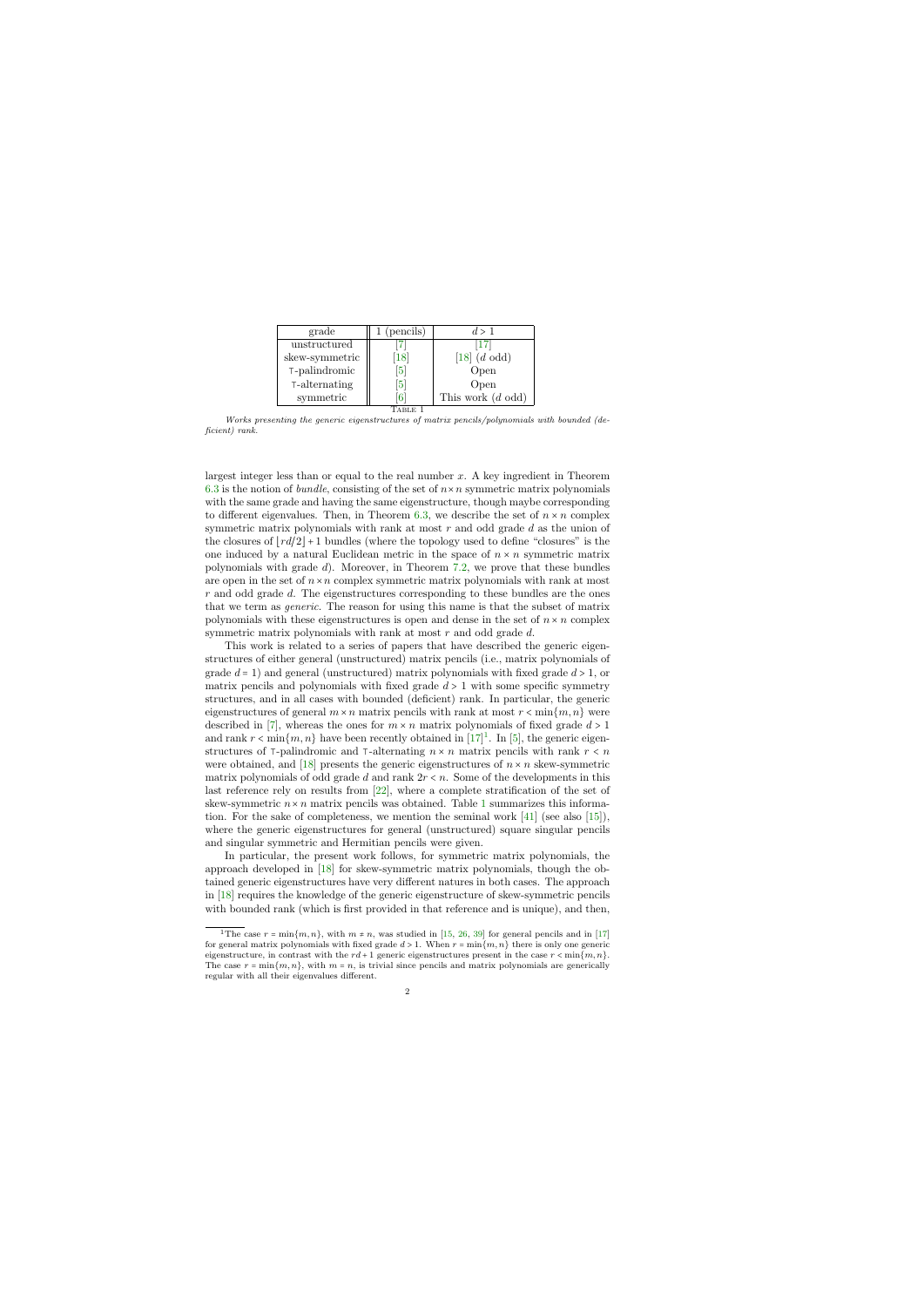using a particular skew-symmetric linearization (with size  $nd \times nd$ ), the unique generic eigenstructure for  $n \times n$  skew-symmetric matrix polynomials of higher odd grade d is obtained. A key point in the argument is to prove that the generic eigenstructure for  $nd \times nd$  skew-symmetric matrix pencils with rank at most  $n(d-1) + r$  is realizable as the eigenstructure of a skew-symmetric linearization of an  $n \times n$  skew-symmetric matrix polynomial with rank at most  $r < n$  and grade d. The difference in the ranks  $(n(d-1)+r$  for the linearization and r for the polynomial) comes from the fact that, if the matrix polynomial  $P(\lambda)$  has rank r, then the corresponding linearization of  $P(\lambda)$ will have rank  $n(d-1) + r$ . A similar approach to this one can now be followed for symmetric polynomials, since, recently, we have obtained the generic eigenstructures for symmetric matrix pencils with bounded rank in [\[6\]](#page-24-5).

Thus, roughly speaking, the key point in our developments consists of proving the existence of symmetric matrix polynomials with rank at most r and odd grade d with complete eigenstructures corresponding (via linearization) to some of the generic eigenstructures of symmetric pencils with bounded rank identified in [\[6,](#page-24-5) Thm. 3.2], something that was known in the skew-symmetric case as a consequence of results in [\[16\]](#page-24-8), but that is open in the symmetric case. The "some" in the previous sentence refers to the fact that only the eigenstructures in  $[6, Thm. 3.2]$  $[6, Thm. 3.2]$  with sufficiently large minimal indices may correspond to matrix polynomials, because of the shifts on the minimal indices in the linearization with respect to those in the polynomial (see Theorem [5.1\)](#page-13-0). As a consequence, not all the generic eigenstructures of symmetric matrix pencils with bounded rank are realizable as the eigenstructure of a symmetric linearization of a symmetric matrix polynomial with bounded rank and grade d.

The eigenstructures in [\[6,](#page-24-5) Thm. 3.2] have two key properties:

- 1. They have eigenvalues, which are all simple ("simple" means only one elementary divisor of degree 1 per eigenvalue), and
- 2. their right minimal indices are equal to their left minimal indices (imposed by the symmetry) and the right minimal indices differ at most by one.

We prove in this paper that these are, also, properties that characterize the generic complete eigenstructures of  $n \times n$  symmetric matrix polynomials with bounded rank  $r$  and fixed odd grade  $d$ . However, the generic symmetric eigenstructures identified in this work are very different from the ones identified in [\[17,](#page-24-2) [18\]](#page-24-3) for, respectively, general and skew-symmetric matrix polynomials with bounded rank and fixed grade. First, their numbers are different: there are  $\lfloor rd/2 \rfloor + 1$  generic symmetric eigenstructures,  $rd + 1$  general (unstructured) generic eigenstructures and only one in the skew-symmetric case. Second, and perhaps more important, the generic symmetric eigenstructures include eigenvalues, while the others not. These differences illustrate that considering different classes of structured matrix polynomials has a dramatic effect on the corresponding sets of matrix polynomials with bounded rank and grade. It is precisely the presence of eigenvalues in the generic eigenstructures what leads to the notion of bundle, and introduces another relevant difference between this work and [\[17,](#page-24-2) [18\]](#page-24-3). In particular, the main eigenstructures in [\[17,](#page-24-2) [18\]](#page-24-3) were described using orbits, which are well-studied objects. However, they are not enough to describe the generic eigenstructures in the present work, given in terms of bundles instead. A bundle is an infinite union of orbits, which results in a more complex object whose topological properties are not so well-known and deserve a more careful treatment.

As an aside result, which has entity by itself, we prove, in Theorem [4.1,](#page-9-0) a more general inverse result than the one needed to capture the eigenstructures coming from [\[6,](#page-24-5) Thm. 3.2]: we prove the existence of a symmetric matrix polynomial of rank  $r$ and grade d whose complete eigenstructure consists of any list of linear elementary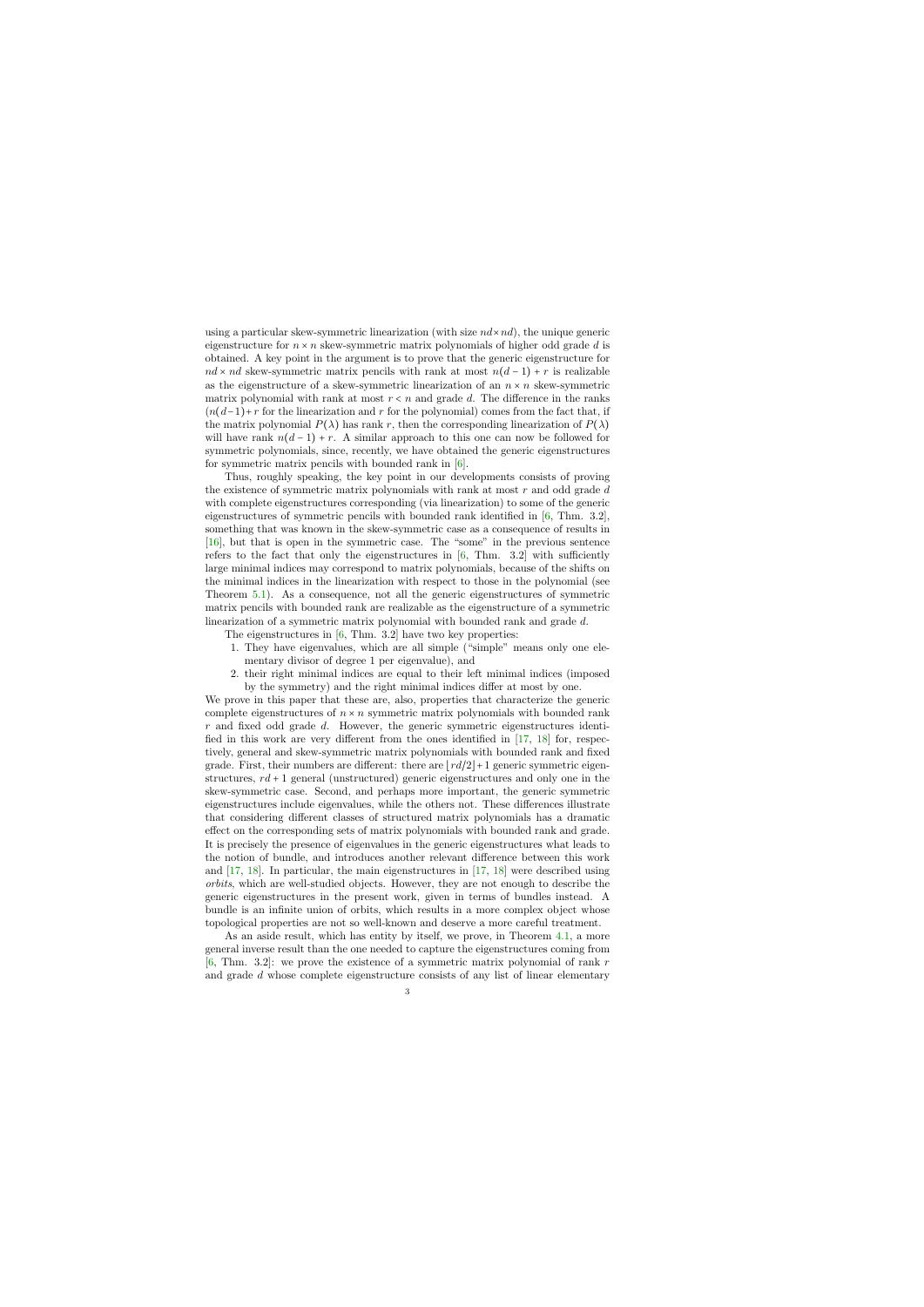divisors corresponding to simple eigenvalues, any list of right minimal indices, and the same list of left minimal indices, whenever these prescribed elementary divisors and minimal indices satisfy the Index Sum Theorem for  $r$  and  $d$  [\[11,](#page-24-9) Thm. 6.5].

One of the possible applications of the results in this work, as well as the ones in the references from Table [1,](#page-2-1) is in the context of low-rank perturbations of matrix pencils and matrix polynomials, when one is interested in analyzing the change of the eigenstructure under such kind of perturbations (see, for instance, [\[14\]](#page-24-10) and the references therein). The knowledge of the generic eigenstructures may help not only to describe the set of perturbations under consideration but also to understand the changes in the eigenstructure. As can be seen in [\[14\]](#page-24-10), there are many references available in the literature that deal with low-rank perturbations of matrix pencils, however we are only aware of the particular results in [\[8\]](#page-24-11) for matrix polynomials of fixed grade larger than 1.

The rest of the paper is organized as follows. In Sections [2](#page-4-0) and [3](#page-6-0) we recall some basic notions on matrix pencils and matrix polynomials, respectively. Section [4](#page-9-1) presents the construction of a symmetric  $n \times n$  matrix polynomial with a given grade and rank having some prescribed lists of linear elementary divisors associated with different eigenvalues and right minimal indices. Section [5](#page-13-1) presents the linearizations used to translate the problem on matrix polynomials into the framework of matrix pencils, as mentioned above, and we describe some relevant features of these linearizations. These properties are key in Section [6,](#page-15-0) which is devoted to state and prove the main result of the manuscript, namely the decomposition of the set of  $n \times n$  symmetric matrix polynomials with odd grade  $d$  and bounded deficient rank in terms of their generic eigenstructures. In Section [7](#page-19-0) we prove that the sets (bundles) of matrix polynomials with the generic eigenstructures are open in the set of  $n \times n$  symmetric matrix polynomials with odd grade  $d$  and rank at most  $r$ . This "openness" result is considerably hard to prove as a consequence of the fact that the generic eigenstructures include eigenvalues. Finally, in Section [8](#page-23-0) we summarize the main contributions of this work and indicate some lines of further research.

2. Preliminaries on matrix pencils. We start by recalling the Kroneckertype canonical form for symmetric matrix pencils under congruence. In this paper, we consider matrix pencils over the field of complex numbers C.

For each positive integer n define the  $n \times n$  identity matrix  $I_n$  and the  $n \times n$ symmetric matrix pencils

$$
\mathcal{J}_n^s(\mu) \coloneqq \begin{bmatrix} 1 & \lambda - \mu \\ 1 & \lambda - \mu \end{bmatrix} \quad \text{and} \quad \mathcal{J}_n^s(\infty) \quad \coloneqq \begin{bmatrix} \lambda & 1 \\ \lambda & 1 \end{bmatrix},
$$

where the upper index s stands for "symmetric".

For  $n = 1$ , we drop the index s and write  $\mathcal{J}_1(\mu) = \mathcal{J}_1^s(\mu) = \lambda - \mu$  and  $\mathcal{J}_1(\infty) =$  $\mathcal{J}_1^s(\infty) = 1$ . For each nonnegative integer *n* we define the  $n \times (n + 1)$  matrices

$$
F_n \coloneqq \begin{bmatrix} 1 & 0 & & 0 \\ & \ddots & \ddots & \\ 0 & & 1 & 0 \end{bmatrix} \quad \text{ and } \quad G_n \coloneqq \begin{bmatrix} 0 & 1 & & 0 \\ & \ddots & \ddots & \\ 0 & & 0 & 1 \end{bmatrix},
$$

<span id="page-4-0"></span>and using them we define the  $n \times (n + 1)$  matrix pencil  $\mathcal{L}_n := \lambda G_n + F_n$  and the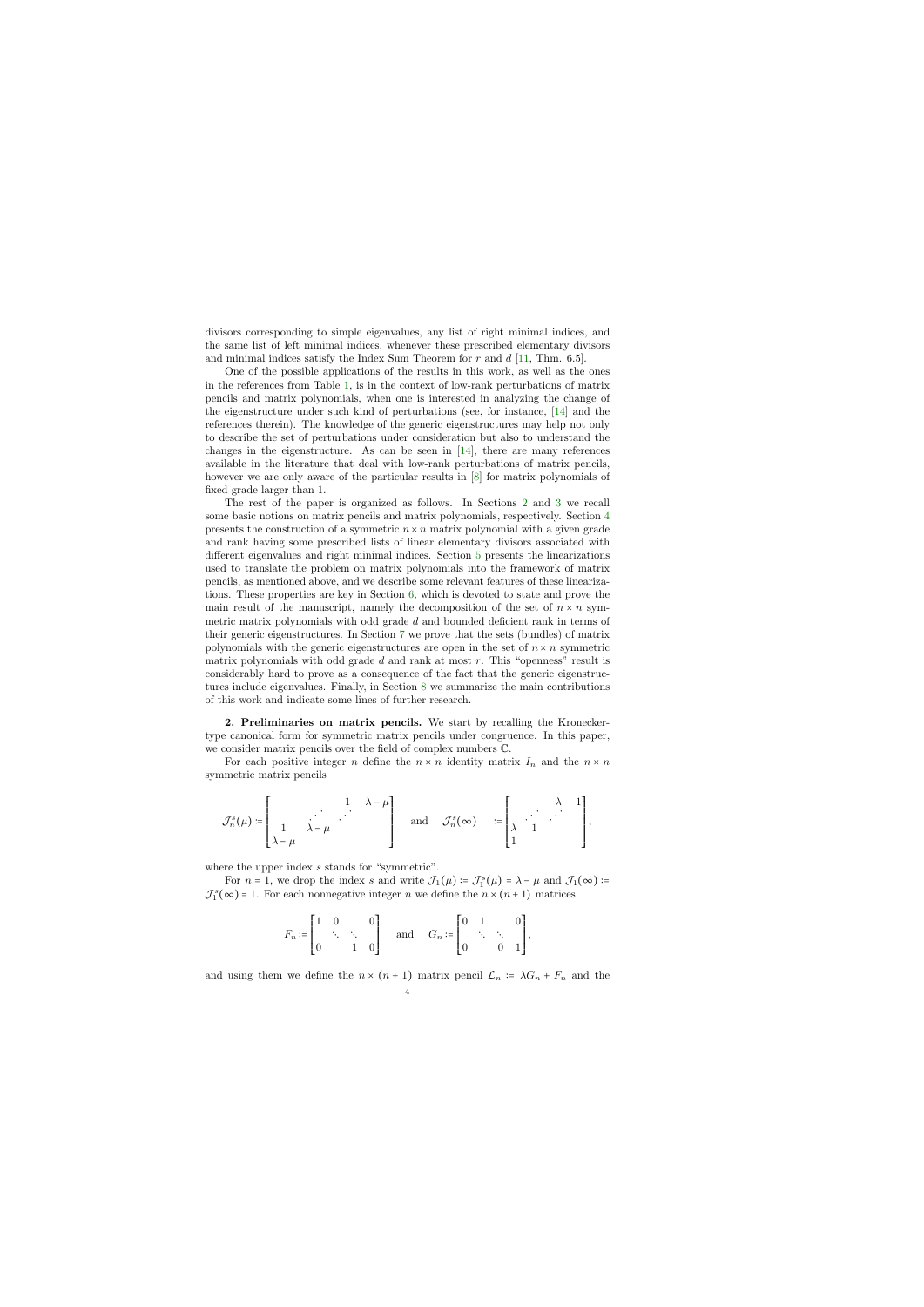$(2n+1) \times (2n+1)$  symmetric matrix pencil

$$
\mathcal{M}_n \coloneqq \begin{bmatrix} 0 & \mathcal{L}_n^{\top} \\ \mathcal{L}_n & 0 \end{bmatrix}.
$$

Observe that  $\mathcal{M}_0$  is just the  $1 \times 1$  zero matrix pencil.

An  $n \times n$  matrix pencil  $\lambda A + B$  is said to be *congruent* to  $\lambda C + D$  if there is a nonsingular matrix S such that  $S<sup>T</sup>AS = C$  and  $S<sup>T</sup>BS = D$ . In the following theorem we recall the canonical form under congruence of symmetric matrix pencils, i.e., those satisfying  $(\lambda A + B)^{\dagger} = (\lambda A + B)$ .

THEOREM 2.1. [\[37\]](#page-25-6) Each  $n \times n$  complex symmetric matrix pencil  $\lambda A+B$  is congruent to a direct sum, uniquely determined up to permutation of summands, of pencils of the forms  $\mathcal{J}_{h}^{s}(\mu), \mathcal{J}_{k}^{s}(\infty)$ , and  $\mathcal{M}_{m}$  (where there can be different eigenvalues  $\mu$  and sizes h, k, m of each type of summand, or even some of the summands can be absent).

In Theorem [2.1,](#page-5-0) the different blocks  $\mathcal{J}_{h}^{s}(\mu)$  and  $\mathcal{J}_{k}^{s}(\infty)$  reveal the eigenstructure corresponding to finite and infinite eigenvalues, respectively, of  $\lambda A + B$ . The blocks  $\mathcal{M}_m$  reveal the right (column) and left (row) minimal indices of  $\lambda A + B$ , which are equal to each other in the case of symmetric matrix pencils.

The *orbit* of the  $n \times n$  symmetric pencil  $\lambda A + B$  under the action of the group  $GL_n(\mathbb{C})$  on the space of all  $n \times n$  symmetric matrix pencils by congruence is the set of pencils which are congruent to  $\lambda A + B$ , namely:

(2.1) 
$$
\mathcal{O}^c(\lambda A + B) = \{S^{\mathsf{T}}(\lambda A + B)S : S \in GL_n(\mathbb{C})\}.
$$

<span id="page-5-0"></span>Note that all pencils in  $O<sup>c</sup>(\lambda A + B)$  have the same congruent canonical form, i.e. the same eigenvalues and the same canonical blocks  $\mathcal{J}_{h}^{s}(\mu), \mathcal{J}_{k}^{s}(\infty)$ , and the same left (and right) minimal indices or, equivalently, the same blocks  $\mathcal{M}_m$ . The *congruence* bundle of  $\lambda A + B$ , denoted  $B^{c}(\lambda A + B)$ , is the union of all symmetric matrix pencil orbits under congruence with the same canonical block structure (equal block sizes) as  $\lambda A + B$ , but where the distinct eigenvalues (including the infinite one) may take any values as long as they remain distinct, see also [\[19,](#page-24-12) [20,](#page-24-13) [22,](#page-24-6) [26\]](#page-25-4).

The space of all  $n \times n$  symmetric matrix pencils is denoted by  $\text{PENCIL}_{n \times n}^s$ . Using the Frobenius norm of complex matrices [\[29\]](#page-25-7), we define a distance in  $\widetilde{\mathrm{PENCIL}}_{n \times n}^s$ as  $d(\lambda A+B, \lambda C+D)$  := √  $\overline{||A-C||_F^2 + ||B-D||_F^2}$ , which makes PENCIL<sup>s</sup><sub>n×n</sub> into a metric space. This metric allows us to consider closures of subsets of  $\text{PENCIL}_{n \times n}^s$ , in particular, closures of congruence bundles, denoted by  $\overline{B}^c(\lambda A+B)$ .

The following theorem provides a description of the generic complete eigenstructures (or canonical forms under congruence) of the set of  $n \times n$  symmetric matrix pencils of rank at most  $r$ , for  $r < n$ . To be precise, this set is presented as the union of the closures of  $\lfloor \frac{r}{2} \rfloor + 1$  symmetric bundles, which determine the generic eigenstructures.

<span id="page-5-1"></span>Theorem 2.2. (Generic eigenstructures of symmetric matrix pencils with bounded rank, [\[6,](#page-24-5) Theorem 3.2]). Let n and r be integers such that  $n \geq 2$  and  $1 \leq r \leq n-1$ . Define the following  $\lfloor \frac{r}{2} \rfloor + 1$  symmetric canonical forms of  $n \times n$  complex symmetric matrix pencils with rank r:

(2.2) 
$$
\mathcal{K}_a(\lambda) = \text{diag}(\underbrace{\mathcal{M}_{\alpha+1}, \dots, \mathcal{M}_{\alpha+1}}_{s}, \underbrace{\mathcal{M}_{\alpha}, \dots, \mathcal{M}_{\alpha}}_{n-r-s}, \mathcal{J}_1(\mu_1), \dots, \mathcal{J}_1(\mu_{r-2a})),
$$

<span id="page-5-2"></span>for  $a = 0, 1, \ldots, \lfloor \frac{r}{2} \rfloor$ , where  $a = (n-r)\alpha + s$  is the Euclidean division of a by  $n-r$ , and  $\mu_1, \ldots, \mu_{r-2a}$  are arbitrary complex numbers (different from each other). Then: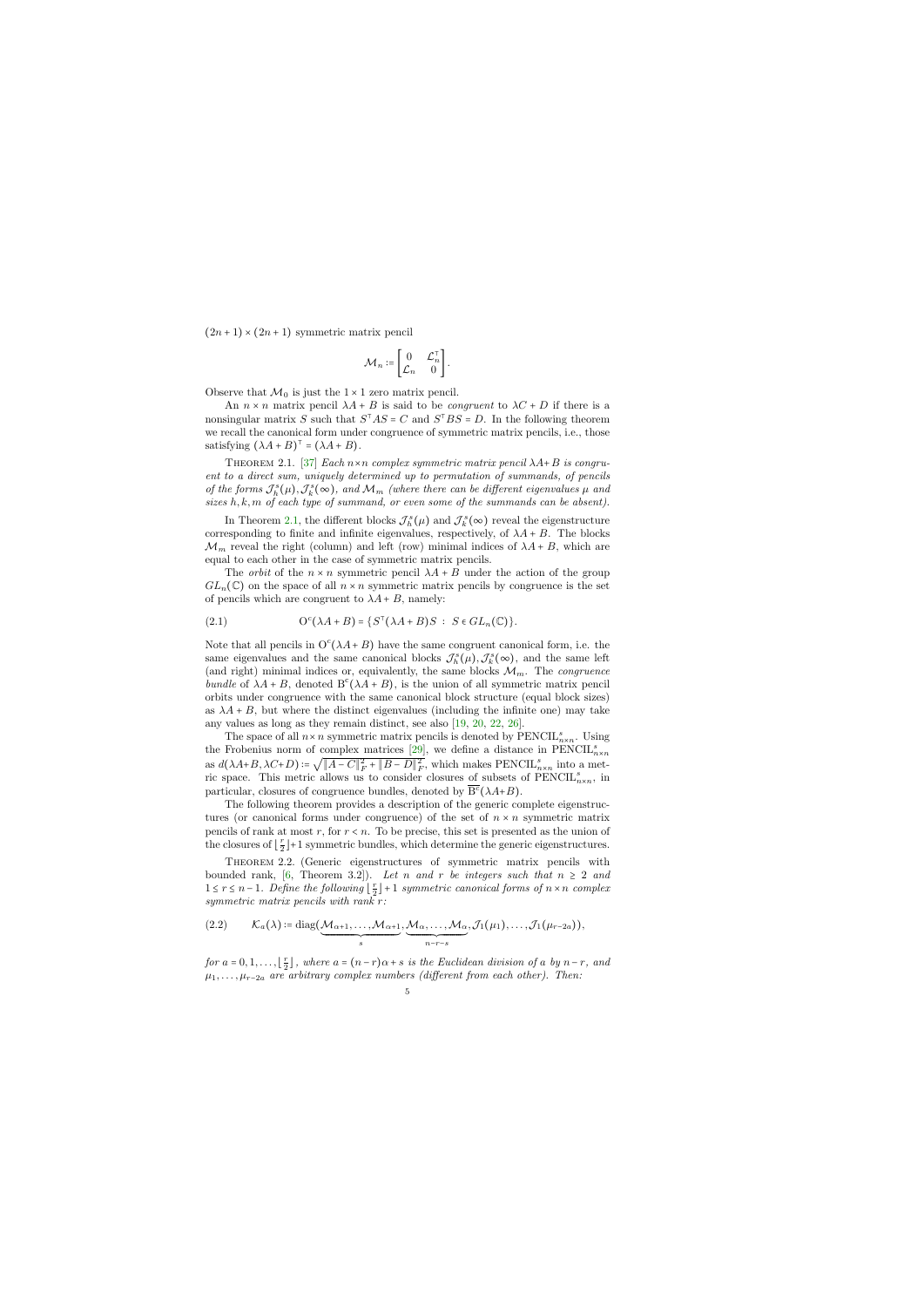- (i) For every  $n \times n$  symmetric pencil  $S(\lambda)$  with rank at most r, there exists an integer a such that  $\overline{B^c}(\mathcal{K}_a) \supseteq \overline{B^c}(\mathcal{S})$ .
- (ii)  $\overline{B^c}(\mathcal{K}_a) \not\supseteq \overline{B^c}(\mathcal{K}_{a'})$  whenever  $a \neq a'$ .
- (iii) The set of  $n \times n$  symmetric matrix pencils of rank at most r is a closed subset of  $\text{PENCIL}_{n \times n}^s$ , and it is equal to  $\bigcup$  $0 ≤ a ≤ \lfloor \frac{r}{2} \rfloor$  $\overline{\mathrm{B}^c}(\mathcal{K}_a).$

3. Preliminaries on matrix polynomials. As mentioned in Section [1,](#page-1-1) we are interested in this paper in  $n \times n$  symmetric matrix polynomials of grade d, i.e. of degree at most  $d$ , over  $\mathbb C$ . However, in this section we consider general (not necessarily symmetric) complex matrix polynomials, since most of the presented results are valid in this general setting. Those which are valid only for symmetric matrix polynomials will be clearly indicated. Moreover, throughout the rest of the paper the terms "matrix polynomial" and "polynomial matrix" are used with exactly the same meaning.

We start by recalling the complete eigenstructure of a matrix polynomial, i.e. the definition of the elementary divisors and minimal indices.

DEFINITION 3.1. Let  $P(\lambda)$  and  $Q(\lambda)$  be two  $m \times n$  matrix polynomials. Then  $P(\lambda)$  and  $Q(\lambda)$  are unimodularly equivalent if there exist two unimodular matrix polynomials  $U(\lambda)$  and  $V(\lambda)$  (i.e., det  $U(\lambda)$ , det  $V(\lambda) \in \mathbb{C} \setminus \{0\}$ ) such that

$$
U(\lambda)P(\lambda)V(\lambda)=Q(\lambda).
$$

<span id="page-6-0"></span>The transformation  $P(\lambda) \mapsto U(\lambda)P(\lambda)V(\lambda)$  is called a *unimodular equivalence trans*formation and the canonical form with respect to this transformation is the Smith form (see, for instance, [\[28\]](#page-25-8)).

THEOREM 3.2 (Smith form). Let  $P(\lambda)$  be an  $m \times n$  matrix polynomial over  $\mathbb{C}$ . Then there exist  $r \in \mathbb{N}$ ,  $r \leq \min\{m, n\}$ , and two unimodular matrix polynomials  $U(\lambda)$ and  $V(\lambda)$  over  $\mathbb C$  such that

(3.1) 
$$
U(\lambda)P(\lambda)V(\lambda) = \begin{bmatrix} g_1(\lambda) & 0 & 0 \ 0 & \ddots & g_r(\lambda) & 0 \ 0 & 0 & g_r(\lambda) & 0 \ (m-r)x & 0 & 0 \end{bmatrix},
$$

where  $g_j(\lambda)$  is a scalar monic polynomial, for  $j = 1, \ldots, r$ , and  $g_j(\lambda)$  divides  $g_{j+1}(\lambda)$ , for  $j = 1, \ldots, r - 1$ . Moreover, the canonical form  $(3.1)$  is unique.

The integer r from Theorem [3.2](#page-6-2) is called the rank of the matrix polynomial  $P(\lambda)$ (referred to as the normal rank sometimes in the literature). The polynomials  $g_i(\lambda)$ , for  $j = 1, \ldots, r$ , are called the *invariant polynomials* of  $P(\lambda)$ , and each of them can be uniquely factored as

$$
g_j(\lambda)=(\lambda-\alpha_1)^{\delta_{j1}}\cdot(\lambda-\alpha_2)^{\delta_{j2}}\cdot\ldots\cdot(\lambda-\alpha_{l_j})^{\delta_{jl_j}},
$$

<span id="page-6-2"></span>where  $l_j \geq 0$ ,  $\delta_{j1}, \ldots, \delta_{jl_j} > 0$  are integers. If  $l_j = 0$  then  $g_j(\lambda) = 1$ . The complex numbers  $\alpha_1, \ldots, \alpha_{l_i}$  are the *finite eigenvalues* of  $P(\lambda)$ . The *elementary divisors* of  $P(\lambda)$  associated with each finite eigenvalue  $\alpha_k$  is the collection of factors  $(\lambda - \alpha_k)^{\delta_{jk}}$ (possibly with repetitions).

<span id="page-6-1"></span>If  $P(\lambda)$  is a matrix polynomial of grade d and zero is an eigenvalue of rev  $P(\lambda)$  :=  $\lambda^d P(1/\lambda)$ , then we say that  $\lambda = \infty$  is an eigenvalue of  $P(\lambda)$ . The elementary divisors  $\lambda^{\gamma_k}, \gamma_k > 0$ , for the zero eigenvalue of rev  $P(\lambda)$  are the elementary divisors associated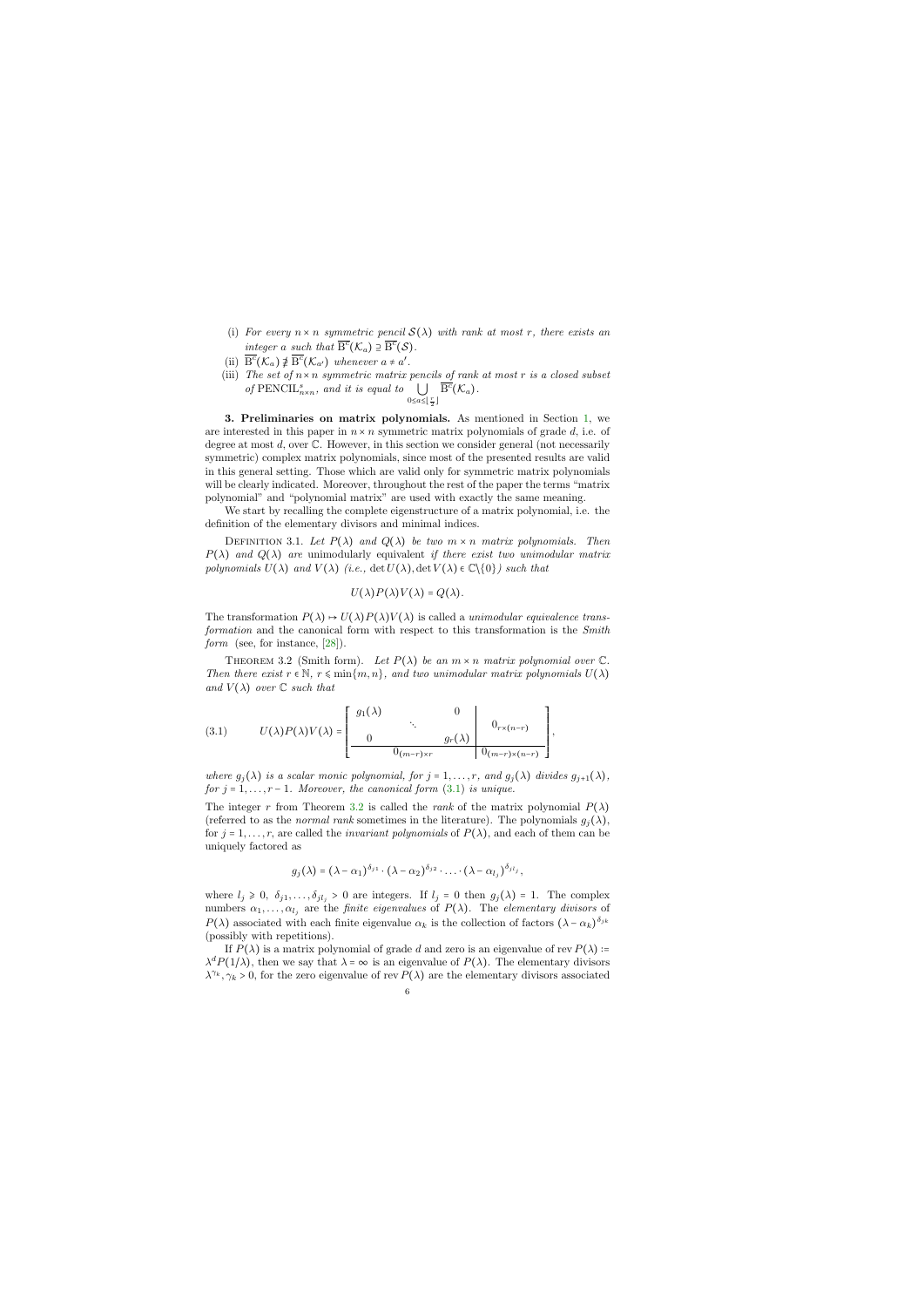with the infinite eigenvalue of  $P(\lambda)$ . We emphasize that this definition is applied even in the case where the exact degree of  $P(\lambda)$  is less than d.

The left and right null-spaces, over the field of rational functions  $\mathbb{C}(\lambda)$ , for an  $m \times n$  matrix polynomial  $P(\lambda)$ , are defined as follows:

$$
\mathcal{N}_{\text{left}}(P) \coloneqq \{y(\lambda)^{\top} \in \mathbb{C}(\lambda)^{1 \times m} : y(\lambda)^{\top} P(\lambda) = 0_{1 \times n} \},
$$
  

$$
\mathcal{N}_{\text{right}}(P) \coloneqq \{x(\lambda) \in \mathbb{C}(\lambda)^{n \times 1} : P(\lambda)x(\lambda) = 0_{m \times 1} \}.
$$

Each rational subspace  $V$  of  $\mathbb{C}(\lambda)^n$  (where "rational" indicates that the underlying field is  $\mathbb{C}(\lambda)$  has bases consisting entirely of vector polynomials. A basis of V whose sum of degrees is minimal among all such bases of  $V$  is called a *minimal basis* of  $V$ . The ordered list of degrees of the vector polynomials in any minimal basis of  $\mathcal V$  is always the same. These degrees are called the *minimal indices* of  $V$  [\[27,](#page-25-9) [32\]](#page-25-10). More precisely, let the sets  $\{y_1(\lambda)^\top, ..., y_{m-r}(\lambda)^\top\}$  and  $\{x_1(\lambda), ..., x_{n-r}(\lambda)\}$  be minimal bases of  $\mathcal{N}_{\text{left}}(P)$  and  $\mathcal{N}_{\text{right}}(P)$ , respectively, ordered so that  $0 \leq \deg(y_1) \leq \ldots \leq \deg(y_{m-r})$ and  $0 \leq \deg(x_1) \leq \ldots \leq \deg(x_{n-r})$ . Let  $\eta_k = \deg(y_k)$ , for  $k = 1, \ldots, m-r$ , and  $\varepsilon_k = \deg(x_k)$ , for  $k = 1, \ldots, n-r$ . Then the scalars  $0 \leq \eta_1 \leq \eta_2 \leq \ldots \leq \eta_{m-r}$  and  $0 \leq \varepsilon_1 \leq \varepsilon_2 \leq \ldots \leq \varepsilon_{n-r}$  are, respectively, the left and right minimal indices of  $P(\lambda)$ . Note also that, for a  $n \times n$  symmetric matrix polynomial, we can choose  $x_i(\lambda) = y_i(\lambda)$ and thus  $\eta_i = \varepsilon_i$ , for  $i = 1, \ldots, n-r$ .

The *complete eigenstructure* of a matrix polynomial  $P(\lambda)$  is the collection of all the elementary divisors and the left and right minimal indices of  $P(\lambda)$ .

In the proof of Theorem [4.1](#page-9-0) we make use several times of the following result, that we include here for the sake of readability.

Theorem 3.3. [\[28,](#page-25-8) Vol. I, Thm. 5, p. 142]. The collection of elementary divisors of the block-diagonal matrix polynomial

$$
\begin{bmatrix} P(\lambda) & 0 \\ 0 & Q(\lambda) \end{bmatrix}
$$

is obtained by combining the elementary divisors of  $P(\lambda)$  with those of  $Q(\lambda)$ , including possible repetitions.

<span id="page-7-0"></span>Now, we are in the position of introducing orbits and bundles of matrix polynomials. Since in this paper we are mainly interested in symmetric matrix polynomials, we introduce these notions only for this type of polynomials. Given a symmetric matrix polynomial  $P(\lambda)$ , the set of symmetric matrix polynomials with the same size, grade, and complete eigenstructure as  $P(\lambda)$  is called the symmetric *orbit* of  $P(\lambda)$ , denoted  $O^{s}(P)$ . Similarly, the set of symmetric matrix polynomials with the same size, grade, and complete eigenstructure as  $P(\lambda)$ , except that the values of the distinct eigenvalues are unspecified as long as they remain distinct, is called the symmetric bundle of  $P(\lambda)$  and denoted by  $B^{s}(P)$ . Note that  $B^{s}(P)$  is an infinite union (over all the possible values of the distinct eigenvalues) of the orbits of the polynomials whose complete eigenstructures differ from the one of  $P(\lambda)$  only in the values of the distinct eigenvalues. Analogous definitions for general and skew-symmetric matrix polynomials are given in [\[16,](#page-24-8) [17,](#page-24-2) [18,](#page-24-3) [21\]](#page-24-14). It is important to emphasize that, unlike what happens for matrix pencils, two symmetric matrix polynomials with the same size, grade, and complete eigenstructure are not necessarily congruent. Consider, for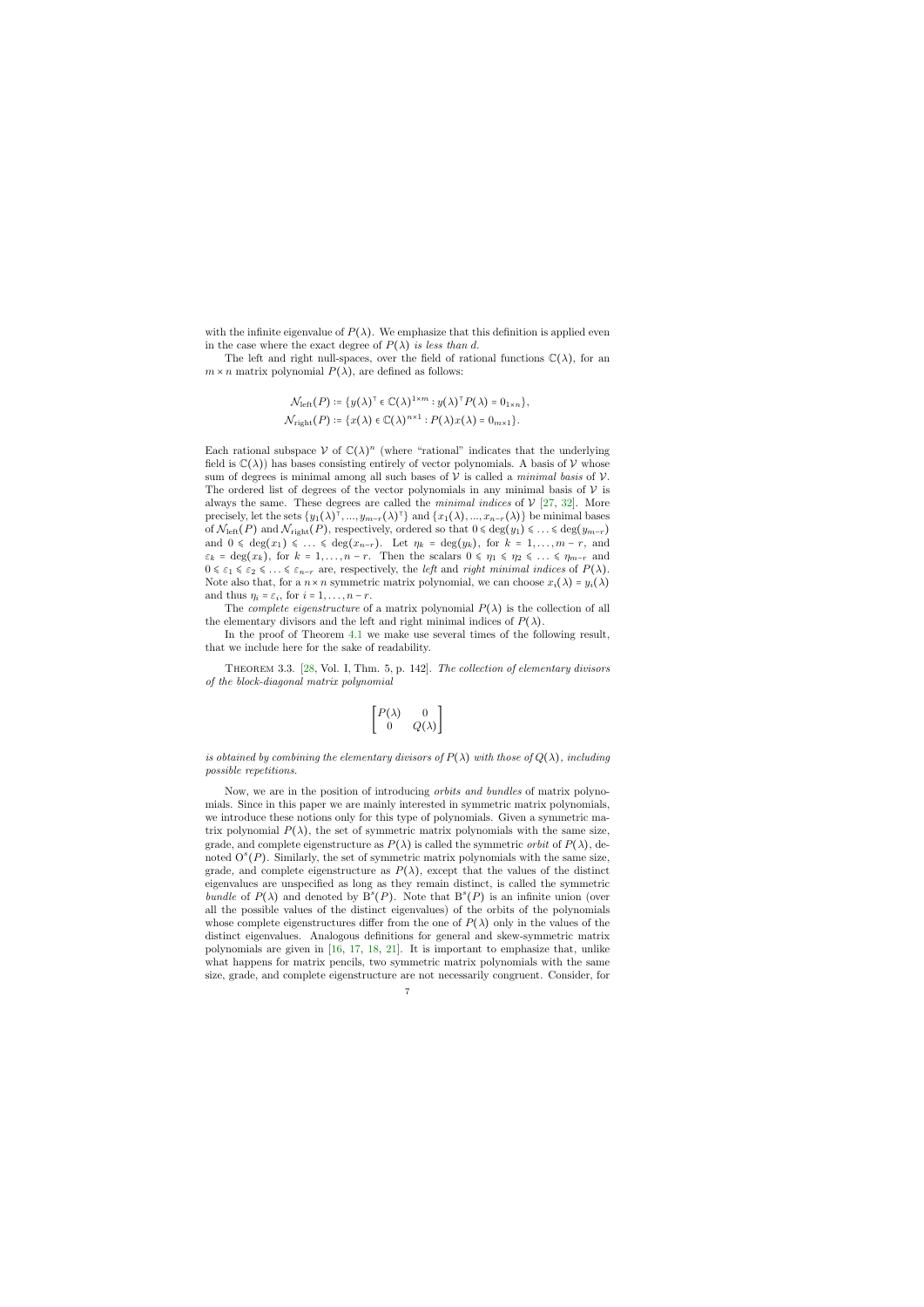instance, the symmetric polynomials of grade 6

$$
P_1(\lambda) = \begin{bmatrix} 1 & \lambda^2 & \lambda^3 \\ \lambda^2 & \lambda^4 & \lambda^5 \\ \lambda^3 & \lambda^5 & \lambda^6 \end{bmatrix} \quad \text{and} \quad P_2(\lambda) = \begin{bmatrix} 1 & \lambda & \lambda^3 \\ \lambda & \lambda^2 & \lambda^4 \\ \lambda^3 & \lambda^4 & \lambda^6 \end{bmatrix}.
$$

 $P_1(\lambda)$  and  $P_2(\lambda)$  have the same complete eigenstructure, which consists only of left and right minimal indices both equal to  $\{1,2\}$ . However,  $P_1(\lambda)$  and  $P_2(\lambda)$  cannot be congruent, since  $P_1(\lambda)$  has a zero coefficient in  $\lambda$  while  $P_2(\lambda)$  has a non-zero one. Therefore, the congruence orbit, as defined in [\(2.1\)](#page-5-1) for symmetric pencils, is not the appropriate notion to deal with symmetric matrix polynomials, since this orbit does not contain all symmetric matrix polynomials with the same size, grade, and complete eigenstructure. Moreover, there does not exist a simple characterization of  $O^{s}(P)$  compared to the one given for  $O^{c}(\lambda A + B)$  in [\(2.1\)](#page-5-1). This is the reason for introducing the symmetric orbit for symmetric matrix polynomials in a different way than for pencils.

Though the results presented in the remaining part of this section and in the following section are valid for an arbitrary infinite field  $\mathbb{F}$ , we state them in the complex field C to be consistent with the rest of the paper.

We will often consider minimal bases of rational subspaces of  $\mathbb{C}^n$  arranged as rows of polynomial matrices and for brevity we call such matrices also "minimal bases", with a clear abuse of nomenclature. An important related concept is that of *dual* minimal bases revisited in the following definition.

DEFINITION 3.4. [\[12,](#page-24-15) Def. 2.10] Two polynomial matrices  $M(\lambda) \in \mathbb{C}[\lambda]^{m \times n}$  and  $N(\lambda) \in \mathbb{C}[\lambda]^{k \times n}$  with full row ranks are said to be dual minimal bases if they are minimal bases satisfying  $m + k = n$  and  $M(\lambda) N(\lambda)^T = 0$ .

As explained in [\[12,](#page-24-15) p. 468], the dual minimal bases described in Definition [3.4](#page-8-0) satisfy the property stated in the next proposition, where the expression "row degrees" of a polynomial matrix means the degrees of the rows of such polynomial matrix.

PROPOSITION 3.5. Let  $M(\lambda) \in \mathbb{C}[\lambda]^{m \times n}$  and  $N(\lambda) \in \mathbb{C}[\lambda]^{k \times n}$  be dual minimal bases. Then, the right minimal indices of  $M(\lambda)$  are the row degrees of  $N(\lambda)$  and the left minimal indices of  $N(\lambda)$ <sup>T</sup> are the row degrees of  $M(\lambda)$ .

A result that is fundamental in Section [4](#page-9-1) is the next theorem.

THEOREM 3.6. [\[12,](#page-24-15) Thm. 6.1] Let  $(\eta_1, \eta_2, \ldots, \eta_m)$  and  $(\varepsilon_1, \varepsilon_2, \ldots, \varepsilon_k)$  be any two lists of nonnegative integers such that

$$
\sum_{i=1}^m \eta_i = \sum_{j=1}^k \varepsilon_j.
$$

<span id="page-8-0"></span>Then, there exist two matrix polynomials  $M(\lambda) \in \mathbb{C}[\lambda]^{m \times (m+k)}$  and  $N(\lambda) \in$  $\mathbb{C}[\lambda]^{k\times(m+k)}$  that are dual minimal bases, and whose row degrees are  $(\eta_1, \eta_2, \ldots, \eta_m)$ and  $(\varepsilon_1, \varepsilon_2, \ldots, \varepsilon_k)$ , respectively.

<span id="page-8-2"></span>An important property of any minimal basis  $M(\lambda) \in \mathbb{C}[\lambda]^{m \times (m+k)}$ , with  $k > 0$ , is that it can be completed to a unimodular matrix (see, for instance, [\[13,](#page-24-16) Lemma 2.16 (b)], though this property has been reproved many times in the literature). This means that there exists a polynomial matrix  $Z(\lambda) \in \mathbb{C}[\lambda]^{k \times (m+k)}$  such that

<span id="page-8-3"></span><span id="page-8-1"></span>(3.3) 
$$
\begin{bmatrix} M(\lambda) \\ Z(\lambda) \end{bmatrix} \in \mathbb{C}[\lambda]^{(m+k)\times (m+k)}
$$
 is unimodular.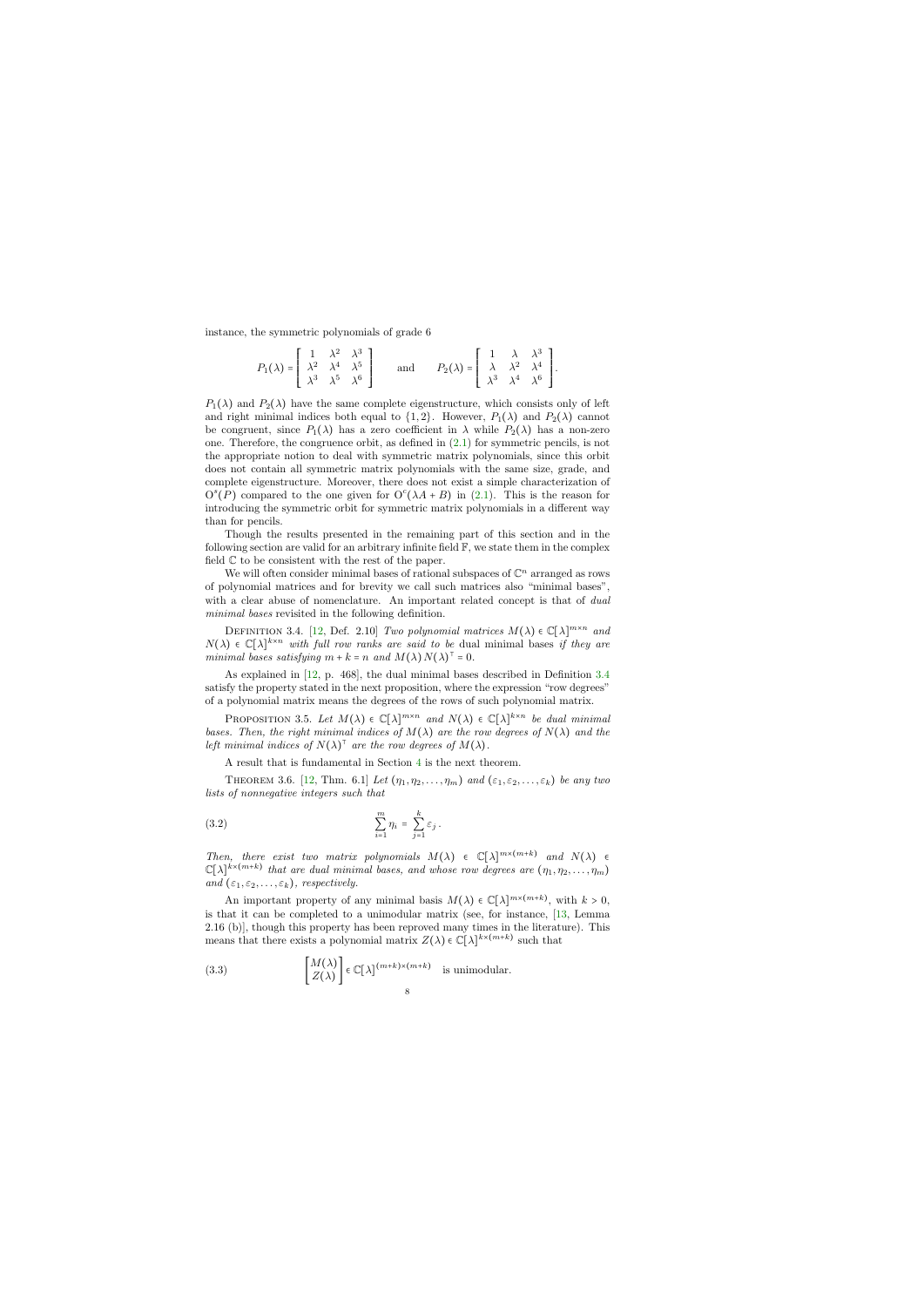The next trivial result is valid for matrices with entries in any field  $\mathbb F$  (in particular, for matrices with entries in the field of complex rational functions  $\mathbb{C}(\lambda)$  and, thus, for complex matrix polynomials) and will be also used in Section [4.](#page-9-1)

LEMMA 3.7. Let  $A \in \mathbb{F}^{m \times r}$ ,  $B \in \mathbb{F}^{r \times r}$ , and  $C \in \mathbb{F}^{r \times n}$  be three matrices with rank r. Then, the product  $ABC \in \mathbb{F}^{m \times n}$  has also rank r, the left null-space of ABC is equal to the left null-space of A, and the right null-space of ABC is equal to the right null-space of C.

Finally, we introduce a bit more of notation. The vector space, over the field  $\mathbb{C}$ , of  $n \times n$  matrix polynomials of grade d with complex coefficients is denoted by  $POL_{d,n\times n}$ , and its subspace of  $n \times n$  symmetric matrix polynomials of grade d with complex coefficients by  $\text{POL}_{d,n\times n}^s$ .

<span id="page-9-2"></span>4. Symmetric matrix polynomials with prescribed eigenstructure in the case of different elementary divisors of degree 1. This section is devoted to the following inverse problem: given a list of s linear (scalar) polynomials with different roots and a list of nonnegative numbers, when is there a symmetric matrix polynomial with prescribed size  $n \times n$ , grade d, and rank r, and having the given lists as the list of finite elementary divisors and right minimal indices, respectively, together with  $t \in \{0,1\}$  infinite linear elementary divisors? It is known that the Index Sum Theorem [\[11,](#page-24-9) Thm. 6.5] must be satisfied by such a symmetric matrix polynomial, namely, s (sum of all degrees of the finite elementary divisors), t (sum of all degrees of the infinite elementary divisors), and the sum of twice the nonnegative integers (namely, the sum of the left and right minimal indices) must add up to  $dr$ . Theorem [4.1](#page-9-0) solves the inverse problem by showing that this condition is also sufficient. We advance that Theorem [4.1](#page-9-0) is key for proving the main result in this paper, i.e., Theorem [6.3.](#page-18-0) The reason is that Theorem [4.1](#page-9-0) guarantees that there exist symmetric matrix polynomials realizing the generic eigenstructures identified in Theorem [6.3.](#page-18-0)

THEOREM 4.1. Let n, d, and  $r \leq n$  be positive integers. Let

- 1.  $(\lambda \mu_1), \ldots, (\lambda \mu_s)$  be s scalar monic polynomials of degree 1, where  $\mu_1, \ldots, \mu_s \in \mathbb{C}$  satisfy  $\mu_i \neq \mu_j$  if  $i \neq j$ ,
- 2.  $t \in \{0, 1\}$ , and
- 3.  $\varepsilon_1, \ldots, \varepsilon_{n-r}$  be a list of nonnegative integers.

<span id="page-9-1"></span>Then, there exists an  $n \times n$  symmetric matrix polynomial,  $P(\lambda) \in \mathbb{C}[\lambda]^{n \times n}$ , with rank r, grade d, finite elementary divisors  $(\lambda-\mu_1), \ldots, (\lambda-\mu_s)$ , t infinite elementary divisors of degree 1, and right minimal indices equal to  $\varepsilon_1, \ldots, \varepsilon_{n-r}$  (and, as a consequence, also left minimal indices equal to  $\varepsilon_1, \ldots, \varepsilon_{n-r}$ , if and only if the following condition holds

(a) 
$$
s + t + 2 \sum_{i=1}^{n-r} \varepsilon_i = r d
$$
.

Moreover, assuming that (a) holds, then the **degree** of  $P(\lambda)$  is exactly equal to d if and only if  $t < r$ .

<span id="page-9-0"></span>*Proof.* Necessity of (a). If there exists  $P(\lambda)$  with the properties in the statement, then (a) follows from the Index Sum Theorem [\[11,](#page-24-9) Thm. 6.5].

Sufficiency of (a). We consider a Möbius transformation

 $m_A : \mathbb{C} \cup {\infty} \longrightarrow \mathbb{C} \cup {\infty}$  defined as  $m_A(\lambda) = (a\lambda + b)/(c\lambda + d)$ 

in terms of the nonsingular matrix  $A = \begin{bmatrix} a & b \\ c & d \end{bmatrix} \in GL(2, \mathbb{C})$  and such that  $\lambda_1 :=$  $m_A(\mu_1), \ldots, \lambda_s := m_A(\mu_s), \theta = m_A(\infty)$  all belong to  $\mathbb C$  (namely, they are not  $\infty$ ). Then, the proof proceeds by constructing a *symmetric* matrix polynomial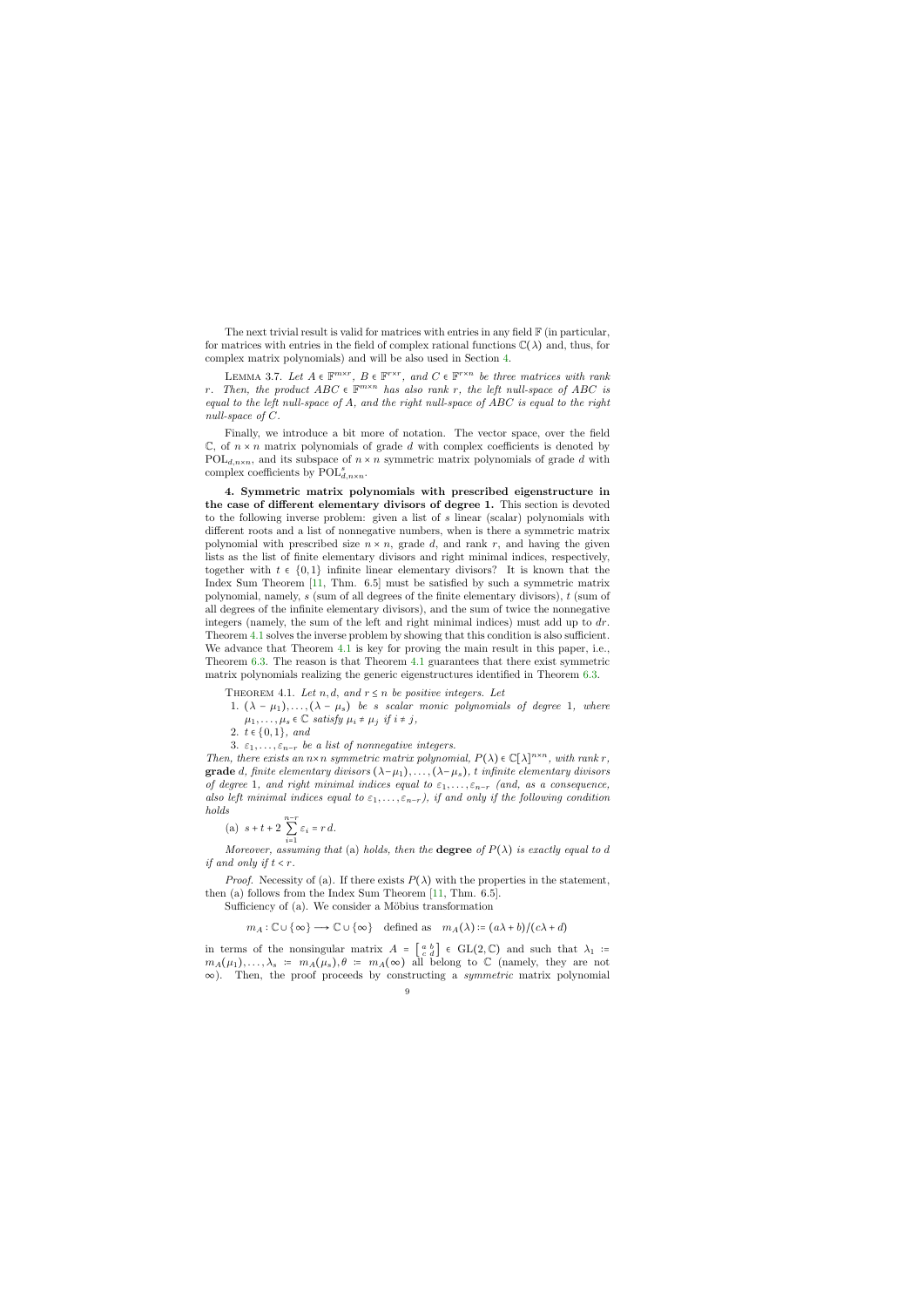$Q(\lambda) \in \text{POL}_{d,n \times n}^s$  with rank r and whose complete eigenstructure consists of the following finite elementary divisors

(4.1) 
$$
(\lambda - \lambda_1), \ldots, (\lambda - \lambda_s), \underbrace{(\lambda - \theta)}_t,
$$

the right minimal indices  $\varepsilon_1, \ldots, \varepsilon_{n-r}$ , and the left minimal indices also equal to  $\varepsilon_1, \ldots, \varepsilon_{n-r}$ . Once  $Q(\lambda)$  is constructed, we consider the Möbius transformation  $M_A : \text{POL}_{d,n \times n} \longrightarrow \text{POL}_{d,n \times n}$  as defined in [\[36,](#page-25-11) Def. 3.4]. Observe that  $P(\lambda)$  =  $M_A(Q)(\lambda) \in \text{POL}_{d,n \times n}$  is the desired matrix polynomial, because  $P(\lambda)$  is symmetric if  $Q(\lambda)$  is by the definition of  $M_A$ , rank  $P = \text{rank } Q$  by [\[36,](#page-25-11) Prop. 3.29], the elementary divisors of  $P(\lambda)$  are  $(\lambda - \mu_1), \ldots, (\lambda - \mu_s)$  and t infinite elementary divisors of degree 1 by [\[36,](#page-25-11) Thm. 5.3], and the minimal indices of  $P(\lambda)$  and  $Q(\lambda)$  are identical by  $[36, Thm. 7.5]$  $[36, Thm. 7.5]$ . Because of this approach, that uses the Möbius transformation  $M_A$  to take the infinite eigenvalue into a finite one (denoted by  $\theta$ ), we can get rid of the infinite eigenvalue and restrict ourselves to the case where there are only finite eigenvalues. In particular, as explained above, we focus on constructing a symmetric matrix polynomial  $Q(\lambda)$  with  $\tilde{s} = s + t$  finite elementary divisors as in [\(4.1\)](#page-10-0).

<span id="page-10-0"></span>In the case  $r = n$ , it is very easy to construct such a  $Q(\lambda)$  because there are no minimal indices and condition (a) implies that the number of linear elementary divisors in the list [\(4.1\)](#page-10-0) is  $rd = nd$ . Then, these elementary divisors can be arranged into  $n$  groups with  $d$  elementary divisors each, and from each of these  $n$  groups a scalar polynomial of degree d can be obtained as the product of the elementary divisors in the group. We obtain in this way n scalar polynomials  $q_{11}(\lambda), \ldots, q_{nn}(\lambda)$  of degree exactly d. Then  $Q(\lambda) = \text{diag}(q_{11}(\lambda), \ldots, q_{nn}(\lambda))$  is the desired matrix polynomial, since it is symmetric, has degree exactly d, has rank exactly  $r = n$ , has no minimal indices, has no infinite eigenvalues, because the matrix coefficient of degree d of  $Q(\lambda)$ is invertible, and has the elementary divisors in the list  $(4.1)$ , as a consequence of Theorem [3.3](#page-7-0) and the fact that the elementary divisors in [\(4.1\)](#page-10-0) are all different from each other. Thus, in the rest of the proof we assume that  $r < n$ .

For  $r < n$ ,  $Q(\lambda)$  will be constructed as the product of three matrix polynomials, each of them of rank  $r$ , i.e.,

(4.2) 
$$
Q(\lambda) = U(\lambda)S(\lambda)U(\lambda)^{\top}
$$

with  $U(\lambda) \in \mathbb{C}[\lambda]^{n \times r}$ , and  $S(\lambda) \in \mathbb{C}[\lambda]^{r \times r}$  either diagonal or with a very simple symmetric structure. Thus,  $Q(\lambda)$  is symmetric by construction.

Let us construct first the matrix  $U(\lambda)$  in [\(4.2\)](#page-10-1). For this purpose, we consider the Euclidean division of  $\varepsilon \coloneqq \sum_{i=1}^{n-r} \varepsilon_i$  by  $r$ 

(4.3) 
$$
\varepsilon = r q_{\varepsilon} + w_{\varepsilon}, \text{ where } 0 \le w_{\varepsilon} < r,
$$

and we define the list

(4.4) 
$$
(\eta_1,\ldots,\eta_r)=(\underbrace{q_{\varepsilon},\ldots,q_{\varepsilon}}_{r-w_{\varepsilon}},\underbrace{q_{\varepsilon}+1,\ldots,q_{\varepsilon}+1}_{w_{\varepsilon}}).
$$

<span id="page-10-3"></span><span id="page-10-2"></span><span id="page-10-1"></span>Note that  $\sum_{i=1}^{r} \eta_i = \varepsilon$ . Therefore, Theorem [3.6](#page-8-1) guarantees that there exist dual minimal bases  $M(\lambda) \in \mathbb{C}[\lambda]^{(n-r)\times n}$  and  $N(\lambda) \in \mathbb{C}[\lambda]^{r\times n}$  with row degrees  $(\varepsilon_1, \varepsilon_2, \dots, \varepsilon_{n-r})$ and  $(\eta_1, \eta_2, \ldots, \eta_r)$ , respectively. We take  $U(\lambda) = N(\lambda)^T$ . Observe that, according to Proposition [3.5,](#page-8-2) the left minimal indices of  $U(\lambda)$  are precisely  $(\varepsilon_1, \varepsilon_2, \ldots, \varepsilon_{n-r})$ , or, equivalently, the right minimal indices of  $U(\lambda)^{\dagger}$  are  $(\varepsilon_1, \varepsilon_2, \ldots, \varepsilon_{n-r})$ .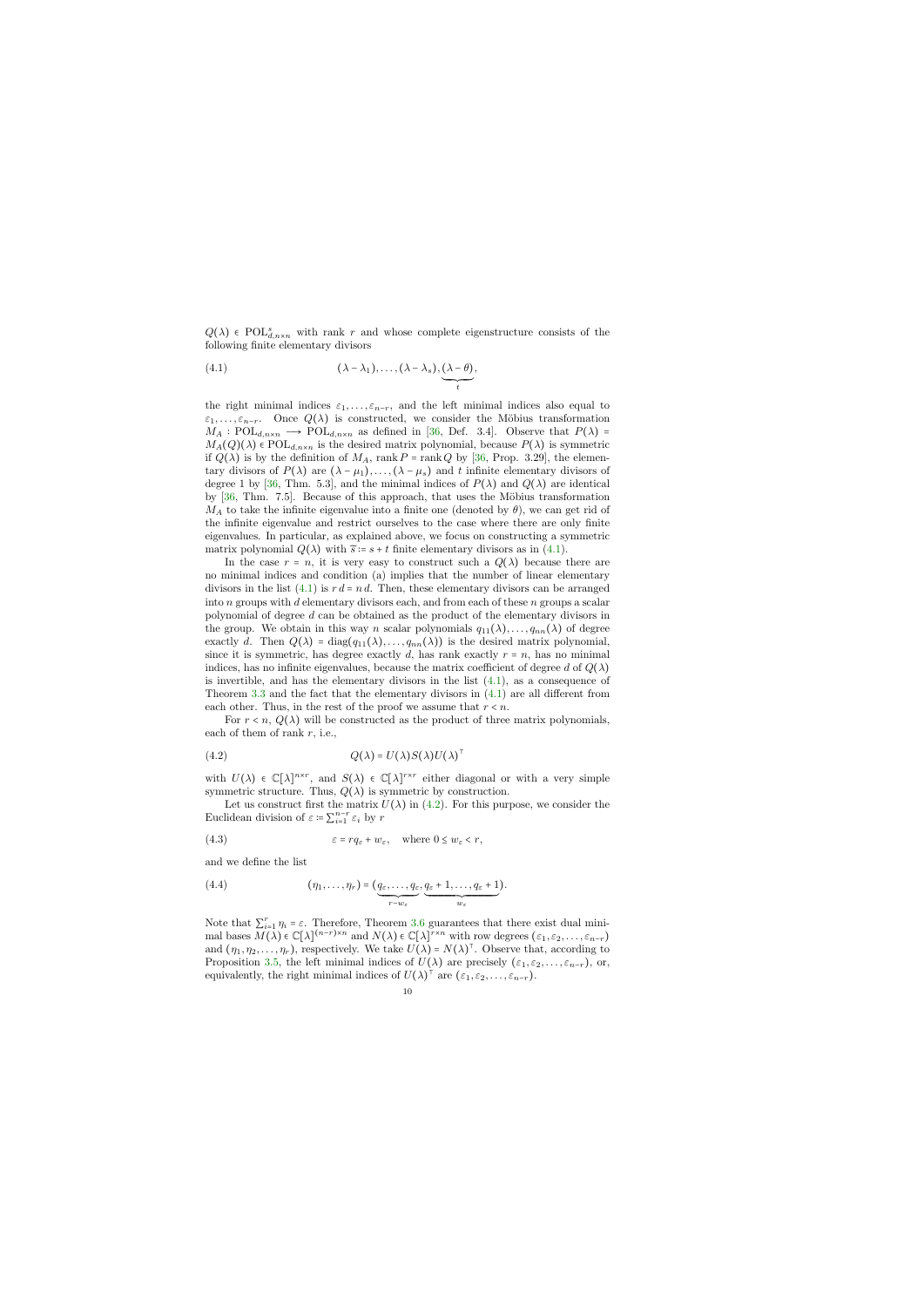Next we construct  $S(\lambda)$ . Observe that, from (a) and [\(4.3\)](#page-10-2),

$$
(4.5) \t\t\t 0 \le \widetilde{s} + 2w_{\varepsilon} = r(d - 2 q_{\varepsilon}),
$$

and, thus,  $d - 2 q_{\varepsilon} \geq 0$ . We need to consider three different cases.

Case 1.  $d-2q_{\varepsilon} = 0$ . According to [\(4.5\)](#page-11-0), this condition implies  $\widetilde{s} = w_{\varepsilon} = 0$ . Thus, in this case, there are no elementary divisors in the list [\(4.1\)](#page-10-0) and the column degrees of  $U(\lambda)$  are all equal to  $q_{\varepsilon}$ . The desired matrix polynomial is  $Q(\lambda) = U(\lambda)U(\lambda)^{\top}$  (i.e., with  $S(\lambda) = I_r$ , which has

- grade  $2q_{\varepsilon} = d$ ,
- rank equal to r by Lemma [3.7](#page-9-2) and because  $U(\lambda) \in \mathbb{C}[\lambda]^{n \times r}$  has rank r,
- left and right minimal indices equal to  $(\varepsilon_1, \varepsilon_2, \ldots, \varepsilon_{n-r})$  by Lemma [3.7](#page-9-2) and because the left minimal indices of  $U(\lambda)$  are  $(\varepsilon_1, \varepsilon_2, \ldots, \varepsilon_{n-r}),$
- no finite elementary divisors because  $U(\lambda)$  and  $U(\lambda)$ <sup> $\top$ </sup> can be completed to  $n \times n$  unimodular matrices  $V(\lambda)$  and  $V(\lambda)$ <sup>T</sup> as a consequence of [\(3.3\)](#page-8-3) and, so,  $Q(\lambda) = V(\lambda) \text{ diag}(I_r, 0) V(\lambda)^\top$ ,
- no infinite elementary divisors because, otherwise,  $dr = r2q_{\varepsilon} = 2\varepsilon < 2\varepsilon +$ "Sum of the degrees of the infinite elementary divisors" and the Index Sum Theorem would be violated.

<span id="page-11-0"></span>Case 2.  $d-2q_{\varepsilon} = 1$ . In this case, [\(4.5\)](#page-11-0) implies that  $\tilde{s} = r - 2w_{\varepsilon}$  and  $d = 2q_{\varepsilon} + 1$ . In this situation, it is more convenient to see  $(4.4)$  as

(4.6) 
$$
(\eta_1,\ldots,\eta_r)=(\underbrace{q_{\varepsilon},\ldots,q_{\varepsilon}}_{r-2w_{\varepsilon}},\underbrace{q_{\varepsilon},\ldots,q_{\varepsilon}}_{w_{\varepsilon}},\underbrace{q_{\varepsilon}+1,\ldots,q_{\varepsilon}+1}_{w_{\varepsilon}}).
$$

The matrix  $S(\lambda)$  has the following structure

(4.7) 
$$
S(\lambda) = \begin{bmatrix} S^{(1)}(\lambda) & 0 & 0 \\ 0 & 0 & I_{w_{\varepsilon}} \\ 0 & I_{w_{\varepsilon}} & 0 \end{bmatrix},
$$

where  $S^{(1)}(\lambda) = \text{diag}(S_{11}(\lambda), \ldots, S_{r-2w_{\varepsilon}, r-2w_{\varepsilon}}(\lambda)) \in \mathbb{C}[\lambda]^{(r-2w_{\varepsilon}) \times (r-2w_{\varepsilon})}$  is a diagonal matrix with exactly one of the elementary divisors in the list  $(4.1)$  in each of its diagonal entries. The matrix  $S(\lambda)$  satisfies obviously the following properties:

- 1. The polynomials  $S_{11}(\lambda), \ldots, S_{r-2w_{\varepsilon},r-2w_{\varepsilon}}(\lambda)$  have all degree 1.
- 2. As a consequence of Theorem [3.3,](#page-7-0) the finite elementary divisors of  $S(\lambda)$  are precisely the linear scalar polynomials in [\(4.1\)](#page-10-0).
- 3.  $S(\lambda)$  is obviously nonsingular and, so, rank  $S = r$ .

<span id="page-11-1"></span>If the columns of the matrix  $U(\lambda) \in \mathbb{C}[\lambda]^{n \times r}$  with column degrees given by the list [\(4.6\)](#page-11-1) are partitioned as follows

$$
U(\lambda) = \left[ \underbrace{U^{(1)}(\lambda)}_{r-2w_{\varepsilon}} \quad \underbrace{U^{(2)}(\lambda)}_{w_{\varepsilon}} \quad \underbrace{U^{(3)}(\lambda)}_{w_{\varepsilon}} \right],
$$

then from  $(4.2)$ 

$$
Q(\lambda) = U^{(1)}(\lambda)S^{(1)}(\lambda)U^{(1)}(\lambda)^{\top} + U^{(2)}(\lambda)U^{(3)}(\lambda)^{\top} + U^{(3)}(\lambda)U^{(2)}(\lambda)^{\top},
$$

where each of the three summands has grade  $2 q_{\varepsilon} + 1 = d$ . Thus  $Q(\lambda)$  has

- grade  $d$ ,
- rank equal to r by Lemma [3.7](#page-9-2) and because  $U(\lambda) \in \mathbb{C}[\lambda]^{n \times r}$ ,  $S(\lambda) \in \mathbb{C}[\lambda]^{r \times r}$ have both rank  $r$ ,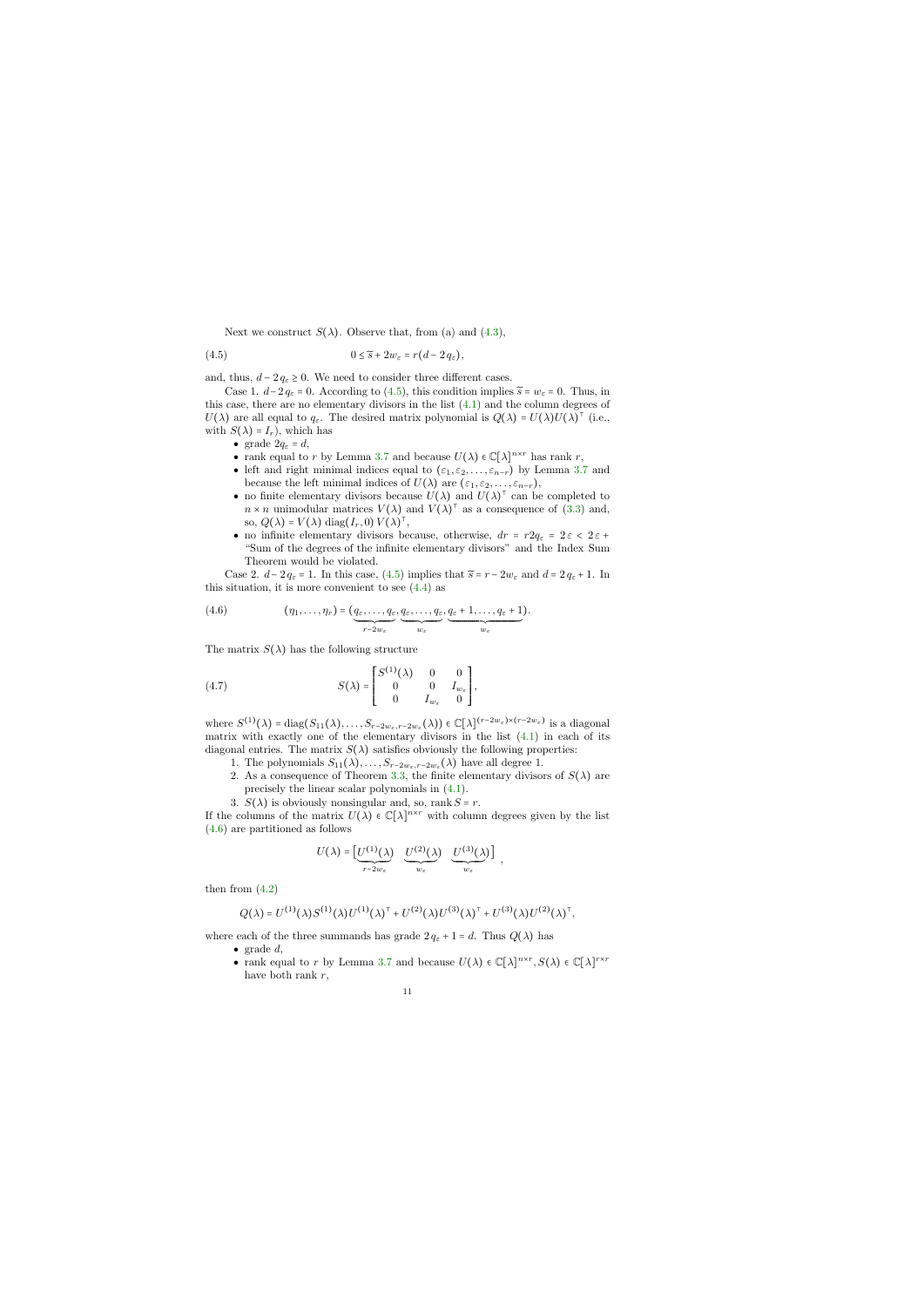- left and right minimal indices equal to  $(\varepsilon_1, \varepsilon_2, \ldots, \varepsilon_{n-r})$  by Lemma [3.7](#page-9-2) and because the left minimal indices of  $U(\lambda)$  are  $(\varepsilon_1, \varepsilon_2, \ldots, \varepsilon_{n-r}),$
- the same finite elementary divisors as  $S(\lambda)$  because  $U(\lambda)$  and  $U(\lambda)^\top$  can be completed to  $n \times n$  unimodular matrices  $V(\lambda)$  and  $V(\lambda)$ <sup>T</sup> as a consequence of [\(3.3\)](#page-8-3) and, so,  $Q(\lambda) = V(\lambda) \operatorname{diag}(S(\lambda), 0) V(\lambda)^{\dagger}$ ,
- no infinite elementary divisors because, otherwise,  $dr = \tilde{s} + 2\varepsilon < \tilde{s} + 2\varepsilon + 2\varepsilon$ "Sum of the degrees of the infinite elementary divisors" and the Index Sum Theorem would be violated.

Case 3.  $d - 2q_{\varepsilon} \geq 2$ . Note that in this case the number of elementary divisors in the list  $(4.1)$  is, as a consequence of  $(a)$  and  $(4.3)$ ,

$$
\widetilde{s} = rd - 2 \varepsilon
$$
  
=  $(r - w_{\varepsilon})(d - 2 q_{\varepsilon}) + w_{\varepsilon}(d - 2 q_{\varepsilon} - 2).$ 

This means that we can arrange the  $\tilde{s}$  elementary divisors in [\(4.1\)](#page-10-0) into  $r - w_{\varepsilon}$  groups with  $d - 2q_{\varepsilon}$  elementary divisors each, together with  $w_{\varepsilon}$  groups with  $d - 2q_{\varepsilon} - 2$  elementary divisors each. Once this grouping is done we construct  $S(\lambda)$  as a diagonal matrix that has in each of its first  $r - w_{\varepsilon}$  diagonal entries the product of the elementary divisors of each of the groups of  $d - 2q_{\varepsilon}$  elementary divisors and in each of its last  $w_{\varepsilon}$  diagonal entries the product of the elementary divisors of each of the groups of  $d-2q_{\varepsilon}-2$  elementary divisors. The matrix  $S(\lambda) = \text{diag}(S_{11}(\lambda), \ldots, S_{rr}(\lambda))$ constructed in this way satisfies the following properties:

- 1. The polynomials  $S_{11}(\lambda), \ldots, S_{r-w_{\varepsilon},r-w_{\varepsilon}}(\lambda)$  have all degree  $d-2q_{\varepsilon}$  and the polynomials  $S_{r-w_{\varepsilon}+1,r-w_{\varepsilon}+1}(\lambda),\ldots,S_{rr}(\lambda)$  have all degree  $d-2q_{\varepsilon}-2$ .
- 2. As a consequence of Theorem [3.3](#page-7-0) and the fact that the linear finite elementary divisors in the list [\(4.1\)](#page-10-0) are all different from each other, the finite elementary divisors of  $S(\lambda)$  are precisely the linear scalar polynomials in [\(4.1\)](#page-10-0).
- 3.  $S(\lambda)$  is obviously nonsingular and, so, rank  $S = r$ .

Then the matrix  $Q(\lambda)$  in [\(4.2\)](#page-10-1) can be written in this case as

$$
Q(\lambda) = S_{11}(\lambda) \operatorname{col}_1(U) \operatorname{col}_1(U)^\top + \dots + S_{rr}(\lambda) \operatorname{col}_r(U) \operatorname{col}_r(U)^\top,
$$

where each of the terms  $S_{ii}(\lambda) \text{col}_i(U) \text{col}_i(U)$ <sup>T</sup> has degree exactly d as a consequence of the discussion above and  $(4.4)$ . Thus  $Q(\lambda)$  has

- grade  $d$ ,
- rank equal to r by Lemma [3.7](#page-9-2) and because  $U(\lambda) \in \mathbb{C}[\lambda]^{n \times r}$ ,  $S(\lambda) \in \mathbb{C}[\lambda]^{r \times r}$ have both rank  $r$ ,
- left and right minimal indices equal to  $(\varepsilon_1, \varepsilon_2, \ldots, \varepsilon_{n-r})$  by Lemma [3.7](#page-9-2) and because the left minimal indices of  $U(\lambda)$  are  $(\varepsilon_1, \varepsilon_2, \ldots, \varepsilon_{n-r}),$
- the same finite elementary divisors as  $S(\lambda)$ , because  $U(\lambda)$  and  $U(\lambda)^\dagger$  can be completed to  $n \times n$  unimodular matrices  $V(\lambda)$  and  $V(\lambda)$ <sup>T</sup>, as a consequence of [\(3.3\)](#page-8-3), and, so,  $Q(\lambda) = V(\lambda) \text{ diag}(S(\lambda), 0) V(\lambda)^\dagger$ ,
- no infinite elementary divisors because, otherwise,  $dr = \tilde{s} + 2\varepsilon < \tilde{s} + 2\varepsilon + 2\varepsilon$ "Sum of the degrees of the infinite elementary divisors" and the Index Sum Theorem would be violated.

Finally, we prove that, if (a) holds, then the degree of  $P(\lambda)$  is exactly equal to d if and only if  $t < r$ . We have proved the existence of an  $n \times n$  symmetric matrix polynomial of rank r and grade d

$$
P(\lambda) = P_d \lambda^d + \dots + P_1 \lambda + P_0
$$

with the prescribed eigenstructure. Note that

$$
(\text{rev}P)(\lambda) = P_0 \lambda^d + \dots + P_{d-1} \lambda + P_d.
$$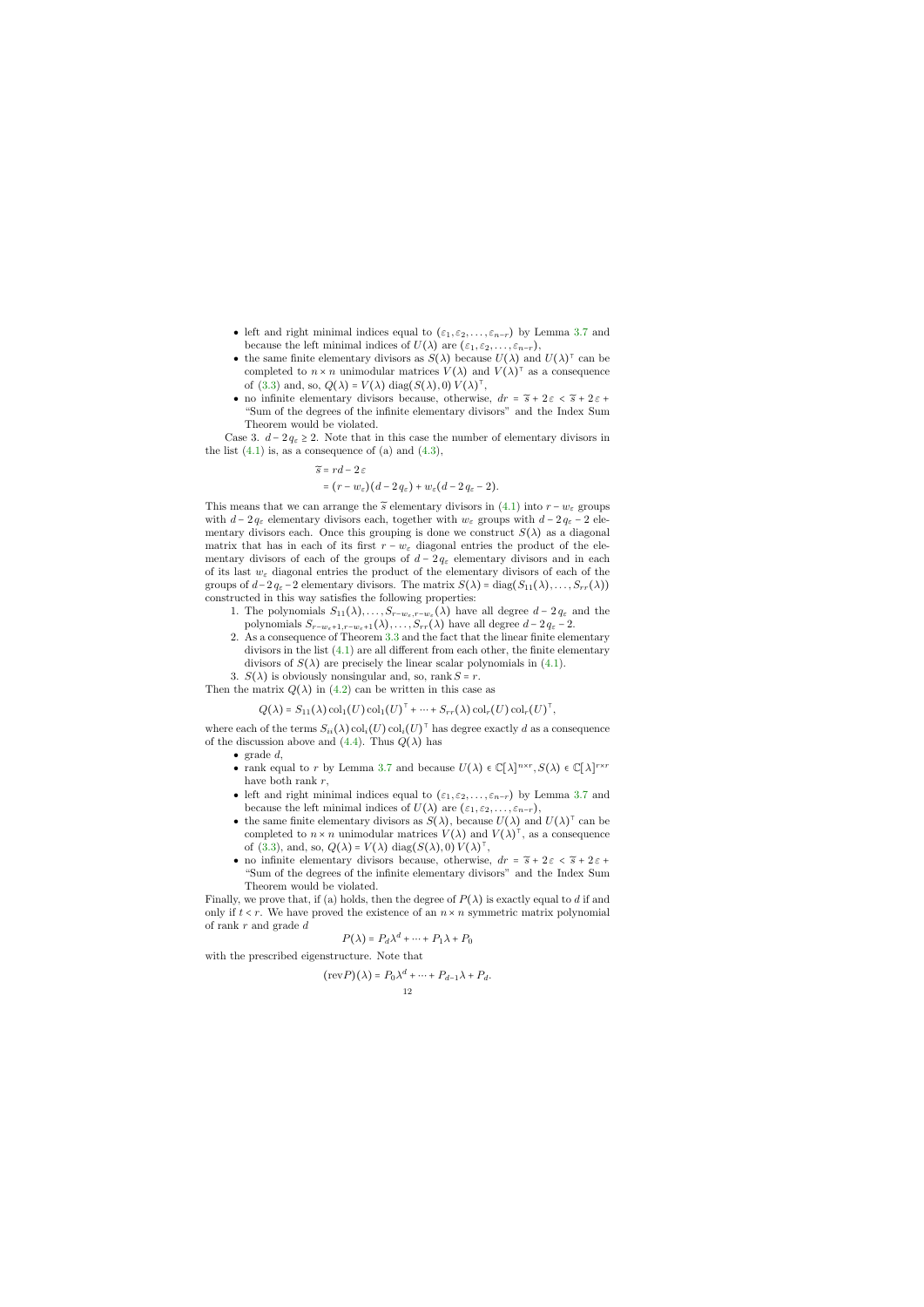$$
(\text{rev}P)(\lambda) = V(\lambda) \operatorname{diag}(p_1(\lambda), \ldots, p_r(\lambda), 0_{(n-r)\times(n-r)})W(\lambda)
$$

be the Smith form of  $(revP)(\lambda)$  with  $V(\lambda)$  and  $W(\lambda)$  unimodular matrices. Then,  $P_d = (revP)(0) = V(0) \text{diag}(p_1(0), \ldots, p_r(0), 0_{(n-r)\times(n-r)})W(0) \neq 0$  if and only if  $p_i(0) \neq 0$  for at least one *i*, i.e., if and only if  $t < r$ .  $p_i(0) \neq 0$  for at least one *i*, i.e., if and only if  $t < r$ .

5. Symmetric linearization of symmetric matrix polynomials. A matrix pencil  $\mathcal{F}_P(\lambda)$  is called a *linearization* of a matrix polynomial  $P(\lambda)$  if they have the same finite elementary divisors, the same number of left minimal indices, and the same number of right minimal indices [\[11\]](#page-24-9). If, in addition,  $P(\lambda)$  is considered as a polynomial of grade d (recall that, by definition, matrix pencils have grade 1) and rev  $\mathcal{F}_P(\lambda)$  is a linearization of rev  $P(\lambda)$ , then  $\mathcal{F}_P(\lambda)$  is called a strong linearization of  $P(\lambda)$  and, then,  $\mathcal{F}_P(\lambda)$  and  $P(\lambda)$  have also the same infinite elementary divisors. Note that the notion of strong linearization depends on the grade  $d$  chosen for the polynomial  $P(\lambda)$  through the definition of rev  $P(\lambda)$ . In this sense, we emphasize that the linearizations we introduce in this section will be strong linearizations for any matrix polynomial when it is considered as a polynomial with any odd grade d larger than or equal to its degree.

From now on we restrict ourselves to symmetric matrix polynomials of odd grades. The reason is that there is no symmetric linearization-template (i.e., a symmetric companion form in the language of [\[11,](#page-24-9) Sects. 5 and 7]) for symmetric matrix polynomials of even grades [\[11,](#page-24-9) [35\]](#page-25-12). As in the rest of the paper, we also restrict ourselves to considering polynomials over the field of complex numbers C, though some of the results in this section remain valid over arbitrary fields.

<span id="page-13-1"></span>We recall the following pencil-template,  $\mathcal{F}_P(\lambda)$ , which is a symmetric strong linearization for any symmetric  $n \times n$  matrix polynomial  $P(\lambda) = \lambda^d A_d + \dots + \lambda A_1 + A_0$ of odd grade  $d$ , see e.g., [\[1,](#page-24-17) [34,](#page-25-13) [35\]](#page-25-12). It is a  $d \times d$  block-partitioned pencil with blocks of size  $n \times n$ . Therefore,  $\mathcal{F}_P(j,k)$  below denotes the  $(j,k)$  block in this partition, for  $j, k = 1, \ldots, d$  (we drop the dependence on  $\lambda$  for simplicity).

$$
\mathcal{F}_P(i,i) = \begin{cases} \lambda A_{d-i+1} + A_{d-i} & \text{if } i \text{ is odd,} \\ 0 & \text{if } i \text{ is even,} \end{cases}
$$

$$
\mathcal{F}_P(i,i+1) = \mathcal{F}_P(i+1,i) = \begin{cases} I_n & \text{if } i \text{ is odd,} \\ \lambda I_n & \text{if } i \text{ is even.} \end{cases}
$$

The blocks of  $\mathcal{F}_P(\lambda)$  in positions which are not specified above are zero. We rewrite this strong linearization template in a matrix form:

(5.1) 
$$
\mathcal{F}_{P}(\lambda) = \lambda \begin{bmatrix} A_d & & & & & \\ & \ddots & \ddots & & & \\ & & 0 & I & & \\ & & I & A_3 & & \\ & & & I & A_1 \end{bmatrix} + \begin{bmatrix} A_{d-1} & I & & & & \\ & 0 & \ddots & & & \\ & & \ddots & \ddots & & \\ & & & I & 0 & \\ & & & & I & 0 \end{bmatrix}.
$$

<span id="page-13-2"></span><span id="page-13-0"></span>For a symmetric matrix polynomial  $P(\lambda)$ , the strong linearization [\(5.1\)](#page-13-2) preserves both finite and infinite elementary divisors of  $P(\lambda)$ , but does not preserve the left and right minimal indices of  $P(\lambda)$ . Nevertheless, the results from [\[9,](#page-24-18) [10,](#page-24-19) [16\]](#page-24-8) allow us to derive the relation between the minimal indices of a symmetric matrix polynomial  $P(\lambda)$  and its linearization [\(5.1\)](#page-13-2), which is presented in the following theorem.

Let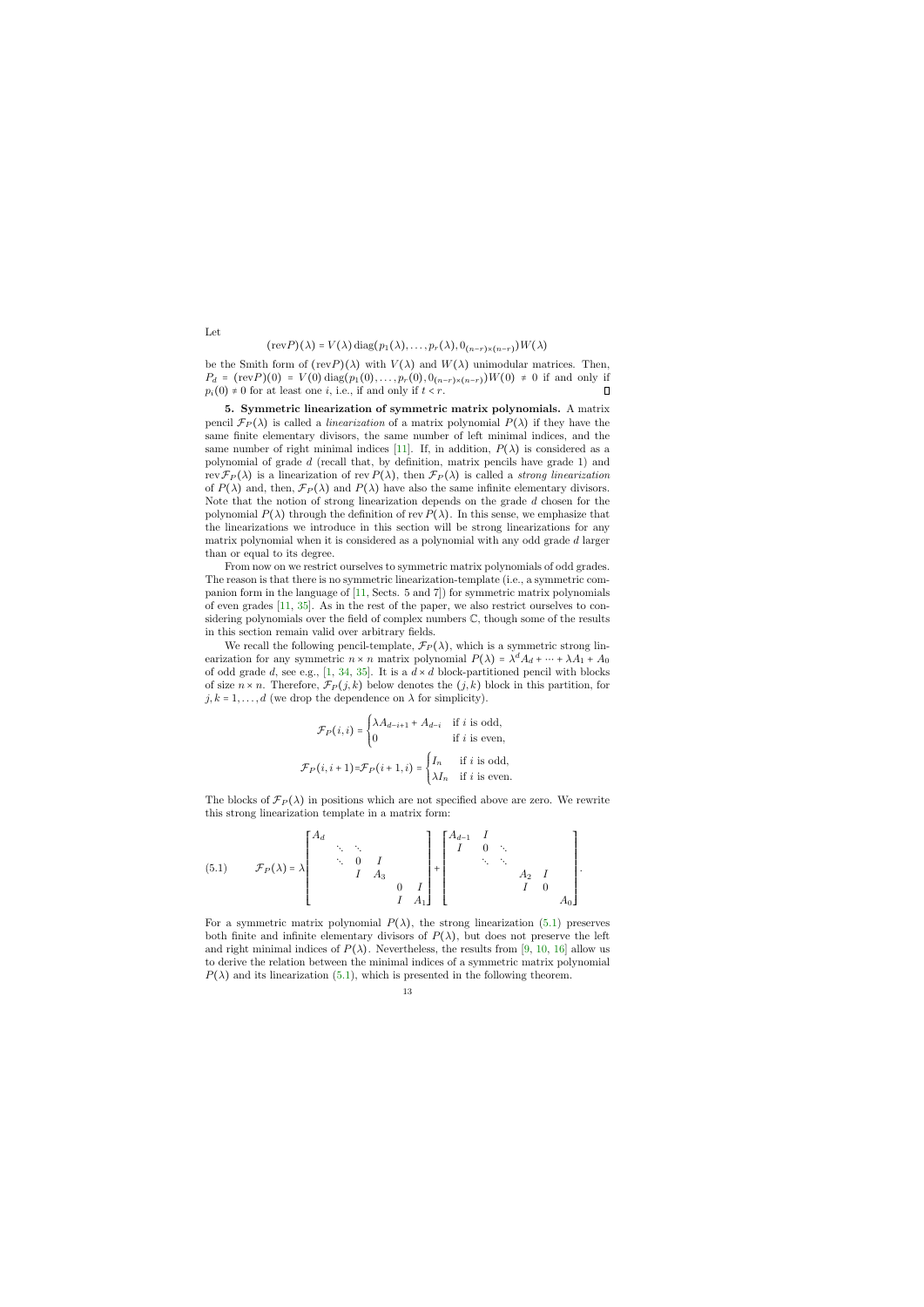THEOREM 5.1. Let  $P(\lambda)$  be a symmetric  $n \times n$  matrix polynomial of odd grade  $d \geqslant 3$ , and let  $\mathcal{F}_P(\lambda)$  be its strong linearization [\(5.1\)](#page-13-2). If  $0 \leqslant \varepsilon_1 \leqslant \varepsilon_2 \leqslant \ldots \leqslant \varepsilon_t$  are the right (and also left) minimal indices of  $P(\lambda)$ , then

$$
0 \le \varepsilon_1 + \frac{1}{2}(d-1) \le \varepsilon_2 + \frac{1}{2}(d-1) \le \dots \le \varepsilon_t + \frac{1}{2}(d-1)
$$

are the right (and also left) minimal indices of  $\mathcal{F}_P(\lambda)$ .

*Proof.* See the proof of Theorem 4.1 in [\[16\]](#page-24-8), and also [\[9,](#page-24-18) [10\]](#page-24-19) for such results for general matrix polynomials.  $\Box$ 

The strong linearization  $\mathcal{F}_P(\lambda)$  in [\(5.1\)](#page-13-2) is crucial for obtaining the results in Section [6.](#page-15-0) To this end, and following, for instance [\[31,](#page-25-14) p. 1077], we define the generalized Sylvester space consisting of the linearizations  $\mathcal{F}_P(\lambda)$  of all the  $n \times n$ symmetric matrix polynomials of odd grade d:

(5.2) 
$$
\text{GSYL}_{d,n \times n}^{s} := \{ \mathcal{F}_P(\lambda) : P(\lambda) \text{ is an } n \times n \text{ symmetric} \}
$$
  
matrix polynomial of odd grade  $d \}.$ 

If there is no risk of confusion, we will write GSYL instead of  $\text{GSYL}_{d,n\times n}^s$ , as well as POL instead of  $\text{POL}_{d,n \times n}^s$ , especially in explanations and proofs.

As we did with matrix pencils in Section [2,](#page-4-0) we define the distance between  $P(\lambda)$  =  $\sum_{i=0}^d \lambda^i A_i$  and  $\widetilde{P}(\lambda) = \sum_{i=0}^d \lambda^i \widetilde{A}_i$  on  $\text{POL}_{d,n \times n}^s$  as  $d(P, \widetilde{P}) =$ √  $\sum_{i=0}^d ||A_i - \widetilde{A}_i||_F^2$ , making  $POL_{d,n\times n}^{s}$  a metric space with the induced Euclidean topology and allowing us to consider closures of subsets of  $\text{POL}_{d,n\times n}^s$ . For convenience, define the Frobenius norm of the matrix polynomial  $P(\lambda)$  as  $||P(\lambda)||_F = \sqrt{\sum_{i=0}^d ||A_i||_F^2}$ .

Similarly, given the linearizations  $\mathcal{F}_P(\lambda) = \lambda A + B$  and  $\mathcal{F}_{\widetilde{P}}(\lambda) = \lambda \widetilde{A} + \widetilde{B}$ , the function  $d(\mathcal{F}_P, \mathcal{F}_{\widetilde{P}}) \coloneqq \sqrt{||A - \widetilde{A}||_F^2 + ||B - \widetilde{B}||_F^2}$  is a distance on GSYL, which makes GSYL a metric space. Since  $d(\mathcal{F}_P, \mathcal{F}_{\widetilde{P}}) = d(P, \widetilde{P})$ , there is a bijective isometry (and, therefore, a homeomorphism):

(5.3) 
$$
f: \text{POL}_{d,n\times n}^s \to \text{GSYL}_{d,n\times n}^s \quad \text{such that} \quad f(P) = \mathcal{F}_P.
$$

Next we define the orbit and bundle of the symmetric linearizations [\(5.1\)](#page-13-2) of an  $n \times n$ symmetric matrix polynomial P of grade d:

(5.4)  
\n
$$
O^{syl}(\mathcal{F}_P) := O^c(\mathcal{F}_P) \cap \text{GSYL}_{d,n \times n}^s
$$
\n
$$
= \{ (S^{\top} \mathcal{F}_P(\lambda) S) \in \text{GSYL}_{d,n \times n}^s : S \in GL_{nd}(\mathbb{C}) \} \text{ and }
$$
\n
$$
B^{syl}(\mathcal{F}_P) := B^c(\mathcal{F}_P) \cap \text{GSYL}_{d,n \times n}^s.
$$

In particular, the elements of  $B^{syl}(\mathcal{F}_P)$  are matrix pencils of the form [\(5.1\)](#page-13-2) that belong to the congruence bundle of  $\mathcal{F}_P$ , namely having the same eigenstructure as  $\mathcal{F}_P$ , up to the eigenvalues (that is, they all have the same elementary divisors, but maybe associated to different eigenvalues, and the same minimal indices), as it happens with  $B^c(P)$  for matrix polynomials P.

<span id="page-14-0"></span>Notably, all the elements of  $O^{syl}(\mathcal{F}_P)$  and  $B^{syl}(\mathcal{F}_P)$  are elements of  $GSYL^s_{d,n\times n}$ . Thus, in particular,  $B^{s}(P) = f^{-1}(B^{syl}(\mathcal{F}_P))$ , with f being the homeomorphism (isometry) in [\(5.3\)](#page-14-0). As a consequence of the properties of strong linearizations and Theo-rem [5.1,](#page-13-0) and  $\overline{B^s}(P)$  =  $f^{-1}(B^{syl}(\mathcal{F}_P))$ , as a consequence of f being a homeomorphism.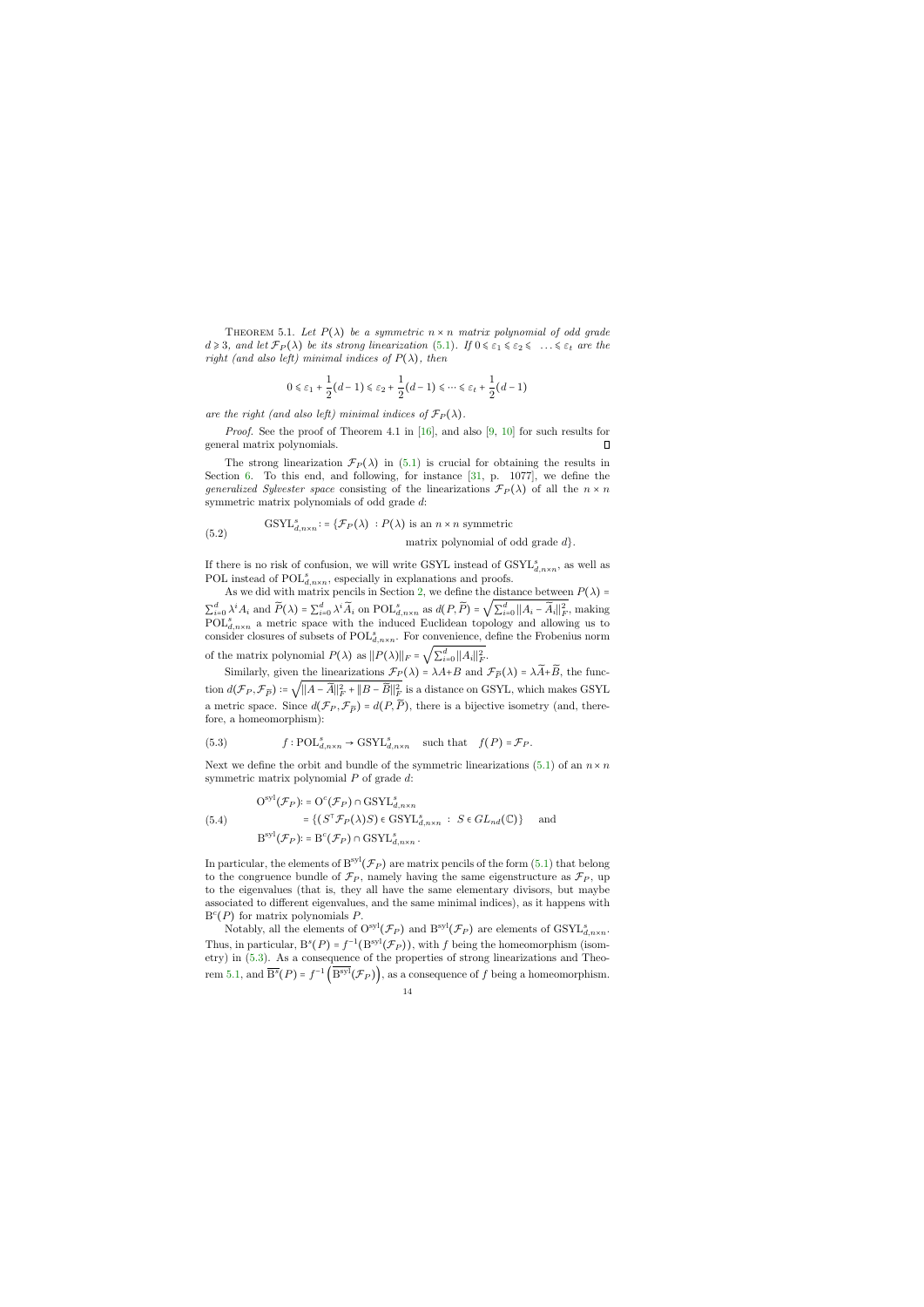Moreover, for any  $n \times n$  symmetric matrix polynomials  $P, Q$  of odd grade d,

(5.5) 
$$
\overline{B^s}(P) \supseteq \overline{B^s}(Q) \text{ if and only if } \overline{B^{syl}}(\mathcal{F}_P) \supseteq \overline{B^{syl}}(\mathcal{F}_Q),
$$

where it is essential to note that the closures are taken, respectively, in the metric spaces POL and GSYL defined above.

The following theorem states that, for any  $n \times n$  symmetric matrix polynomial  $P(\lambda)$  of odd grade d, a sufficiently small (entry-wise) arbitrary symmetric perturbation of  $\mathcal{F}_P(\lambda)$  produces another pencil that, although, in general, is not in  $GSYL^s_{d,n \times n}$ , is congruent to a pencil in  $GSYL^s_{d,n \times n}$  that is very close to  $\mathcal{F}_P(\lambda)$ . See [\[16,](#page-24-8) [24,](#page-25-15) [25,](#page-25-16) [31,](#page-25-14) [40\]](#page-25-17) for this type of results for linearizations of general, skew-symmetric, full rank matrix polynomials, and other structured classes of matrix polynomials and linearizations. In the statement,  $[M]_{ij}$  denotes the  $(i, j)$  entry of the matrix M.

THEOREM 5.2. Let  $P(\lambda)$  be an  $n \times n$  symmetric matrix polynomial with odd grade d and let  $\mathcal{F}_P(\lambda)$  be its symmetric linearization [\(5.1\)](#page-13-2). Then, there exists a positive number  $\epsilon_0 > 0$  such that: for any  $\epsilon_0 > \epsilon > 0$  and any symmetric pencil  $\mathcal{E}(\lambda) = \mathcal{E}_0 + \lambda \mathcal{E}_1$ of size nd × nd satisfying  $\left[\mathcal{E}_k\right]_{ij} \leq \epsilon$ , for  $k = 0, 1$ , and for all  $i, j = 1, \dots, nd$ , there exist

- a number  $\delta > 0$ ,
- an  $n \times n$  symmetric matrix polynomial  $S(\lambda) = \sum_{k=0}^{d} \lambda^k S_k$  with grade d and  $|[S_k]_{ij}| < \delta$ , for all  $k = 0, \dots, d$ , and  $i, j = 1, \dots, n$ , and
- $\bullet$  a nonsingular matrix  $C$ ,

<span id="page-15-2"></span>such that

$$
C^{\top}(\mathcal{F}_P(\lambda)+\mathcal{E}(\lambda))C=\mathcal{F}_{P+S}(\lambda).
$$

Moreover,  $\delta \to 0$  when  $\epsilon \to 0$ .

<span id="page-15-1"></span>*Proof.* The linearization  $\mathcal{F}_P(\lambda)$  defined in [\(5.1\)](#page-13-2) differs from the skew-symmetric linearization of skew-symmetric polynomials considered in [\[16\]](#page-24-8) only in the signs of some identity blocks and the fact that the matrix coefficients of the polynomials are symmetric. Since the signs of the identity blocks do not affect the reduction process in the proof of Theorem 5.1 in  $[16]$ , we can repeat this process for the symmetric linearization  $\mathcal{F}_P(\lambda)$  [\(5.1\)](#page-13-2) (note that the matrix coefficients are not used in the reduction process at all). Thus Theorem 5.1 in [\[16\]](#page-24-8) remains true for the symmetric linearization  $\mathcal{F}_P(\lambda)$  [\(5.1\)](#page-13-2) of the symmetric polynomials. Therefore (see also Theorem 7.1 in [\[16\]](#page-24-8)) each sufficiently small symmetric perturbation of the linearization of a symmetric  $n \times n$ matrix polynomial  $\mathcal{F}_P(\lambda) + \mathcal{E}(\lambda)$  can be smoothly reduced by congruence to another one in which only the matrix coefficients are perturbed.

Note also that this result can be seen as a corollary of Theorem 6.13 in [\[25\]](#page-25-16).  $\Box$ 

<span id="page-15-0"></span>6. Generic symmetric matrix polynomials with bounded rank and fixed odd grade. In this section we describe the generic complete eigenstructures of  $n \times n$ complex symmetric matrix polynomials with bounded rank  $r$  and odd grade  $d$ . The idea to obtain these generic eigenstructures is the following: Theorem [2.2](#page-5-2) displays the generic eigenstructures of symmetric pencils with bounded rank. We want to use this information to get the generic eigenstructures of symmetric matrix polynomials with bounded rank and fixed odd grade using that any such polynomial  $P(\lambda)$  has a symmetric strong linearization  $\mathcal{F}_P(\lambda)$  as in [\(5.1\)](#page-13-2). Theorem [5.2](#page-15-1) allows us to perform this transition. According to this result, any sufficiently small symmetric perturbation of such symmetric linearization of any symmetric polynomial is congruent to the linearization [\(5.1\)](#page-13-2) of a small symmetric perturbation of the polynomial. Roughly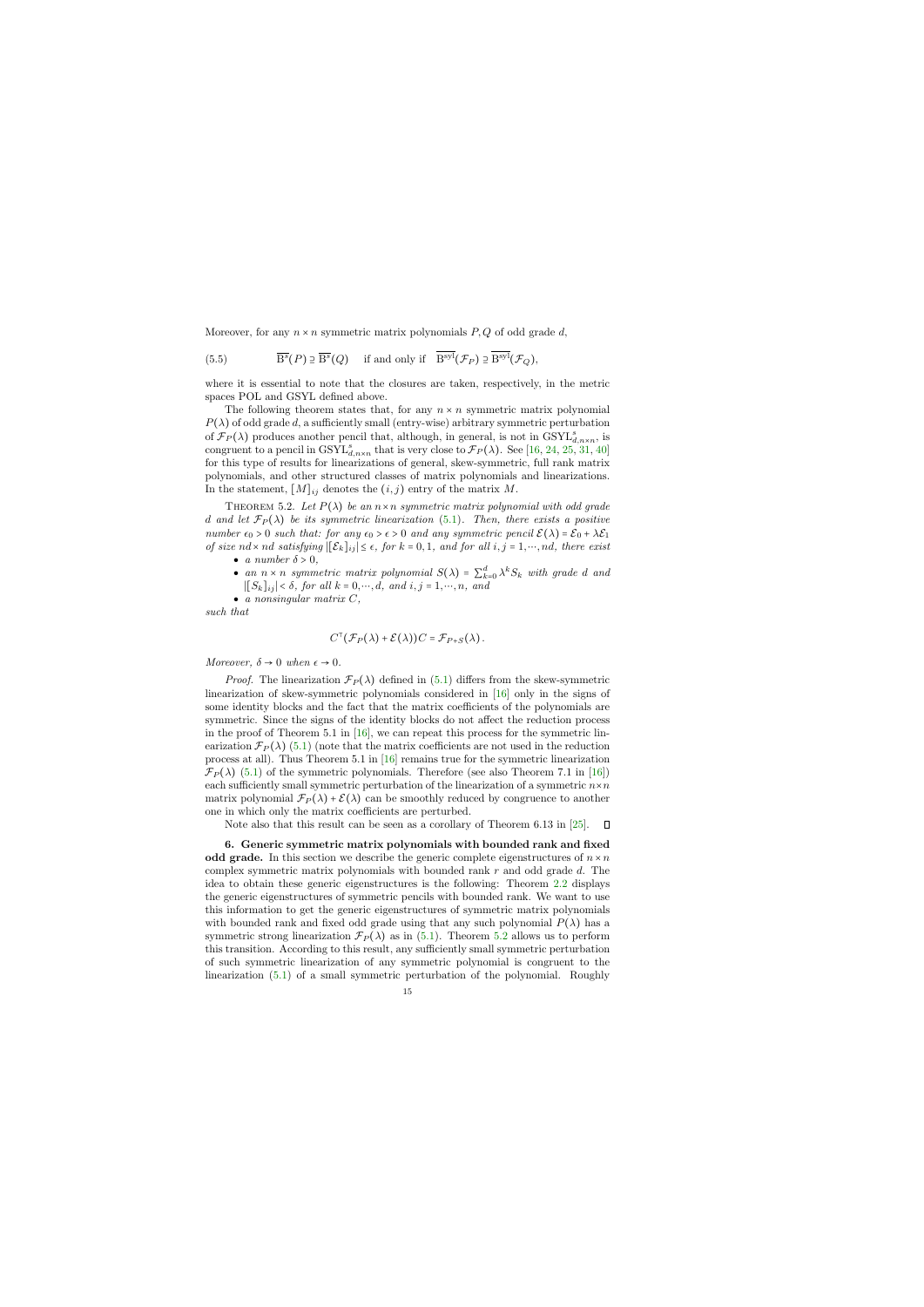speaking, this means that small perturbations in the polynomial can be identified with small perturbations in the linearization and vice versa (up to congruence, which is enough from the point of view of the eigenstructure). However, it is essential to take into account that not every generic eigenstructure in Theorem [2.2](#page-5-2) corresponds to the eigenstructure of the linearization [\(5.1\)](#page-13-2) of a symmetric matrix polynomial of grade d. Lemma [6.1](#page-16-0) identifies which ones are compatible with such polynomials, and which ones are not. We warn the reader that the dependence on  $\lambda$  of matrix pencils and polynomials is often omitted for simplicity in the proofs in this section.

LEMMA 6.1. Let n, r, and d be integers such that  $n \geq 2$ ,  $d \geq 1$  is odd, and  $1 \leq$  $r \leq n-1$ . Set  $r_1 := n(d-1) + r$  and let  $\mathcal{K}_{a_1}(\lambda)$ , for  $a_1 = 0, 1, \ldots, \lfloor \frac{r_1}{2} \rfloor$ , be anyone of the symmetric  $nd \times nd$  pencils with rank  $r_1$  in Theorem [2.2](#page-5-2), i.e., taking any possible choice of distinct eigenvalues. Define  $\lfloor \frac{rd}{2} \rfloor + 1$  complete eigenstructures  $\mathbf{K}_a$  of matrix polynomials with rd−2a linear elementary divisors corresponding to arbitrary (finite) distinct eigenvalues, with s left minimal indices equal to  $\alpha + 1$ ,  $n - r - s$  another left minimal indices equal to  $\alpha$ , and with the right minimal indices equal to the left minimal indices, as follows:

$$
(6.1)
$$

$$
\mathbf{K}_{a}: \left\{ \underbrace{\overbrace{\alpha+1,\ldots,\alpha+1}^{left \text{ minimal indices}},\overbrace{\alpha,\ldots,\alpha}^{right \text{ right minimal indices}},\overbrace{\alpha+1,\ldots,\alpha+1,\alpha,\ldots,\alpha}^{right \text{ indices}},(\lambda-\mu_{1}),\ldots,(\lambda-\mu_{rd-2a}) \right\}
$$

<span id="page-16-0"></span>for  $a = 0, 1, \ldots, \lfloor \frac{rd}{2} \rfloor$ , where  $\alpha = \lfloor a/(n-r) \rfloor$  and  $s = a \mod (n-r)$ . Then

- (i) For each  $a = [0, 1, \ldots, \lfloor \frac{rd}{2} \rfloor]$  and for any choice of distinct eigenvalues  $\mu_1, \ldots, \mu_{rd-2a}$ , there is an  $n \times n$  complex symmetric matrix polynomial  $K_a(\lambda)$ of degree exactly d and rank exactly r with complete eigenstructure  $\mathbf{K}_a$ .
- (ii) If  $a_1 < \frac{1}{2}(n-r)(d-1)$ , then  $\mathcal{K}_{a_1}(\lambda)$  is not congruent to the linearization [\(5.1\)](#page-13-2) of any  $\overline{n} \times n$  symmetric matrix polynomial of grade d.

(iii) If 
$$
a_1 \ge \frac{1}{2}(n-r)(d-1)
$$
, then  $B^c(\mathcal{K}_{a_1}) = B^c(\mathcal{F}_{K_a})$ , with  $a = a_1 - \frac{1}{2}(n-r)(d-1)$ .

*Proof.* (i) Summing up the number of elementary divisors and all the minimal indices for each  $\mathbf{K}_a$  in [\(6.1\)](#page-16-1) we have

$$
rd - 2a + 2\left(\sum_{1}^{s} (\alpha + 1) + \sum_{1}^{n-r-s} \alpha\right) = rd - 2a + 2\left(\sum_{1}^{n-r} \alpha + s\right)
$$
  
= rd - 2a + 2((n - r)\lfloor a/(n - r) \rfloor + s) = rd - 2a + 2a = rd.

<span id="page-16-1"></span>By Theorem [4.1,](#page-9-0) for each a and for any list  $\mu_1, \ldots, \mu_{rd-2a}$  of distinct finite eigenvalues, there exists an  $n \times n$  complex symmetric matrix polynomial  $K_a$  of grade d and rank exactly r that has the complete eigenstructure  $\mathbf{K}_a$  in [\(6.1\)](#page-16-1). Note that, since  $\mathbf{K}_a$  does not contain infinite eigenvalues  $(t = 0)$ , the degree of  $K_a$  is exactly d.

(ii) Set  $n_1 = nd$  and note, first, that  $n - r = n_1 - r_1$  (this identity will be used several times throughout the rest of the proof). Now, for  $a_1 = 0, 1, \ldots, \lfloor \frac{r_1}{2} \rfloor$ , the generic canonical forms of the symmetric matrix pencils of rank at most  $r_1 = n(d-1) + r$  and size  $n_1 \times n_1$  given in Theorem [2.2](#page-5-2) are:

(6.2) 
$$
\mathcal{K}_{a_1} = \text{diag}\left(\underbrace{\mathcal{M}_{\alpha_1+1}, \dots, \mathcal{M}_{\alpha_1+1}}_{s_1}, \underbrace{\mathcal{M}_{\alpha_1}, \dots, \mathcal{M}_{\alpha_1}}_{n_1-r_1-s_1}, \mathcal{J}_1(\tilde{\mu}_1), \dots, \mathcal{J}_1(\tilde{\mu}_{r_1-2a_1})\right),
$$

<span id="page-16-2"></span>where  $\alpha_1 = \lfloor \frac{a_1}{n_1 - r_1} \rfloor = \lfloor \frac{a_1}{n - r} \rfloor$  and  $s_1 = a_1 \mod (n_1 - r_1)$ . Therefore, if  $a_1 < \frac{1}{2}(n - r)(d - 1)$ , then the  $\mathcal{M}_{\alpha_1}$  blocks correspond to minimal indices smaller than  $(d-1)/2$ . As a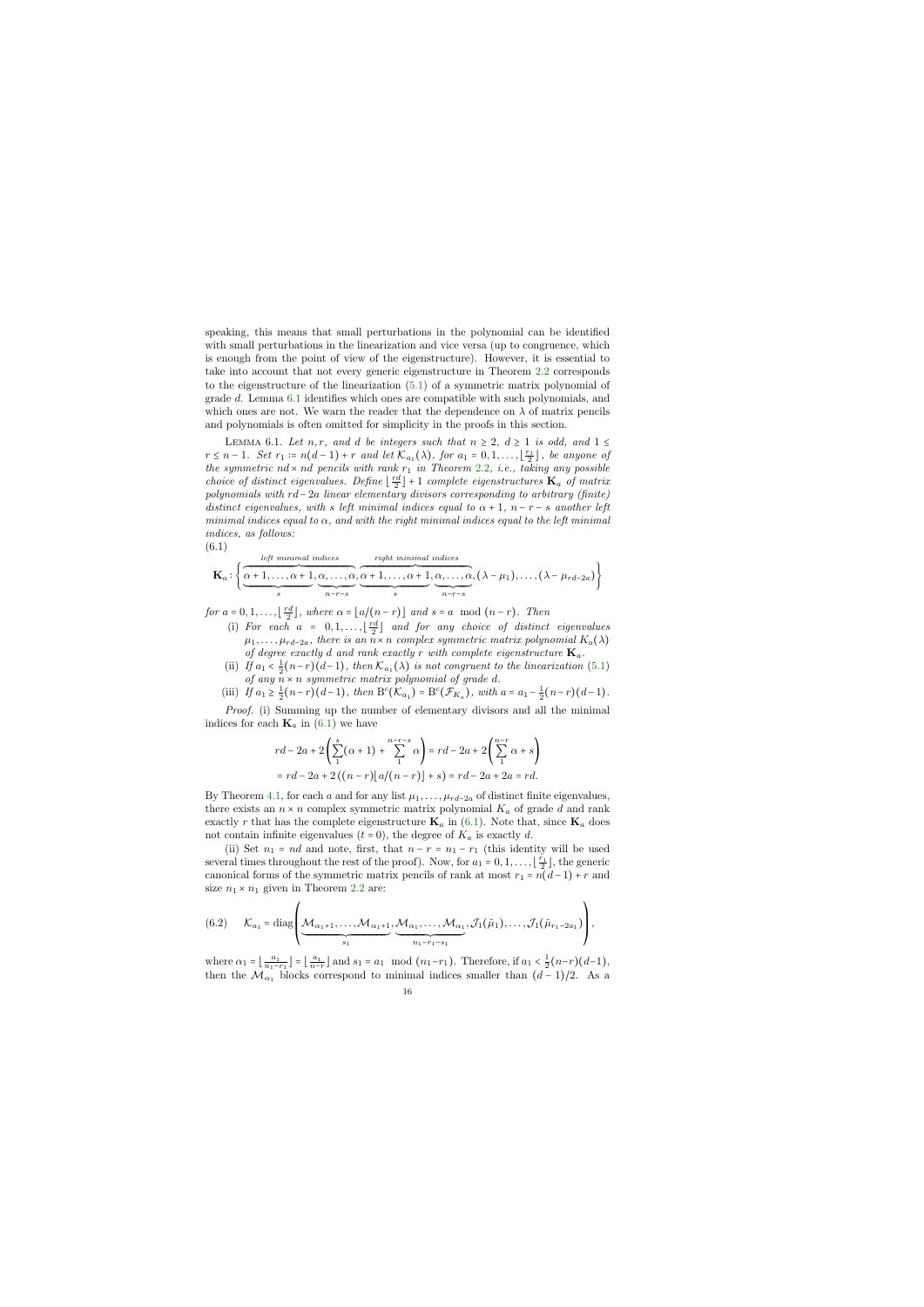consequence of Theorem [5.1,](#page-13-0) they cannot correspond to the linearization [\(5.1\)](#page-13-2) of any  $n \times n$  symmetric matrix polynomial of grade d.

(iii) For each matrix polynomial  $K_a$  in part (i) the  $nd \times nd$  symmetric matrix pencil  $\mathcal{F}_{K_a}$  has rank  $n(d-1)+r$  and, by Theorem [5.1,](#page-13-0) the Kronecker-type symmetric canonical form in Theorem [2.1](#page-5-0) of  $\mathcal{F}_{K_a}$  is

(6.3) diag
$$
\left(\underbrace{\mathcal{M}_{\alpha+\eta+1}, \dots, \mathcal{M}_{\alpha+\eta+1}}_{s}, \underbrace{\mathcal{M}_{\alpha+\eta}, \dots, \mathcal{M}_{\alpha+\eta}}_{n-r-s}, \mathcal{J}_{1}(\mu_{1}), \dots, \mathcal{J}_{1}(\mu_{rd-2a})\right),
$$

where  $\eta := \frac{1}{2}(d-1)$ . We are going to show that, if  $a_1 \geq \frac{1}{2}(n-r)(d-1)$ , then the canonical form  $\mathcal{K}_{a_1}$  in [\(6.2\)](#page-16-2) coincides, up to the values of the eigenvalues, with the one of  $\mathcal{F}_{K_a}$  in [\(6.3\)](#page-17-0), for  $a = a_1 - \frac{1}{2}(n-r)(d-1)$ , as claimed in the statement.

By the choice of a and  $a_1$ , the number of eigenvalues in both  $(6.2)$  and  $(6.3)$ coincide, namely  $r_1 - 2a_1 = n(d-1) + r - 2(a + \frac{1}{2}(n-r)(d-1)) = rd - 2a$ . It remains to show that the numbers and the indices of the  $M$  blocks in  $(6.2)$  and  $(6.3)$  coincide as well, i.e.  $\alpha + \eta = \alpha_1$ ,  $s = s_1$ , and  $n - r - s = n_1 - r_1 - s_1$ .

For the indices of the  ${\mathcal M}$  blocks we have

(6.4) 
$$
\alpha + \eta = \left[ \frac{a}{n-r} \right] + \frac{d-1}{2} = \left[ \frac{\frac{1}{2}(n-r)(d-1) + a}{n-r} \right] = \left[ \frac{a_1}{n_1 - r_1} \right] = \alpha_1,
$$

<span id="page-17-0"></span>as claimed.

For the number of  $M$  blocks we have

$$
s = a \mod (n-r) = \left(\frac{1}{2}(n-r)(d-1) + a\right) \mod (n-r) = a_1 \mod (n_1 - r_1) = s_1.
$$

Therefore,  $n - r - s = n_1 - r_1 - s_1$  as well, as wanted.

 $\Box$ 

As in the case of general and skew-symmetric matrix polynomials [\[17,](#page-24-2) [18\]](#page-24-3), the following lemma reveals a key relation between  $B^{\text{syl}}(\mathcal{F}_P)$ , where the closure is taken in  $\mathrm{GSYL}_{d,n\times n}^{s}$ , and  $\overline{\mathrm{B}^c}(\mathcal{F}_P)$ , where the closure is taken in  $\mathrm{PENCIL}_{n_1\times n_1}^{s}$ , with  $n_1 = nd$ .

LEMMA 6.2. Let  $P(\lambda)$  be an  $n \times n$  symmetric matrix polynomial with odd grade d and let  $\mathcal{F}_P(\lambda)$  be its linearization [\(5.1\)](#page-13-2). Then  $\mathcal{B}^{\text{syl}}(\mathcal{F}_P) = \overline{\mathcal{B}^c}(\mathcal{F}_P) \cap \text{GSYL}_{d,n \times n}^s$ .

Proof. The proof of this lemma follows the proof of Lemma 5.1 in [\[18\]](#page-24-3) but now it deals with the bundles and not with the orbits. By definition,  $B^{syl}(\mathcal{F}_P)$  =  $B^c(\mathcal{F}_P) \cap \text{GSYL}$ , and thus  $B^{syl}(\mathcal{F}_P) = \overline{B^c(\mathcal{F}_P) \cap \text{GSYL}}$  (the closure here is taken in the space GSYL). For any  $\mathcal{F}_Q \in \overline{B^c}(\mathcal{F}_P) \cap \text{GSYL}$  and any sufficiently small  $\epsilon > 0$ , there is a symmetric matrix pencil  $\mathcal{E}$ , as in the statement of Theorem [5.2,](#page-15-1) such that  $(\mathcal{F}_Q + \mathcal{E}) \in B^c(\mathcal{F}_P)$ . Therefore, by Theorem [5.2,](#page-15-1) there exists an  $n \times n$ symmetric matrix polynomial  $S$  with grade  $d$ , satisfying the statement of Theo-rem [5.2,](#page-15-1) so that  $\mathcal{F}_{Q+S} \in B^c(\mathcal{F}_P)$ . Thus  $\mathcal{F}_Q \in \overline{B^c(\mathcal{F}_P) \cap \text{GSYL}}$ , and this implies  $\overline{B^c}(\mathcal{F}_P) \cap \text{GSYL} \subseteq \overline{B^c(\mathcal{F}_P) \cap \text{GSYL}}$ . Since  $\overline{B^c(\mathcal{F}_P) \cap \text{GSYL}} \subseteq \overline{B^c}(\mathcal{F}_P) \cap \text{GSYL}}$ , we have that  $\overline{B^c(\mathcal{F}_P) \cap \text{GSYL}} = \overline{B^c}(\mathcal{F}_P) \cap \text{GSYL}$ , and the result is proved.  $\Box$ 

<span id="page-17-1"></span>Now we are ready to state and prove the main result of this paper. It shows that the generic eigenstructures in Theorem [2.2](#page-5-2) which are compatible with eigenstructures of linearizations [\(5.1\)](#page-13-2) of symmetric matrix polynomials with odd grade d and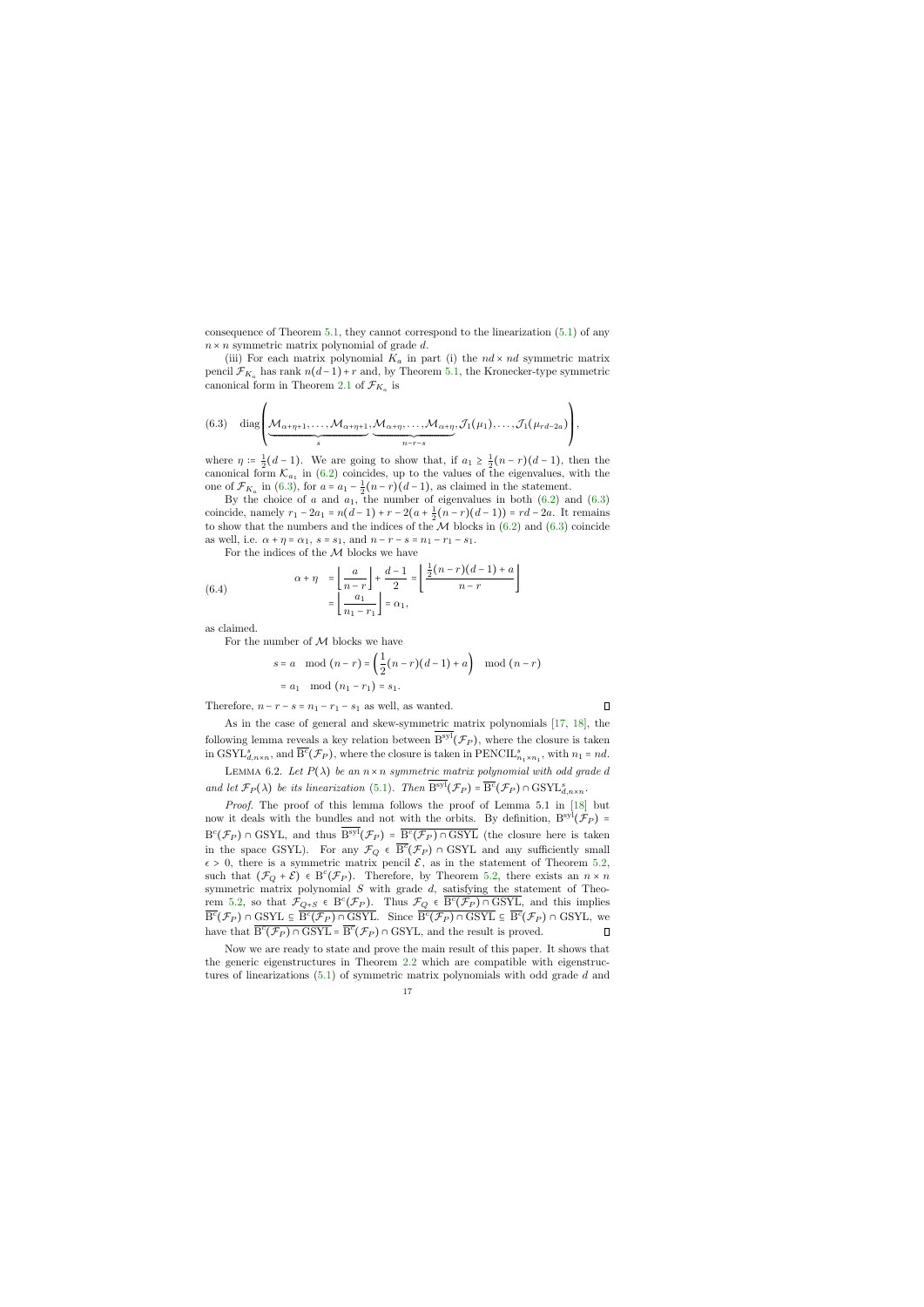bounded rank give, just by subtracting  $(d-1)/2$  to each minimal index, the generic eigenstructures for such polynomials.

THEOREM 6.3. Let n, r, and d be integers such that  $n \geq 2$ ,  $d \geq 1$  is odd, and  $1 \leq r \leq (n-1)$ , and let  $\mathbf{K}_a$ , for  $a = 0, 1, \ldots, \lfloor \frac{rd}{2} \rfloor$ , be the complete eigenstructures of symmetric matrix polynomials  $K_a(\lambda)$  of degree exactly d and rank exactly r in Lemma [6.1](#page-16-0). Then,

- (i) For every  $n \times n$  complex symmetric matrix polynomial  $M(\lambda)$  of grade d and rank at most r, there is some  $0 \le a \le \lfloor \frac{rd}{2} \rfloor$  such that  $\overline{B^s}(K_a) \supseteq \overline{B^s}(M)$ .
- (ii)  $\overline{B^s}(K_a) \cap B^s(K_{a'}) = \emptyset$  whenever  $a \neq a'$ .
- (iii) The set of  $n \times n$  complex symmetric matrix polynomials of grade d with rank at most r is a closed subset of  $\text{POL}_{d,n\times n}^s$  equal to  $\bigcup_{0\leq a\leq \lfloor \frac{rd}{2} \rfloor} \overline{B^s}(K_a)$ .

<span id="page-18-0"></span>*Proof.* (i) For every  $n \times n$  symmetric matrix polynomial M of grade d and rank at most r, the linearization  $\mathcal{F}_M$  in [\(5.1\)](#page-13-2) has rank at most  $r + n(d-1)$ , because  $\mathcal{F}_M$ is unimodularly equivalent to  $M \oplus I_{n(d-1)}$ . Thus, for each such M we have that  $\overline{B^c}(\mathcal{K}_{a_1}) \supseteq \overline{B^c}(\mathcal{F}_M)$ , where  $\mathcal{K}_{a_1}(\lambda)$  is one of the  $nd \times nd$  symmetric matrix pencils of rank  $r + n(d-1)$ , defined in Theorem [2.2.](#page-5-2) This means, in particular, that there exists a sequence  $\{y_i\} \subset B^c(\mathcal{K}_{a_1})$  converging to  $\mathcal{F}_M$  and, so, for any i large enough,  $y_i$  is a small perturbation of  $\mathcal{F}_M$  and Theorem [5.2](#page-15-1) can be applied to the polynomial M and  $y_i$ . Therefore, for these large enough i,  $y_i$  is congruent to  $\mathcal{F}_{P_i}$  for a certain symmetric polynomial  $P_i$  of grade d and size  $n \times n$ . The pencils  $\mathcal{F}_{P_i}$  may belong to different orbits (they may differ from each other in the values of the eigenvalues) but all  $\mathcal{F}_{P_i}$  belong to the same bundle  $B^c(\mathcal{K}_{a_1})$ . Therefore,  $B^c(\mathcal{K}_{a_1}) = B^c(\mathcal{F}_{P_i})$ , as well as  $\mathcal{F}_{P_i}$  has rank  $r + n(d-1)$ , which is equivalent to say that  $P_i$  has rank r. Now, since  $\mathcal{K}_{a_1}$  has the same eigenstructure (except, perhaps, for the values of the eigenvalues) as  $\mathcal{F}_{P_i}$ , then parts (ii)–(iii) in Lemma [6.1](#page-16-0) guarantee that, for some  $0 \le a \le \lfloor \frac{rd}{2} \rfloor$ ,  $B^c(\mathcal{F}_{K_a}) = B^c(\mathcal{K}_{a_1}) = B^c(\mathcal{F}_{P_i})$ . Thus  $\overline{B^c}(\mathcal{F}_{K_a}) \supseteq \overline{B^c}(\mathcal{F}_M)$  and  $\overline{B^c}(\mathcal{F}_{K_a}) \cap \text{GSYL} \supseteq$  $\overline{B^c}(\mathcal{F}_M) \cap \text{GSYL}$ . The latter is equivalent to  $B^{syl}(\mathcal{F}_{K_a}) \supseteq B^{syl}(\mathcal{F}_M)$  by Lemma [6.2,](#page-17-1) which is, in turn, equivalent to  $\overline{B^s}(K_a) \supseteq \overline{B^s}(M)$ , by [\(5.5\)](#page-15-2).

(ii) A close look at the proof of Theorem  $2.2$ -(ii) in [\[6,](#page-24-5) Thm. 3.2] allows us to see that the stronger result  $\overline{B}^c(\mathcal{K}_a) \cap B^c(\mathcal{K}_{a'}) = \emptyset$ , whenever  $a \neq a'$ , holds. Combining this fact with Lemma [6.1-](#page-16-0)(iii), we immediately obtain that  $\overline{B}^c(\mathcal{F}_{K_a}) \cap B^c(\mathcal{F}_{K_{a'}}) = \emptyset$ . Intersecting the latter equality with GSYL and applying Lemma [6.2](#page-17-1) results in  $(\overline{B^c}(\mathcal{F}_{K_a}) \cap \text{GSYL}) \cap (B^c(\mathcal{F}_{K_{a'}}) \cap \text{GSYL}) = \emptyset$  and  $B^{syl}(\mathcal{F}_{K_a}) \cap B^{syl}(\mathcal{F}_{K_{a'}}) = \emptyset$ . This implies  $f^{-1}(\mathcal{B}^{\text{syl}}(\mathcal{F}_{K_a})\big) \cap f^{-1}(\mathcal{B}^{\text{syl}}(\mathcal{F}_{K'_a})) = \emptyset$ , with f as in [\(5.3\)](#page-14-0), namely  $\overline{\mathrm{B}^s}(K_a)\cap \mathrm{B}^s(K_{a'})=\varnothing.$ 

(iii) By (i), any  $n \times n$  complex symmetric matrix polynomial of grade d with rank at most r is in one of the  $\left\lfloor \frac{rd}{2} \right\rfloor + 1$  closed sets  $\overline{B^s}(K_a)$ . Thus (iii) holds, since the union  $\Box$ of a finite number of closed sets is also a closed set.

6.1. Codimension of the generic bundles. Translating the arguments in [\[16,](#page-24-8) Sect. 6] from skew-symmetric to symmetric matrix polynomials, we see that  $\mathrm{O}^{\mathrm{syl}}(\mathcal{F}_P)$  is a manifold in the space of symmetric matrix pencils  $\mathrm{PENCIL}_{n_1\times n_1}^s$ , where  $n_1 = nd$ . For any  $P \in \text{POL}_{d,n \times n}^s$ , we define the codimension of  $O^s(P) \subset \text{POL}_{d,n \times n}^s$  to be cod  $O^{s}(P)$  := cod  $O^{syl}(\mathcal{F}_P)$ . Then, again by the arguments in [\[16,](#page-24-8) Sect. 6], we have cod  $O^{syl}(\mathcal{F}_P)$  = cod  $O^c(\mathcal{F}_P)$ , where the codimension of  $O^{syl}(\mathcal{F}_P)$  is considered in the space  $\text{GSYL}_{d,n\times n}^s$  and the codimension of  $O^c(\mathcal{F}_P)$  in  $\text{PENCIL}_{n_1\times n_1}^s$ . The codimensions of  $O<sup>c</sup>(\mathcal{F}_P)$  are computed explicitly via the eigenstructure of  $\mathcal{F}_P$  in [\[23\]](#page-24-20),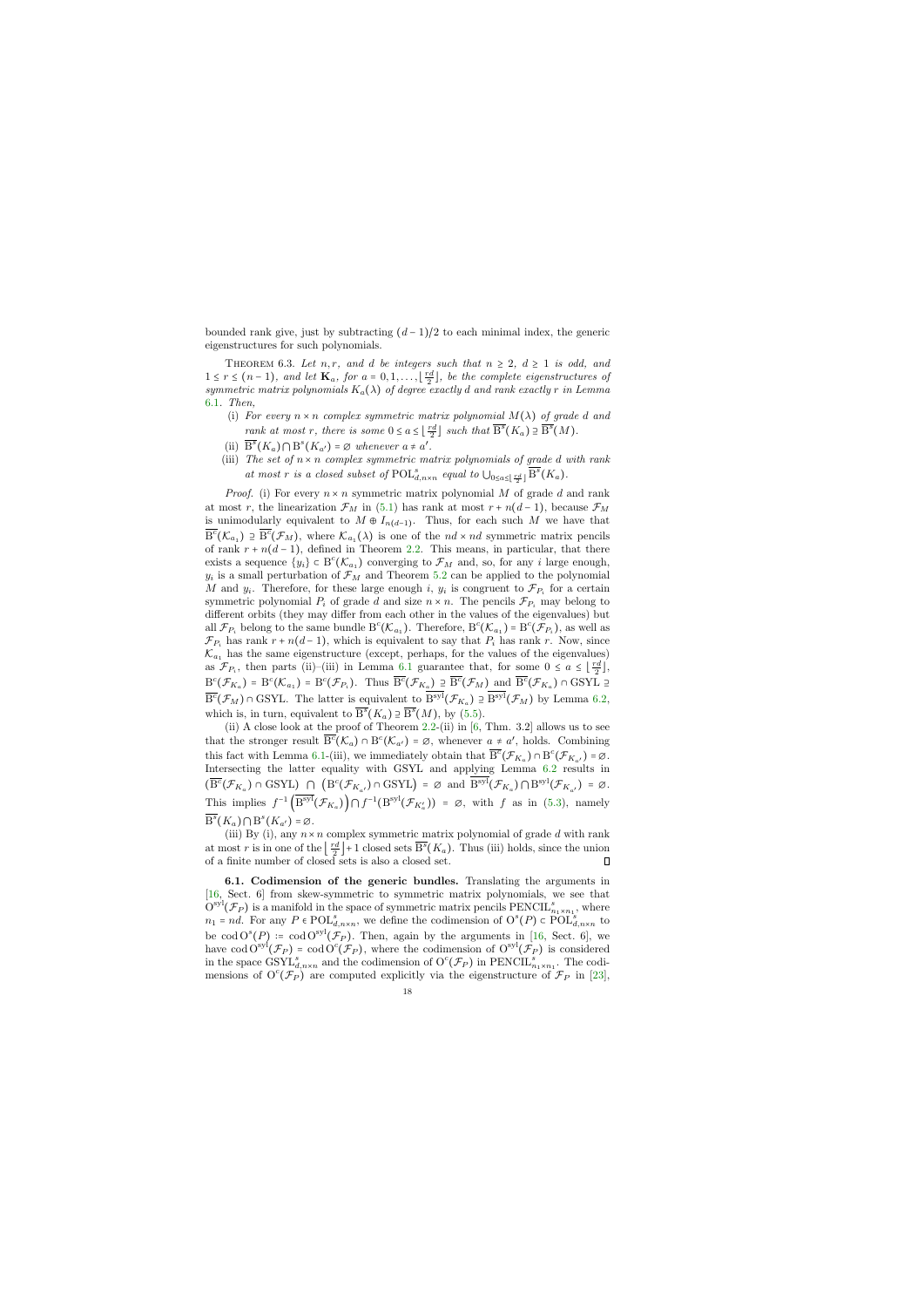taking into account that congruence orbits are differentiable manifolds in the complex  $n_1^2 + n_1$  dimensional space of symmetric pencils and, so, their codimensions are well defined as the dimensions of their normal spaces. Therefore, for the generic  $n \times n$ symmetric matrix polynomial  $K_a$  with grade d identified in Theorem [6.3,](#page-18-0) we have  $\text{cod } O^s(K_a) = \text{cod } O^c(\mathcal{F}_{K_a}) = \text{cod } O^c(\mathcal{K}_{a_1}), \text{ where } \mathcal{K}_{a_1} \text{ is the pencil in Theorem 2.2}$  $\text{cod } O^s(K_a) = \text{cod } O^c(\mathcal{F}_{K_a}) = \text{cod } O^c(\mathcal{K}_{a_1}), \text{ where } \mathcal{K}_{a_1} \text{ is the pencil in Theorem 2.2}$  $\text{cod } O^s(K_a) = \text{cod } O^c(\mathcal{F}_{K_a}) = \text{cod } O^c(\mathcal{K}_{a_1}), \text{ where } \mathcal{K}_{a_1} \text{ is the pencil in Theorem 2.2}$ with the identifications  $n \mapsto n_1 = nd$ ,  $r \mapsto r_1 = n(d-1)+r$ , and  $a \mapsto a_1 = a+\frac{1}{2}(n-r)(d-1)$ . Therefore, from [\[6,](#page-24-5) Sect. 5] we obtain:

$$
\begin{aligned} \text{cod}\, \mathcal{O}^s(K_a) &= (n_1 - a_1)(n_1 - r_1 + 1) \\ &= \left( nd - \frac{1}{2}(n(d-1) + r - rd) - a \right) (nd - (n(d-1) + r) + 1) \\ &= \frac{1}{2}(n(d+1) + r(d-1) - 2a)(n - r + 1) \\ &= \frac{1}{2} \left( (n+r)(d-1) + 2(n-a) \right) (n - r + 1) \,. \end{aligned}
$$

Following, e.g., [\[16,](#page-24-8) [22,](#page-24-6) [26,](#page-25-4) [31\]](#page-25-14), we set the codimension of  $B^{s}(P)$ , for a matrix polynomial  $P$ , as:

 $\operatorname{cod} B^s(P) \coloneqq \operatorname{cod} O^s(P) - \# \{\text{distinct eigenvalues of } P\}.$ 

Therefore, for the generic bundles  $B<sup>s</sup>(K<sub>a</sub>)$ , we have:

$$
\cot B^{s}(K_{a}) = \frac{1}{2} ((n+r)(d-1) + 2(n-a))(n-r+1) - rd + 2a
$$
  
=  $\frac{1}{2}(n+r)(d-1) - rd + n + n(n-r) - a(n-r-1)$   
=  $\frac{1}{2}(nd - rd + n - r) + n(n-r) - a(n-r-1)$   
=  $(n-r)\left(n + \frac{d+1}{2}\right) - a(n-r-1).$ 

Note that the generic bundles in Theorem [6.3](#page-18-0) have different codimensions if  $r <$  $n-1$ , because in this case the codimensions depend on the parameter a. In particular, the bundle with the largest  $\alpha$  has the smallest codimension or, equivalently, the largest dimension. In other words, the bundle with less eigenvalues has the largest dimension.

7. Openness of the generic bundles. In order to express the results in this section concisely, we introduce the following additional notation:  $\text{PENCIL}_{n \times n}^s(r)$  (respectively, POL<sup>s</sup><sub>d,n×n</sub>(r)) denotes the set of  $n \times n$  symmetric pencils (resp., matrix polynomials of grade  $d$ ) with rank at most  $r$ .

Theorem [6.3-](#page-18-0)(iii) shows that the complete eigenstructures  $\mathbf{K}_a$  and their associated bundles  $B^{s}(K_a)$  play a prominent role in  $\text{POL}_{d,n\times n}^s(r)$ , because any  $n\times n$  symmetric matrix polynomial of grade  $d$  and rank at most  $r$  is the limit of a sequence of polynomials having exactly one of these structures. In other words, the set  $\text{POL}_{d,n\times n}^s(r)$  can be decomposed into a finite number of pieces where each of these bundles is dense. Equivalently,

$$
\text{POL}_{d,n\times n}^s\big(r\big)=\overline{\bigcup_{0\leq a\leq \left\lfloor \frac{rd}{2}\right\rfloor} \text{B}^s\big(K_a\big)}
$$

<span id="page-19-0"></span>holds, since the closure of the union of a finite number of sets is equal to the union of their closures. Therefore, we can state that  $\bigcup_{0 \le a \le \lfloor \frac{rd}{2} \rfloor} B^s(K_a)$  is dense in  $\text{POL}_{d,n \times n}^s(r)$ .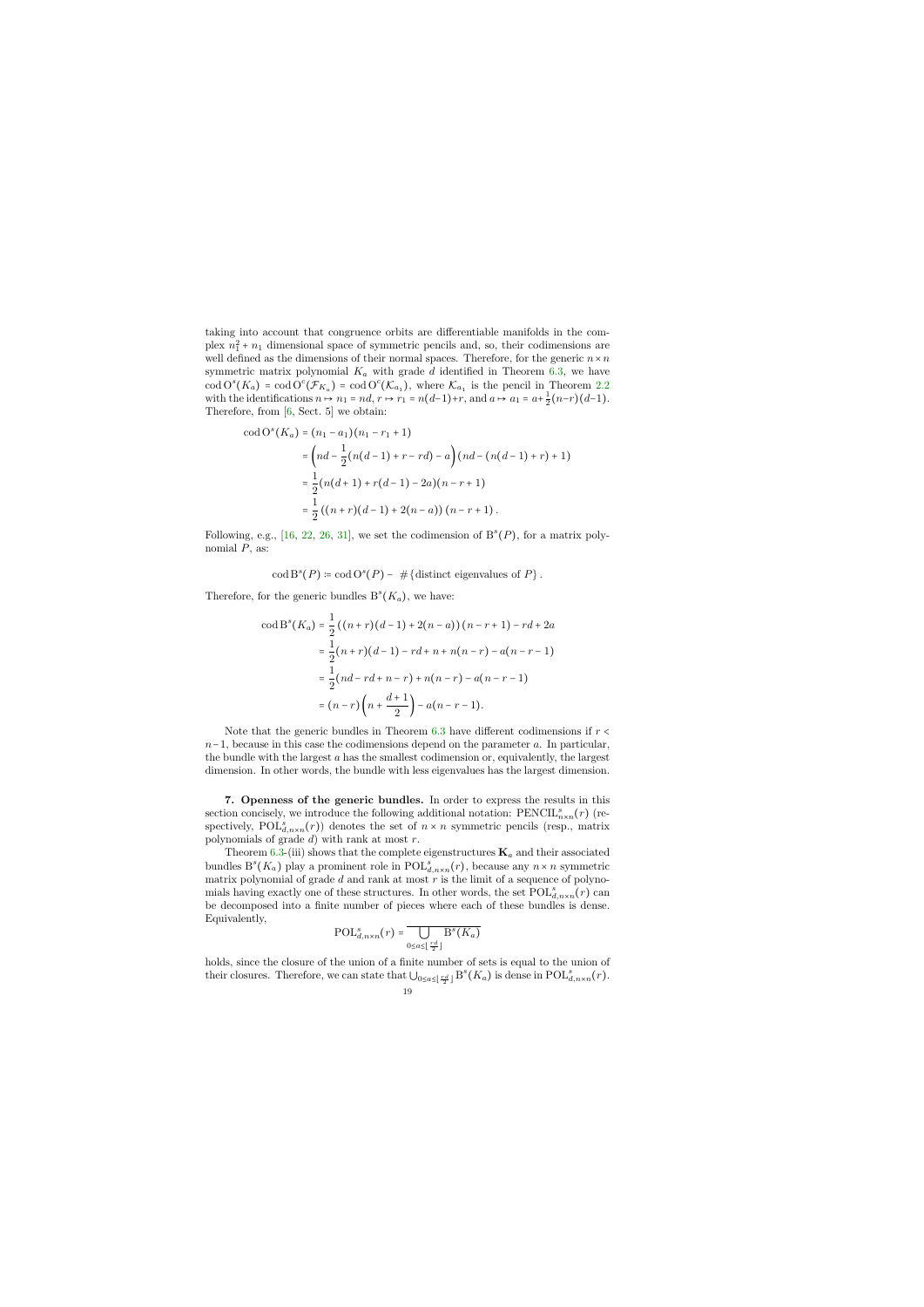However, this result does not guarantee that  $\bigcup_{0 \leq a \leq \lfloor \frac{rd}{2} \rfloor} B^s(K_a)$  is "generic" inside  $POL<sub>d,n×n</sub><sup>s</sup>(r)$  in the standard topological sense, since we do not know yet whether or not  $\bigcup_{0 \le a \le \lfloor \frac{rd}{2} \rfloor} B^s(K_a)$  is open in  $\text{POL}_{d,n \times n}^s(r)$ . The goal of this section is to prove this property. In fact, Theorem [7.2](#page-22-0) proves a stronger result, namely, that each bundle  $B^{s}(K_a)$  is open in POL<sub>d,n×n</sub>(r). So, the eigenstructures  $\mathbf{K}_a$  in [\(6.1\)](#page-16-1) can be properly termed in this strong topological sense as the "generic" complete eigenstructures of  $n \times n$  symmetric matrix polynomials with grade d and rank at most r. Theorem [7.2](#page-22-0) provides an analytical formulation of this openness in terms of the distance introduced in Section [5](#page-13-1) in the spirit of [\[17,](#page-24-2) Cor. 3.3]. However, we emphasize that the fact that we are dealing with bundles instead of orbits makes the proof of Theorem [7.2](#page-22-0) considerably more difficult than the proof of [\[17,](#page-24-2) Cor. 3.3]. This point will be further discussed at the end of this section.

We first state and prove the corresponding result for matrix pencils, on which the result for matrix polynomials of arbitrary odd grade d is based.

THEOREM 7.1. (Analytical formulation of generic bundles in  $\text{PENCIL}_{n \times n}^s(r)$ ). Let n and r be integers such that  $n \geq 2$  and  $1 \leq r \leq n-1$ , and let  $\mathcal{K}_a(\lambda)$ , for a =  $[0, 1, \ldots, \lfloor \frac{r}{2} \rfloor]$ , be any of the symmetric  $n \times n$  pencils with rank r in Theorem [2.2](#page-5-2). Then

- (i) For every  $n \times n$  complex symmetric matrix pencil, S, with rank at most r and every  $\epsilon > 0$ , there is an  $n \times n$  complex symmetric matrix pencil  $S_a \in B^c(\mathcal{K}_a)$ , for some  $0 \le a \le \lfloor \frac{r}{2} \rfloor$ , such that  $d(S, S_a) < \epsilon$ .
- (ii) Let  $0 \le a \le \lfloor \frac{r}{2} \rfloor$ . Then, for every  $n \times n$  complex symmetric matrix pencil  $S \in B^{c}(\mathcal{K}_{a})$ , there is a number  $\epsilon > 0$  such that

$$
(7.1) \qquad \mathcal{B}_r(S, \epsilon) \coloneqq \{S' :~ S' \in \mathrm{PENCIL}_{n \times n}^s(r)~\mathrm{and}~d(S, S') < \epsilon\} \subseteq \mathrm{B}^c(\mathcal{K}_a).
$$

Moveover, such set  $\mathcal{B}_r(S, \epsilon)$  contains infinitely many elements.

*Proof.* Part (i) is an immediate consequence of Theorem  $2.2-(i)$  $2.2-(i)$  combined with the standard definition of closure in a metric space.

Part (ii). Let  $0 \le a \le \lfloor \frac{r}{2} \rfloor$ . By Theorem [2.2-](#page-5-2)(iii),  $\mathcal{B}_r(S, \epsilon) \subseteq \bigcup_{a' \ne a} \overline{\mathrm{B}^c}(\mathcal{K}_{a'}) \cup \overline{\mathrm{B}^c}(\mathcal{K}_a)$ , for all  $\epsilon > 0$ . There are two possible complementary cases: either  $\mathcal{B}_r(S, \epsilon)$  contains at least one pencil in  $\bigcup_{a'\neq a} \overline{B^c}(\mathcal{K}_{a'})$  for all  $\epsilon > 0$ , or not. Let us analyze separately these two cases.

<span id="page-20-1"></span>**Case 1**: For all  $\epsilon > 0$ ,  $\mathcal{B}_r(S, \epsilon)$  contains at least one pencil in  $\bigcup_{a' \neq a} \overline{B^c}(\mathcal{K}_{a'})$ . This is equivalent to state that for all  $\epsilon > 0$ ,  $\mathcal{B}_r(S, \epsilon)$  contains infinitely many pencils in  $\bigcup_{a'\neq a} \overline{B^c}(\mathcal{K}_{a'})$ , because  $S \notin \bigcup_{a'\neq a} \overline{B^c}(\mathcal{K}_{a'})$  as a consequence of Theorem [6.3-](#page-18-0)(ii) applied to pencils (that is with  $d = 1$ ). Since the number of sets in the union  $\bigcup_{a'\neq a} \overline{B^c}(\mathcal{K}_{a'})$  is finite, for all  $\epsilon > 0$ ,  $\mathcal{B}_r(S, \epsilon)$  contains infinitely many pencils in some of these sets, say  $\overline{B^c}(\mathcal{K}_{\widetilde{\alpha}})$ , with  $\widetilde{a} \neq a$ . Therefore,  $S \in \overline{B^c}(\mathcal{K}_{\widetilde{\alpha}}) = \overline{B^c}(\mathcal{K}_{\widetilde{\alpha}})$ , which is a contradiction with the fact that  $B^c(\mathcal{K}_a) \cap \overline{B^c(\mathcal{K}_{\widetilde{a}})} = \varnothing$  in Theorem [6.3-](#page-18-0)(ii) (for  $d = 1)^2$  $d = 1)^2$ . Therefore, Case 1 cannot happen and its negation, i.e. Case 2, must happen.

<span id="page-20-2"></span>**Case 2:** There is some  $\epsilon_0 > 0$  such that  $\mathcal{B}_r(S, \epsilon_0)$  does not contain pencils from  $\bigcup_{a'\neq a} \overline{B^c}(\mathcal{K}_{a'})$ . Then,  $\mathcal{B}_r(S, \epsilon_0) \subseteq \overline{B^c}(\mathcal{K}_a)$ . We are going to prove that, in this case, there is some  $\epsilon > 0$  (with  $\epsilon \leq \epsilon_0$ ) such that  $\mathcal{B}_r(S, \epsilon) \subseteq B^c(\mathcal{K}_a)$ . We proceed by contradiction. Assume that for all  $0 < \epsilon \leq \epsilon_0$ , the set  $\mathcal{B}_r(S, \epsilon)$  contains at least one pencil in  $\overline{B}^c(\mathcal{K}_a) \setminus B^c(\mathcal{K}_a)$ . Then, there is a sequence,  $\{S_k\}_{k\in\mathbb{N}}$ , with  $S_k \in \overline{B}^c(\mathcal{K}_a) \setminus B^c(\mathcal{K}_a)$ ,

<span id="page-20-0"></span> $2$ Though this equality is true for matrix pencils, as a particular case of matrix polynomials, it is not stated in Theorem [2.2](#page-5-2) for consistency, since this theorem is written as in the original reference [\[6\]](#page-24-5), where this equality was not included.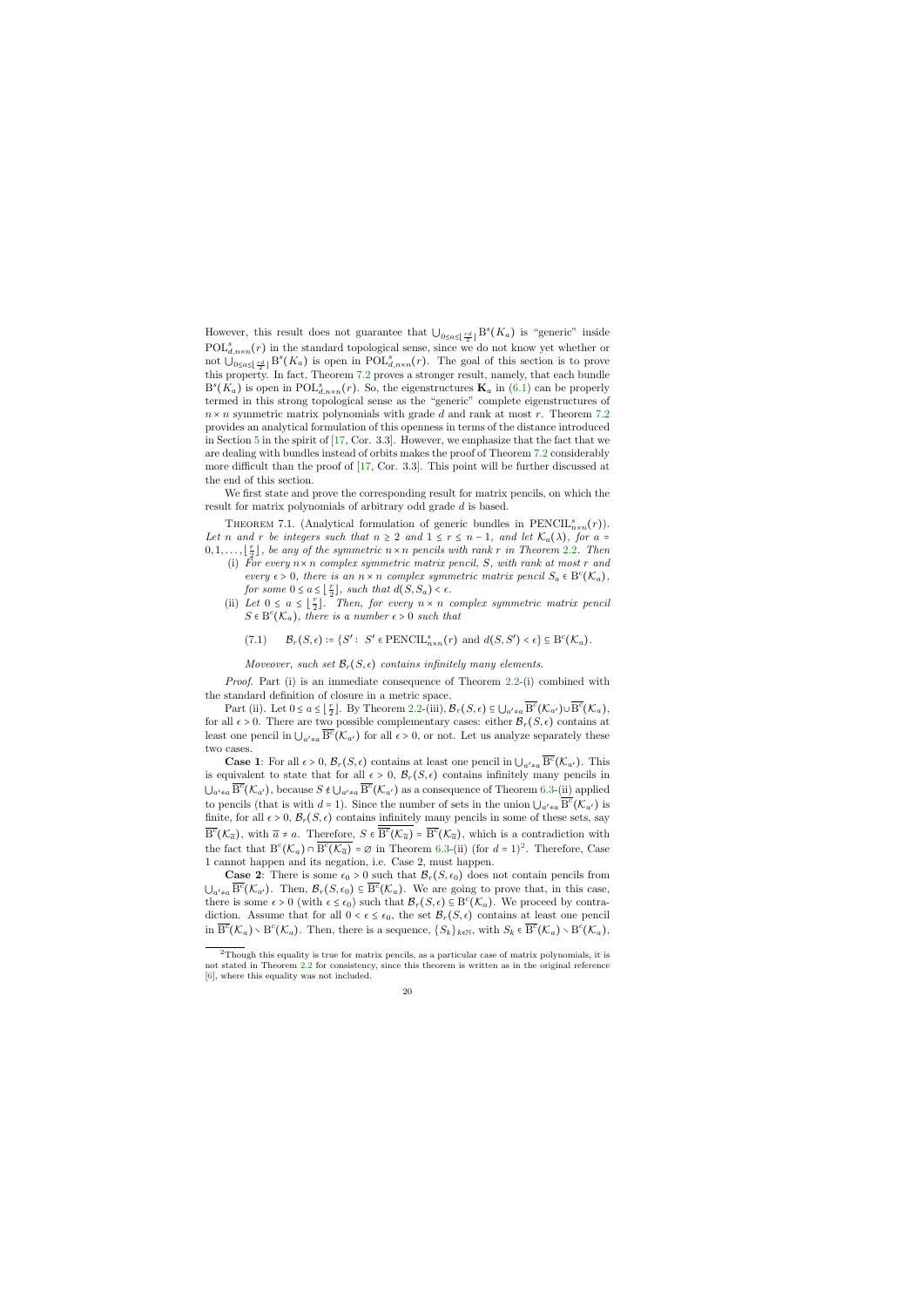which converges to S. Moreover, since rank  $S_k \leq r$  for all k and rank  $S = r$ , there is a  $k_0$  such that all the pencils in the subsequence  $\{S_k\}_{k\geq k_0}$  have rank exactly r since, otherwise, rank  $S = \text{rank}(\lim S_k) < r$ , a contradiction. Therefore, we may assume that all pencils in  ${S_k}_{k\in\mathbb{N}}$  have rank r. This is equivalent to say that the numbers of left (and right) minimal indices of all pencils  $S_k$  are equal to those of S and equal to  $n-r$ .

Following the notation in  $[4]$ , given a matrix pencil H with right minimal indices  $\varepsilon_1 \geq \cdots \geq \varepsilon_p$  and left minimal indices  $\eta_1 \geq \cdots \geq \eta_q$ , we denote by  $\mathfrak{r}(H)$  $(r_1(H), r_2(H), \dots)$  and  $I(H) = (\ell_1(H), \ell_2(H), \dots)$  the sequences whose *i*th terms are  $r_i(H) = \text{card}\{j : \varepsilon_j \geq i\}$  and  $\ell_i(H) = \text{card}\{j : \eta_j \geq i\}$ , respectively. Now, since, for each  $k, S_k \in \overline{\mathrm{B}^c}(\mathcal{K}_a)$ , we have that each  $S_k$  is the limit of a sequence of pencils in  $\mathrm{B}^c(\mathcal{K}_a)$ , which have all the same minimal indices and rank  $r$  as  $S$ . Thus, Lemma 1.2 in [\[4\]](#page-24-21) can be applied to each of these sequences and implies that,

- (i)  $\mathfrak{r}(S_k) \ll \mathfrak{r}(S)$ , and
- (ii)  $I(S_k) \ll I(S)$ ,

where  $a \ll b$  means weak majorization of nonincreasing sequences (see [\[4,](#page-24-21) §1]). Besides this, and since  $\lim S_k = S$ , Lemma 1.2 in [\[4\]](#page-24-21) again implies that, for k large enough,

- (i')  $\mathfrak{r}(S) \ll \mathfrak{r}(S_k)$ , and
- (ii')  $\mathfrak{l}(S) \prec \mathfrak{l}(S_k)$ ,

Now, (i), (ii), (i'), and (ii'), together with the fact that weak majorization of nonincreasing sequences is an order relation, imply that

$$
\mathfrak{r}(S_k) = \mathfrak{r}(S), \quad \text{and} \quad \mathfrak{l}(S_k) = \mathfrak{l}(S),
$$

for k large enough. This implies that, for k large enough,  $S_k$  and S have the same left and right minimal indices. Moreover, recall that the sum of all left and right minimal indices of a given pencil  $H$ , together with the sum of all partial multiplicities (finite and infinite) of  $H$  add up to the rank of  $H$  (this is just a consequence of the Kronecker Canonical Form, but we also refer the reader to  $[11, \text{ Lemma } 6.3]$  $[11, \text{ Lemma } 6.3]$ . Therefore, for k large enough, the sum of all partial multiplicities of  $S_k$  (finite and infinite) is also the same as that of S, which is equal to  $r - 2a$ .

Next, we are going to see that all the  $r - 2a$  (counting multiplicities) eigenvalues of  $S_k$ , for k large enough, are simple. This is a consequence of the fact that all eigenvalues,  $\mu_1, \ldots, \mu_{r-2a}$ , of S are simple, combined with conditions (iii)-(iv) in [\[4,](#page-24-21) Lemma 1.2] applied to  $\lim S_k = S$ . More precisely, first, since the  $r - 2a$  eigenvalues of S are simple, condition (iii) in  $[4, \text{ Lemma 1.2}]$  $[4, \text{ Lemma 1.2}]$  implies that, for k large enough, the  $r - 2a$  (counting multiplicities) eigenvalues of  $S_k$  are included in the union of  $r - 2a$ pairwise disjoint neighbourhoods,  $B(\mu_1, \delta), \ldots, B(\mu_{r-2a}, \delta)$ , of the eigenvalues of S. Second, again since the  $r - 2a$  eigenvalues of S are simple, the right hand side of the inequality (iv) in [\[4,](#page-24-21) Lemma 1.2] is equal to 1, for each eigenvalue  $\mu_i$  of S (in other words, the sum of all partial multiplicities of  $\mu_i$  is equal to 1, since  $\mu_i$  is simple). Therefore, the inequality (iv) in [\[4,](#page-24-21) Lemma 1.2] implies that the sum of the partial multiplicities of all eigenvalues of  $S_k$  (for k large enough) in  $B(\mu_i, \delta)$  is at most 1, for  $i = 1, \ldots, r - 2a$ . But, it must be equal to 1, since the  $r - 2a$  eigenvalues of  $S_k$  (for k large enough) are included in  $B(\mu_1, \delta) \cup \cdots \cup B(\mu_{r-2a}, \delta)$  and these neighbourhoods are pairwise disjoint. So, all the  $r - 2a$  eigenvalues of  $S_k$  are simple, for k large enough.

Summarizing, for k large enough,  $S_k$  has  $r - 2a$  simple eigenvalues, and the same left and right minimal indices as S. Hence,  $S_k \in B^c(\mathcal{K}_a)$ , a contradiction with  $S_k \in B^c(\mathcal{K}_a)$  $\overline{\mathrm{B}^c}(\mathcal{K}_a) \smallsetminus \mathrm{B}^c(\mathcal{K}_a).$ 

In order to prove that  $\mathcal{B}_r(S, \epsilon)$  contains infinitely many elements, note that for any  $n \times n$  complex constant matrix E and for any sufficiently small complex number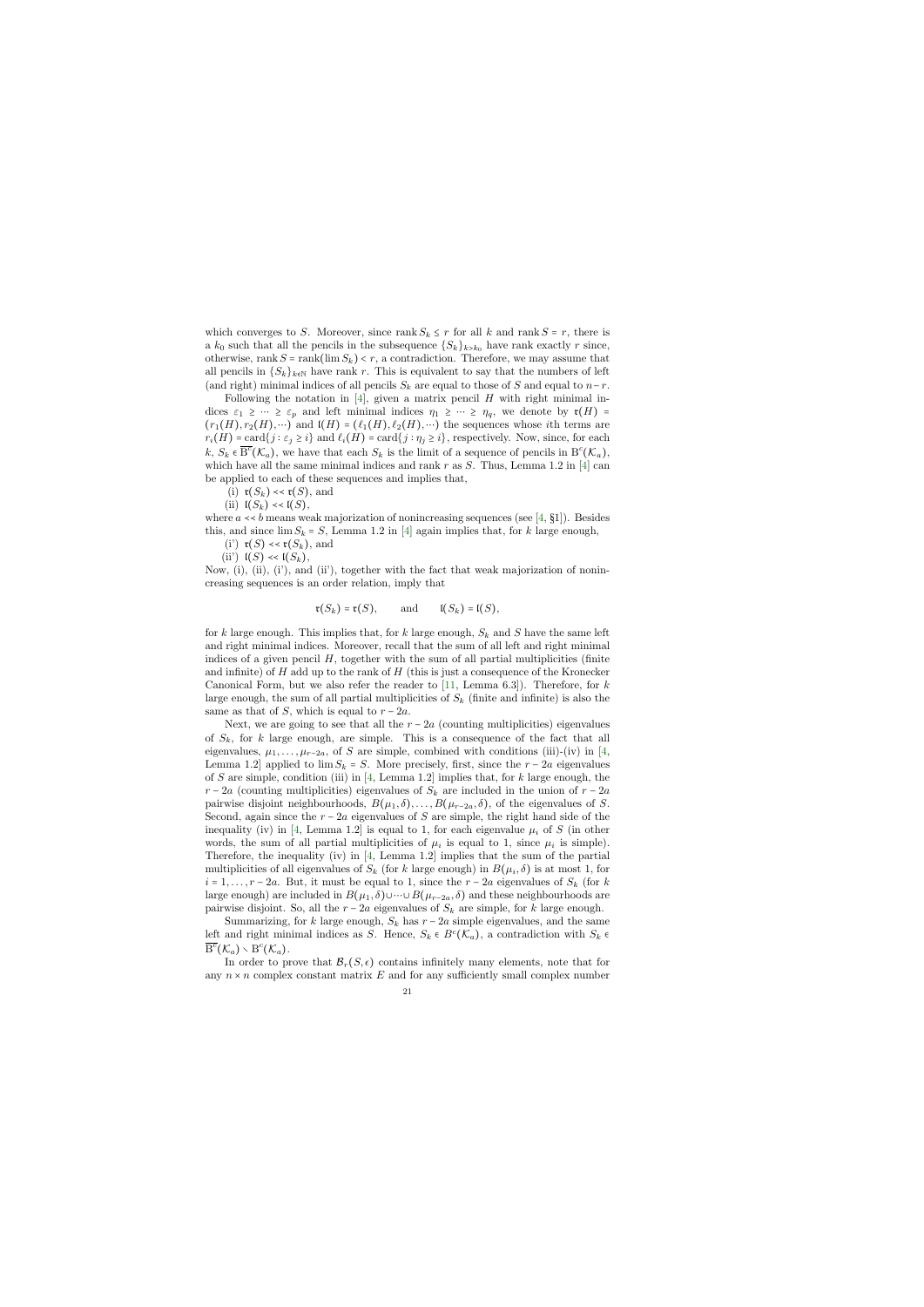$z \neq 0$ ,  $(I + zE)^{\dagger} S(I + zE) \in \mathcal{B}_r(S, \epsilon)$ .

Next, we state and prove the analog of Theorem [7.1](#page-20-1) for complex symmetric matrix polynomials of odd grade d and rank at most  $r$ . In our opinion, this is the second main result in this paper behind Theorem [6.3.](#page-18-0)

THEOREM 7.2. (Analytical formulation of generic bundles in  $\text{POL}_{d,n\times n}^s(r)$ ). Let n, r, and d be integers such that  $n \geq 2$ ,  $d \geq 1$  is odd, and  $1 \leq r \leq n-1$ , and let  $K_a(\lambda)$ , for  $a = 0, 1, \ldots, \lfloor \frac{rd}{2} \rfloor$ , be any of the symmetric  $n \times n$  matrix polynomials of degree exactly d and rank exactly r in Theorem [6.3.](#page-18-0) Then

- (i) For every  $n \times n$  complex symmetric matrix polynomial P of grade d with rank at most r and every  $\epsilon > 0$ , there exists an  $n \times n$  complex symmetric matrix polynomial  $P_a \in B^s(K_a)$ , for some  $0 \le a \le \left\lfloor \frac{rd}{2} \right\rfloor$ , such that  $d(P, P_a) < \epsilon$ .
- (ii) Let  $0 \le a \le \left\lfloor \frac{rd}{2} \right\rfloor$ . Then, for every  $n \times n$  complex symmetric matrix polynomial  $P \in B^{s}(K_a)$ , there exists a number  $\epsilon > 0$  such that

$$
(7.2) \qquad \mathcal{B}_r(P,\epsilon) \coloneqq \left\{ P' \,:\, P' \in \text{POL}_{d,n \times n}^s(r) \text{ and } d(P,P') < \epsilon \right\} \subseteq \text{B}^s(K_a).
$$

Moreover, such set  $\mathcal{B}_r(P, \epsilon)$  contains infinitely many elements.

Proof. Part (i) follows immediately from Theorem [6.3-](#page-18-0)(i) combined with the standard definition of closure in a metric space.

<span id="page-22-0"></span>To prove (ii), let  $P \in B^{s}(K_a)$ . Note that, by Lemma [6.1-](#page-16-0)(iii),  $\mathcal{F}_P \in B^{c}(\mathcal{F}_P)$  =  $B^{c}(\mathcal{F}_{K_a}) = B^{c}(\mathcal{K}_{a_1}),$  with  $a_1 = a + \frac{1}{2}(n-r)(d-1)$ , and  $\operatorname{rank} \mathcal{F}_{P} = \operatorname{rank} \mathcal{F}_{K_a} = r_1 :=$  $r+n(d-1)$ . By Theorem [7.1-](#page-20-1)(ii), there is some  $\epsilon > 0$  such that  $\mathcal{B}_{r_1}(\mathcal{F}_P, \epsilon) \subseteq \overline{B}^c(\mathcal{K}_{a_1}) =$  $B^c(\mathcal{F}_{K_a})$ , with  $\mathcal{B}_{r_1}(\mathcal{F}_P, \epsilon)$  defined as in [\(7.1\)](#page-20-2). Therefore,  $\mathcal{B}_{r_1}(\mathcal{F}_P, \epsilon) \cap \text{GSYL}_{d,n \times n}^s \subseteq$  $B^c(\mathcal{F}_{K_a}) \cap \text{GSYL}_{d,n \times n}^s = B^{syl}(\mathcal{F}_{K_a})$ . Then,

$$
f^{-1}(\mathcal{B}_{r_1}(\mathcal{F}_P, \epsilon) \cap \mathrm{GSYL}_{d,n \times n}^s) \subseteq f^{-1}(\mathrm{B}^{\mathrm{syl}}(\mathcal{F}_{K_a})) = \mathrm{B}^s(K_a),
$$

where  $f$  is the bijective isometry in  $(5.3)$ . To conclude the proof of the statement, we just need to see that

<span id="page-22-1"></span>(7.3) 
$$
f^{-1}(\mathcal{B}_{r_1}(\mathcal{F}_P,\epsilon)\cap \text{GSYL}_{d,n\times n}^s)=\mathcal{B}_r(P,\epsilon),
$$

with  $\mathcal{B}_r(P, \epsilon)$  defined as in [\(7.2\)](#page-22-1). For this, we just recall that for any  $Q \in \text{POL}_{d,n \times n}^s$ 

(a)  $d(P,Q) < \epsilon$  if and only if  $d(\mathcal{F}_P, \mathcal{F}_Q) < \epsilon$ , since f is an isometry, and

(b) rank  $\mathcal{F}_Q$  = rank  $Q + n(d-1)$ .

Facts (a) and (b) together imply that, if  $Q \in f^{-1}(\mathcal{B}_{r_1}(\mathcal{F}_P, \epsilon) \cap \text{GSYL}_{d,n \times n}^s)$ , then  $d(\mathcal{F}_P, \mathcal{F}_Q) < \epsilon$  and rank  $\mathcal{F}_Q \leq r_1$ , so  $d(P, Q) < \epsilon$  and rank  $Q \leq r$ , that is,  $Q \in \mathcal{B}_r(P, \epsilon)$ . Conversely, if  $Q \in \mathcal{B}_r(P, \epsilon)$ , then  $d(\mathcal{F}_P, \mathcal{F}_Q) < \epsilon$  and rank  $\mathcal{F}_Q \leq r_1$ , so  $Q \in f^{-1}(\mathcal{B}_{r_1}(\mathcal{F}_P, \epsilon) \cap \text{GSYL}_{d,n \times n}^s)$ . Hence, [\(7.3\)](#page-22-2) is proved.

Finally, in order to prove that  $\mathcal{B}_r(P, \epsilon)$  contains infinitely many elements, we proceed as in Theorem [7.1](#page-20-1) and simply note that, for any  $n \times n$  complex constant matrix E and for any sufficiently small complex number  $z \neq 0$ ,  $(I + zE)^{T} P(I + zE) \in \mathcal{B}_{r}(P, \epsilon)$ .

As an immediate corollary of Theorem [7.2,](#page-22-0) the fact that the union of open sets is an open set, and the fact that the closure of the union of a finite number of sets is the union of their closures, we state, for completeness, the following result, using the same notation as in Theorem [7.2.](#page-22-0)

COROLLARY 7.3. The set  $\bigcup_{0 \le a \le \lfloor \frac{rd}{2} \rfloor} B^s(K_a)$  is open and dense in  $\text{POL}_{d,n \times n}^s(r)$ .

<span id="page-22-2"></span>Theorem [7.1](#page-20-1) (resp., Theorem [7.2\)](#page-22-0) shows that the bundles  $B<sup>c</sup>(\mathcal{K}<sub>a</sub>)$  (resp.,  $B<sup>s</sup>(K<sub>a</sub>)$ ) are open in PENCIL<sup>s</sup><sub>n×n</sub>(r) (resp., POL<sub>d,n×n</sub>(r)). Therefore, in particular, they are

22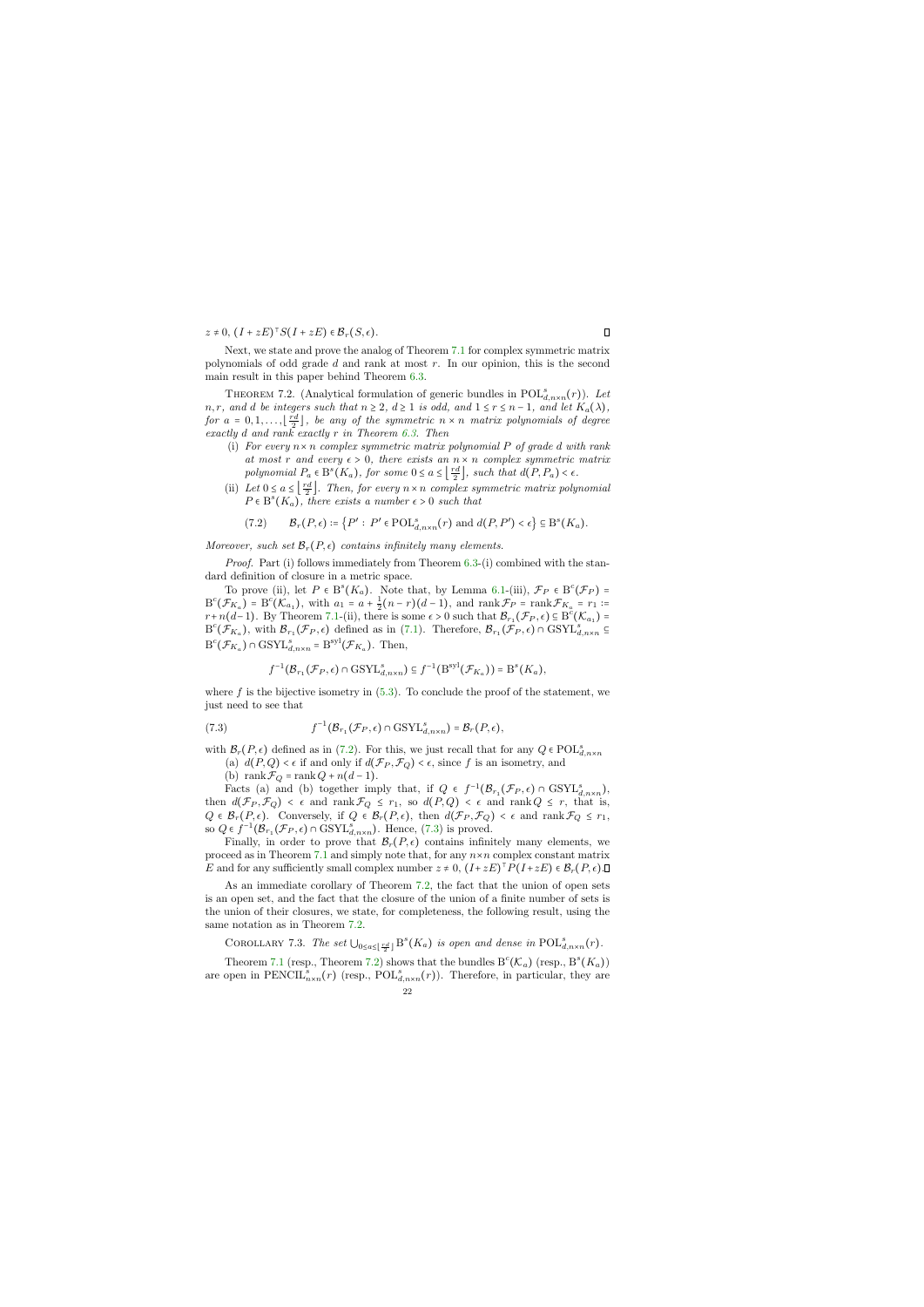open in their closures. The property of being open in their closures is well-known for congruence orbits of arbitrary symmetric pencils (as well as orbits under strict equivalence of arbitrary unstructured pencils) [\[3,](#page-24-22) Closed Orbit Lemma, p. 53]. A straightforward argument using the isometry  $f$  in [\(5.3\)](#page-14-0) also proves that the orbits  $O^{s}(P)$  of symmetric matrix polynomials of odd grade d are open in their closures. However, up to our knowledge, it is not yet known whether the bundles  $B<sup>c</sup>(S)$ , for an arbitrary symmetric pencil S, and also  $B<sup>s</sup>(P)$ , for an arbitrary symmetric polynomial P of grade d, are open in their closures. In fact, the same questions remain open for arbitrary unstructured pencils and bundles under strict equivalence, and for bundles of unstructured matrix polynomials of fixed grade. Theorems [7.1](#page-20-1) and [7.2](#page-22-0) show, however, that the generic bundles  $B^c(\mathcal{K}_a)$  and  $B^s(K_a)$  are open in their closures.

We finish this section with a comparison between the simple and short proof of the analog result to Theorem [7.2](#page-22-0) for unstructured matrix polynomials of fixed grade and bounded rank, i.e., [\[17,](#page-24-2) Cor. 3.3], and the more complicated and longer proofs of Theorems [7.1](#page-20-1) and [7.2.](#page-22-0) The key difference is that [\[17,](#page-24-2) Cor. 3.3] deals with orbits. The strategy of the proof of [\[17,](#page-24-2) Cor. 3.3], which is only very briefly sketched in [\[17\]](#page-24-2), is to prove first the result for pencils following exactly the same approach as in the proof of Theorem [7.1.](#page-20-1) However, in the case of [\[17,](#page-24-2) Cor. 3.3], the solution of Case 2 is trivial just by recalling that the corresponding orbit is open in its closure. The proof for polynomials of grade higher than one in [\[17,](#page-24-2) Cor. 3.3] is completely similar to the one of Theorem [7.2.](#page-22-0) We emphasize that in stark contrast with [\[17\]](#page-24-2), the solution of Case 2 in the proof of Theorem [7.1](#page-20-1) is far from trivial as a consequence of the lack of a result guaranteeing that bundles are open in their closures.

8. Conclusions and future work. In this paper, we have obtained the generic eigenstructures of  $n \times n$  complex symmetric matrix polynomials with bounded (deficient) rank and fixed odd grade. More precisely, we have seen (Theorems [6.3\)](#page-18-0) that the set of  $n \times n$  symmetric matrix polynomials with rank at most  $r < n$  and odd grade d is the union of the closures of  $\lfloor \frac{rd}{2} \rfloor + 1$  subsets corresponding to  $n \times n$  symmetric matrix polynomials with degree exactly  $d$  and rank exactly  $r$  having some specific eigenstructures, up to the values of the eigenvalues. Moreover, such subsets are open in the set of  $n \times n$  symmetric matrix polynomials with rank at most r and odd grade d (Theorem [7.2\)](#page-22-0). Therefore, the eigenstructures described in Theorem [6.3](#page-18-0) are the generic ones. In order to prove this main result, we have shown that, given any list of s scalar polynomials of degree 1 with different roots, an integer  $t \in \{0, 1\}$ , together with a list of  $n - r$  nonnegative integers, there exists an  $n \times n$  symmetric matrix polynomial with rank r and grade d whose finite elementary divisors are the ones in the given list of scalar polynomials, with  $t$  infinite linear elementary divisors, and whose left (and, consequently, right) minimal indices are the given  $n-r$  nonnegative integers, if and only if the sum of  $s, t$ , and twice the sum of the nonnegative integers equals  $rd$ .

<span id="page-23-0"></span>Results in the spirit of this paper have been recently obtained in [\[17,](#page-24-2) [18\]](#page-24-3) for, respectively, general (unstructured)  $m \times n$  matrix polynomials with bounded deficient rank and given grade, and  $n \times n$  skew-symmetric matrix polynomials of bounded deficient rank and given odd grade. However, we emphasize that the symmetric generic eigenstructures identified in this paper are very different from the eigenstructures found in [\[17,](#page-24-2) [18\]](#page-24-3), since the symmetric ones involve eigenvalues while the others not.

A natural continuation of the research in this paper and in [\[17,](#page-24-2) [18\]](#page-24-3) consists of trying to determine the generic eigenstructures of the sets of other structured  $n \times n$ matrix polynomials with bounded rank and given grade, like the ⊺-palindromic and ⊺-alternating ones. It is also natural to try to extend the results in this paper to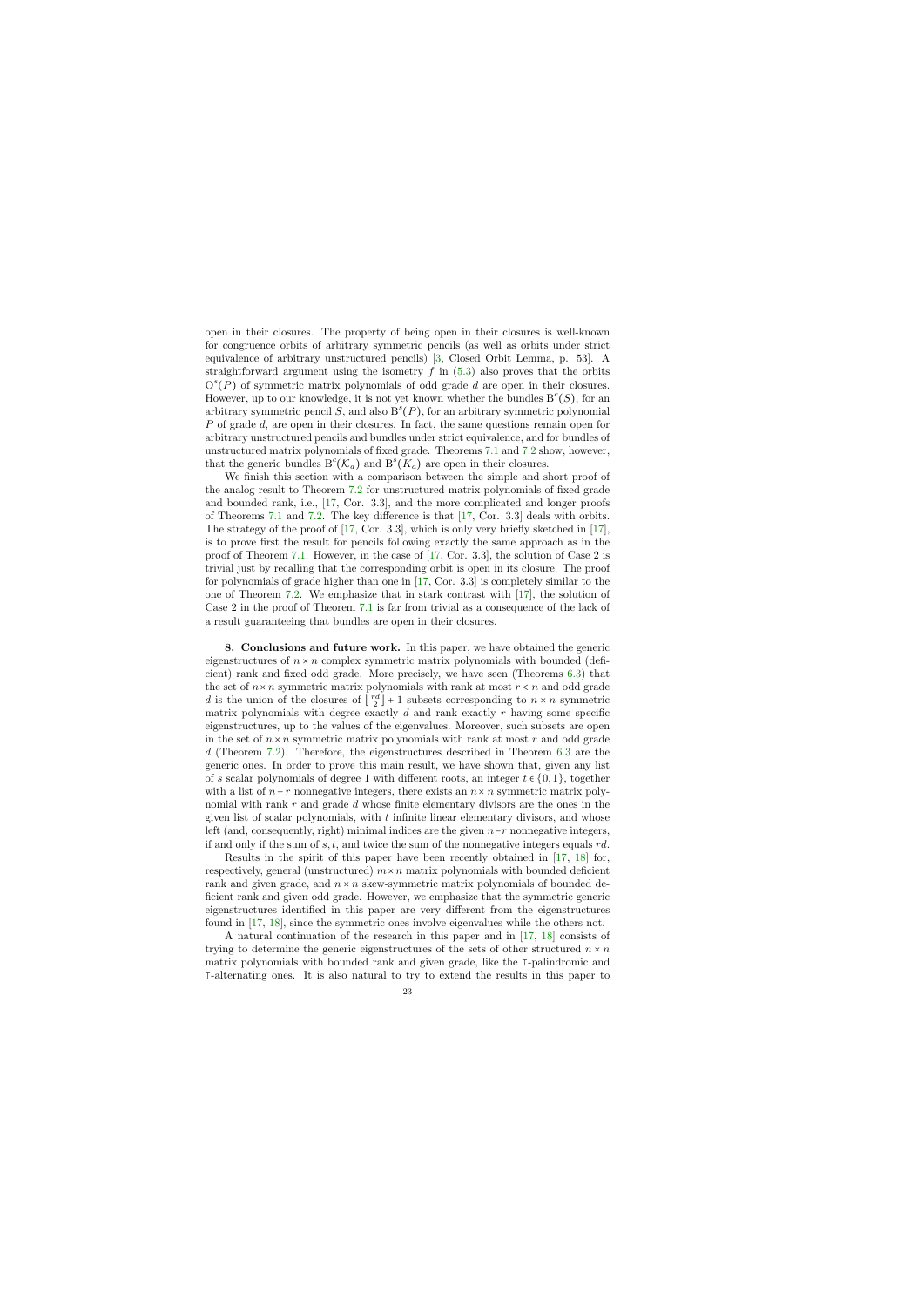symmetric matrix polynomials with even grade. However, this will require different tools and techniques since, to begin with, there is no a symmetric linearization like  $\mathcal{F}_P$  in [\(5.1\)](#page-13-2) for symmetric matrix polynomials with even grade.

Acknowledgements. We thank two anonymous referees for their careful reading of the manuscript and for their suggestions, that allowed us to improve the original version.

## REFERENCES

- [1] E. Antoniou and S. Vologiannidis. A new family of companion forms of polynomial matrices. Electron. J. Linear Algebra, 11:78–87, 2004.
- [2] T. Betcke, N. Higham, V. Mehrmann, C. Schröder, and F. Tisseur. NLEVP: A Collection of Nonlinear Eigenvalue Problems. ACM Trans. Math. Software, 39(2):7:1–7:28, 2013.
- [3] A. Borel. Linear Algebraic Groups, volume 126 of Graduate Texts in Mathematics. Springer-Verlag, New York, second edition, 1991.
- [4] I. de Hoyos. Points of continuity of the Kronecker canonical form. SIAM J. Matrix Anal. Appl., 11(2d):278–300, 1990.
- [5] F. De Terán. A geometric description of sets of palindromic and alternating matrix pencils with bounded rank. SIAM J. Matrix Anal. Appl., 39(3):1116–1134, 2018.
- [6] F. De Terán, A. Dmytryshyn, and F. M. Dopico. Generic symmetric matrix pencils with bounded rank. To appear, *J. Spectr. Theor.*, 2019 (available as To appear, J. Spectr. Theor., 2019 (available as https://arxiv.org/abs/1808.03118).
- [7] F. De Terán and F. M. Dopico. A note on generic Kronecker orbits of matrix pencils with fixed rank. SIAM J. Matrix Anal. Appl., 30(2):491–496, 2008.
- [8] F. De Terán and F. M. Dopico. Low rank perturbation of regular matrix polynomials. Linear Algebra Appl., 430(1):579–586, 2009.
- [9] F. De Terán, F. M. Dopico, and D. S. Mackey. Fiedler companion linearizations and the recovery of minimal indices. SIAM J. Matrix Anal. Appl., 31(4):2181–2204, 2010.
- [10] F. De Terán, F. M. Dopico, and D. S. Mackey. Fiedler companion linearizations for rectangular matrix polynomials. Linear Algebra Appl., 437(3):957–991, 2012.
- <span id="page-24-17"></span>[11] F. De Terán, F. M. Dopico, and D. S. Mackey. Spectral equivalence of matrix polynomials and the Index Sum Theorem. Linear Algebra Appl., 459:264–333, 2014.
- <span id="page-24-0"></span>[12] F. De Terán, F. M. Dopico, D. S. Mackey, and P. Van Dooren. Polynomial zigzag matrices, dual minimal bases, and the realization of completely singular polynomials. Linear Algebra Appl., 488:460–504, 2016.
- <span id="page-24-22"></span><span id="page-24-21"></span>[13] F. De Terán, F. M. Dopico, and P. Van Dooren. Matrix polynomials with completely prescribed eigenstructure. SIAM J. Matrix Anal. Appl., 36:302–328, 2015.
- <span id="page-24-4"></span>[14] F. De Terán, C. Mehl, and V. Mehrmann. Low rank perturbation of regular matrix pencils with symmetry structures. Submitted, https://arxiv.org/abs/1902.00444, 2019.
- <span id="page-24-5"></span>[15] J. W. Demmel and A. Edelman. The dimension of matrices (matrix pencils) with given Jordan (Kronecker) canonical forms. Linear Algebra Appl., 230:61–87, 1995.
- [16] A. Dmytryshyn. Structure preserving stratification of skew-symmetric matrix polynomials. Linear Algebra Appl., 532:266–286, 2017.
- <span id="page-24-1"></span>[17] A. Dmytryshyn and F. M. Dopico. Generic complete eigenstructures for sets of matrix polynomials with bounded rank and degree. Linear Algebra Appl., 535:213–230, 2017.
- <span id="page-24-11"></span>[18] A. Dmytryshyn and F. M. Dopico. Generic skew-symmetric matrix polynomials with fixed rank and fixed odd grade. Linear Algebra Appl., 536:1–18, 2018.
- <span id="page-24-18"></span>[19] A. Dmytryshyn, V. Futorny, B. Kågström, L. Klimenko, and V. Sergeichuk. Change of the congruence canonical form of 2-by-2 and 3-by-3 matrices under perturbations and bundles of matrices under congruence. Linear Algebra Appl., 469:305–334, 2015.
- <span id="page-24-19"></span><span id="page-24-9"></span>[20] A. Dmytryshyn, S. Johansson, and B. Kågström. Canonical structure transitions of system pencils. SIAM J. Matrix Anal. Appl., 38(4):1249–1267, 2017.
- <span id="page-24-15"></span>[21] A. Dmytryshyn, S. Johansson, B. Kågström, and P. Van Dooren. Geometry of matrix polynomial spaces. To appear, Found. Comput. Mat., 2019 (available as https://doi.org/10.1007/s10208-019-09423-1).
- [22] A. Dmytryshyn and B. Kågström. Orbit closure hierarchies of skew-symmetric matrix pencils. SIAM J. Matrix Anal. Appl., 35(4):1429–1443, 2014.
- <span id="page-24-20"></span><span id="page-24-16"></span><span id="page-24-14"></span><span id="page-24-13"></span><span id="page-24-12"></span><span id="page-24-10"></span><span id="page-24-8"></span><span id="page-24-7"></span><span id="page-24-6"></span><span id="page-24-3"></span><span id="page-24-2"></span>[23] A. Dmytryshyn, B. Kågström, and V. Sergeichuk. Symmetric matrix pencils: codimension